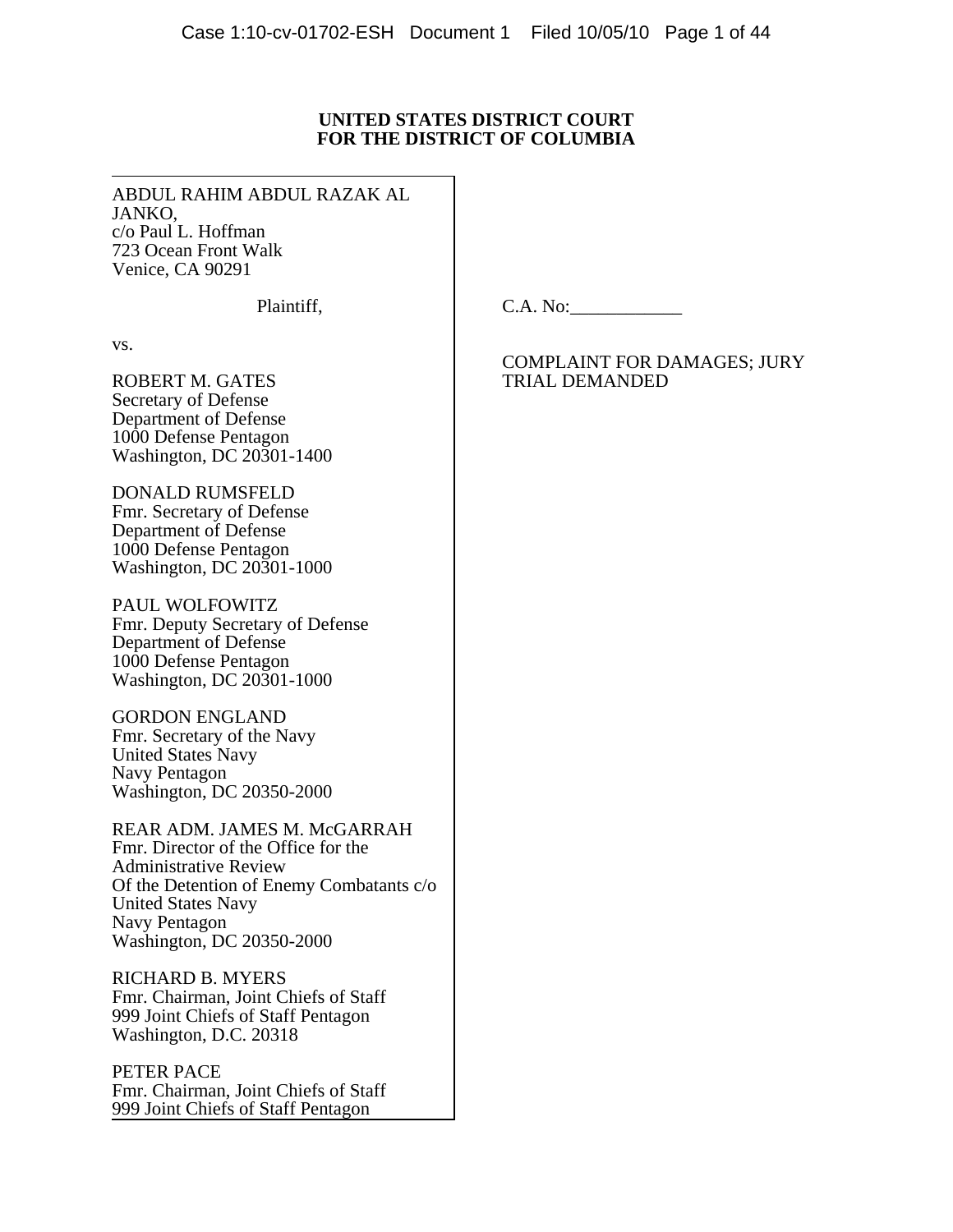Washington, D.C. 20318 MICHAEL GLENN "MIKE" MULLEN Chairman, Joint Chiefs of Staff 999 Joint Chiefs of Staff Pentagon Washington, D.C. 20318

GARY SPEER Fmr. Acting Commander-in-Chief, U.S. Southern Command c/o United States Army Army Pentagon Washington, D.C. 20310-0200

JAMES T. HILL Fmr. Commander, United States Southern Command c/o United States Army Army Pentagon Washington, D.C. 20310-0200

BANTZ CRADDOCK Fmr. Commander, United States Southern Command c/o United States Army Army Pentagon Washington, D.C. 20310-0200

JAMES G. STAVRIDIS Fmr. Commander, United States Southern Command c/o United States Army Army Pentagon Washington, D.C. 20310-0200

MAJ. GEN. GEOFFREY D. MILLER Fmr. Commander, Joint Task Force-Guantánamo Guantánamo Bay Naval Base, Cuba c/o United States Army Army Pentagon Washington, D.C. 20310-0200

BRIG. GEN. JAY HOOD Fmr. Commander, Joint Task Force-Guantánamo Guantánamo Bay Naval Base, Cuba c/o United States Army Army Pentagon Washington, D.C. 20310-0200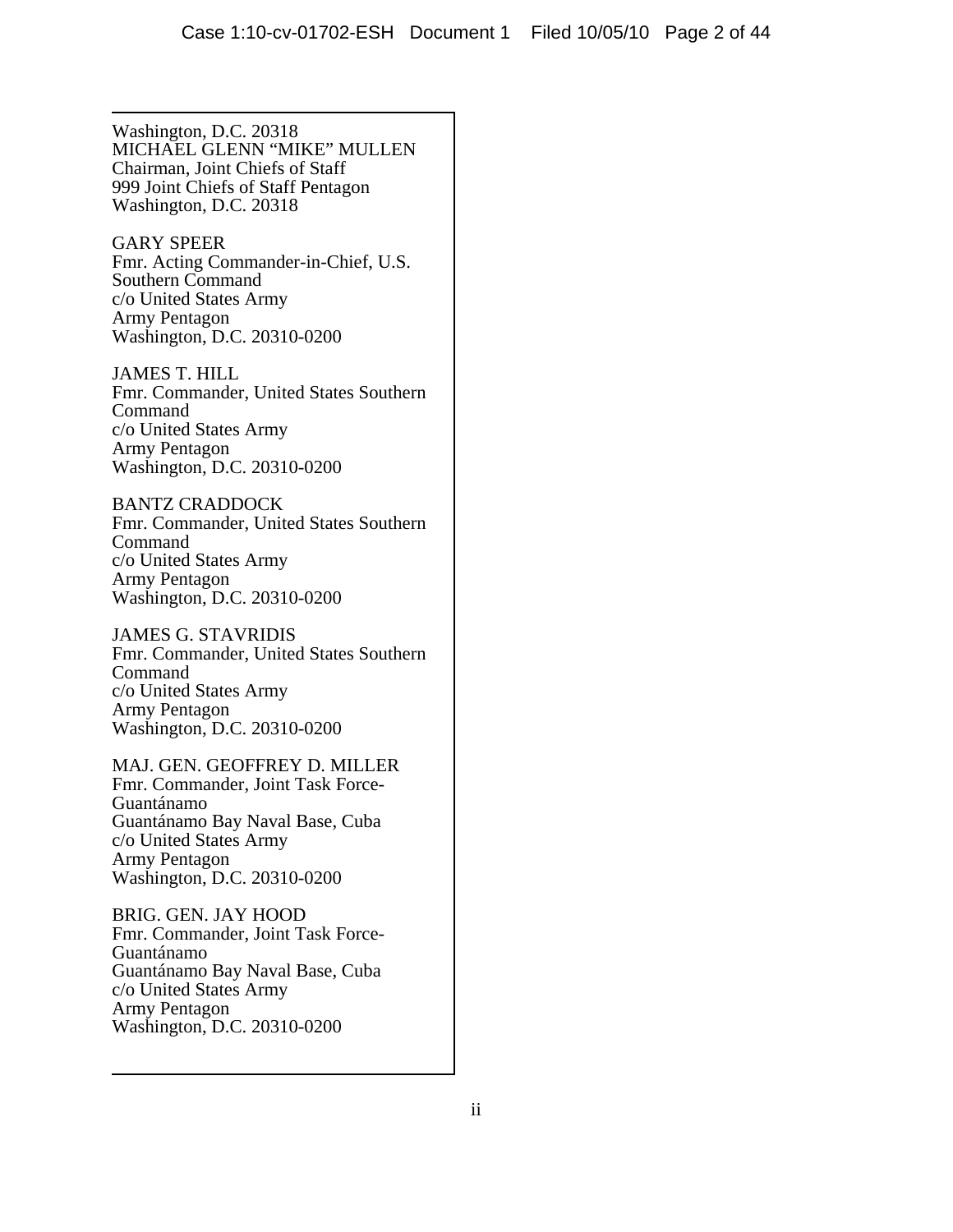REAR ADM. HARRY B. HARRIS, JR. Fmr. Commander, Joint Task Force – Guantánamo Guantánamo Bay Naval Base, Cuba c/o United States Navy Navy Pentagon Washington, DC 20350-2000

MARK H. BUZBY Fmr. Commander, Joint Task Force – Guantánamo Guantánamo Bay Naval Base, Cuba c/o United States Navy Navy Pentagon Washington, DC 20350-2000

DAVID THOMAS

Fmr. Commander, Joint Task Force – Guantánamo Guantánamo Bay Naval Base, Cuba c/o United States Navy Navy Pentagon Washington, DC 20350-2000

THOMAS H. COPEMAN III Fmr. Commander, Joint Task Force – Guantánamo Guantánamo Bay Naval Base, Cuba c/o United States Navy Navy Pentagon Washington, DC 20350-2000

## ADOLPH MCQUEEN

Fmr. Commander, Joint Detention Operations Group Guantánamo Bay Naval Base, Cuba c/o Untied States Army Army Pentagon Washington, D.C. 20310-0200

BRIG. GEN. NELSON J. CANNON Fmr. Commander, Joint Detention Operations Group Guantánamo Bay Naval Base, Cuba c/o United States Army Army Pentagon Washington, D.C. 20310-0200

COL. MICHAEL BUMGARNER Fmr. Commander, Joint Detention Operations Group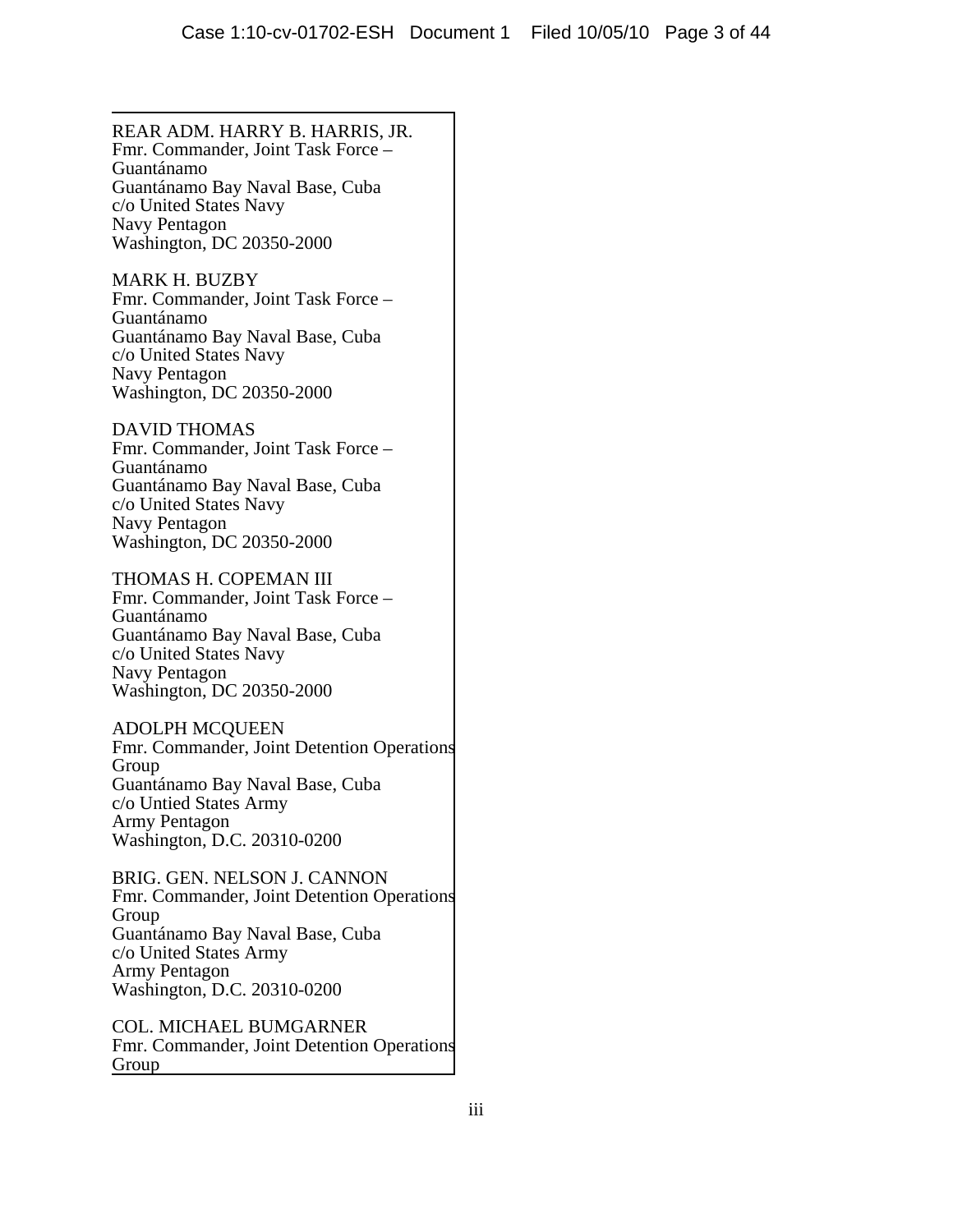Guantánamo Bay Naval Base, Cuba c/o United States Army Army Pentagon Washington, D.C. 20310-0200

COL. WADE DENNIS Fmr. Commander, Joint Detention Operations Group Guantánamo Bay Naval Base, Cuba c/o United States Army Army Pentagon Washington, D.C. 20310-0200

ESTEBAN RODRIGUEZ Fmr. Director, Joint Intelligence Group Guantánamo Bay Naval Base, Cuba c/o Department of Defense Defense Pentagon Washington, D.C. 20301-1000

PAUL RESTER Director, Joint Intelligence Group Guantánamo Bay Naval Base, Cuba c/o Department of Defense Defense Pentagon Washington, D.C. 20301-1000

DANIEL MCNEILL Fmr. Commander, Coalition Forces – Afghanistan c/o Department of Defense Defense Pentagon Washington, D.C. 20301-1000

FRANK WIERCINSKI Fmr. Commander – Kandahar Air Base c/o Department of Defense Defense Pentagon Washington, D.C. 20301-1000

DOES 1-100

Defendants.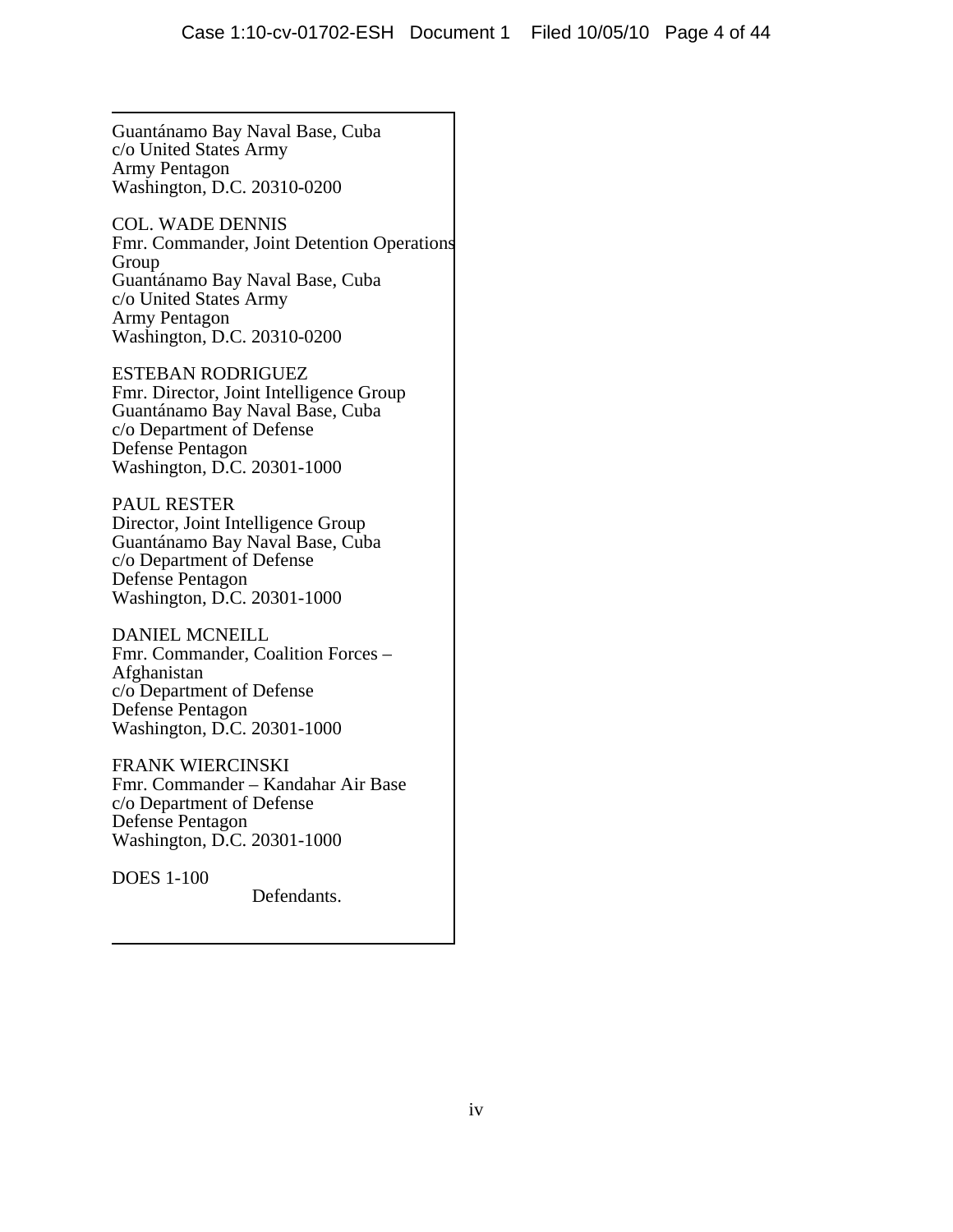Plaintiff Abdul Rahim Abdul Razak Al Janko ("Mr. Janko" or "Plaintiff"), by and through his counsel, respectfully alleges the following:

#### **PRELIMINARY STATEMENT**

1. Plaintiff is the victim of a decade-long Kafkaesque nightmare from which he is just awakening. In early 2000, long before the United States was at war with Taliban-controlled Afghanistan, Mr. Janko was imprisoned by the Taliban, falsely accused of being an American and Israeli spy, forced to confess to any number of false statements under torture and sentenced to 25 years imprisonment in medieval conditions. He was subjected to grotesque tortures and inhuman treatment by the Taliban during the nearly two years he was imprisoned at the notorious Sarpusa Prison in Kandahar.

2. Mr. Janko was liberated by U.S. forces in December 2001. He was one of five non-Afghan prisoners liberated who became known to journalists as the "Kandahar Five." He immediately offered his assistance to the United States as a material witness to human rights violations committed by the Taliban against U.S. citizens at the prison. Initially he was treated well by U.S. liberators and he cooperated fully with them.

3. In January 2002 former Attorney General John Ashcroft and FBI Director Mueller held a press conference. At the press conference they showed a photo of Mr. Janko taken from the videotape of his coerced confession at the hands of his Taliban captors. He was called an international terrorist even though there was no basis for this statement. This false accusation was broadcast to the world by Time Magazine and other media.

4. After this false accusation U.S. forces detained Mr. Janko and subjected him to torture and other forms of inhumane treatment apparently believing that he was connected with U.S. enemies. In May 2002 he was transported to Guantánamo Naval Base and he languished there for more than seven years in legal and psychological limbo. After the Supreme Court's decision in *Rasul v. Bush* (2004) allowed Janko to file a habeas corpus petition he did so. No action was taken on the petition until the Supreme Court's ruling in *Boumediene v. Bush* (2008). On June 22,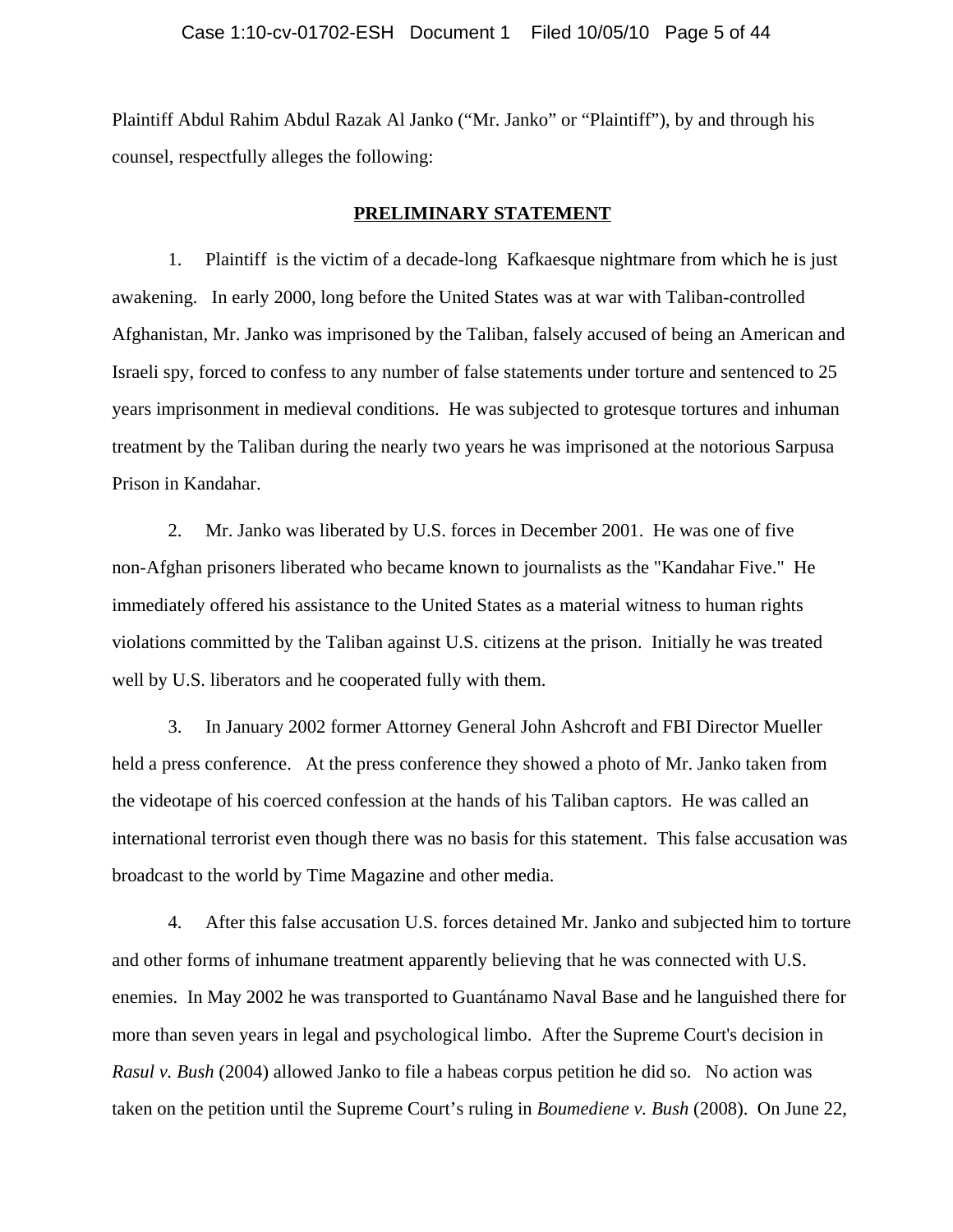#### Case 1:10-cv-01702-ESH Document 1 Filed 10/05/10 Page 6 of 44

2009, District Judge Richard J. Leon found that Mr. Janko was not an "enemy combatant" and ordered his release from U.S. custody. He was released on October 7, 2009.

5. Mr. Janko now resides outside the United States. He is trying to rebuild a life after spending ten years in wrongful detention and undergoing unspeakable tortures and inhuman treatment first because he was thought to be an American spy and then because he was falsely called an American enemy. In fact, he is and has never been either an American spy or an enemy of this country. He has never taken up arms against any country or been the enemy of any country.

6. This case seeks justice and redress for Mr. Janko. The United States and its officials are responsible for the human rights violations he has suffered. Whether a country provides redress for the people it has wronged in violation of international and U.S. law is a true test of the character of a nation. The Alien Tort Statute ("ATS"), under which Mr. Janko brings some of his claims, was enacted to provide redress for aliens who had suffered torts committed in violation of the law of nations. This case tests whether the United States in the 21st century retains the commitment the Founders of our country enacted into law in the 18th century.

#### **JURISDICTION AND VENUE**

7. This Court has jurisdiction over Plaintiff's claims under 28 U.S.C. § 1331 (federal question jurisdiction), 28 U.S.C. § 1350 (Alien Tort Statute). As an alternative to federal question jurisdiction, because the claims for violation of the law of nations can also be brought as state common law claims, this Court also has jurisdiction under 28 U.S.C. § 1332 (diversity jurisdiction).

8. The Military Commissions Act (MCA) jurisdiction stripping provision, Section 7, which amends 28 U.S.C. § 2241, does not prevent this Court from exercising jurisdiction, for reasons including, but not limited to: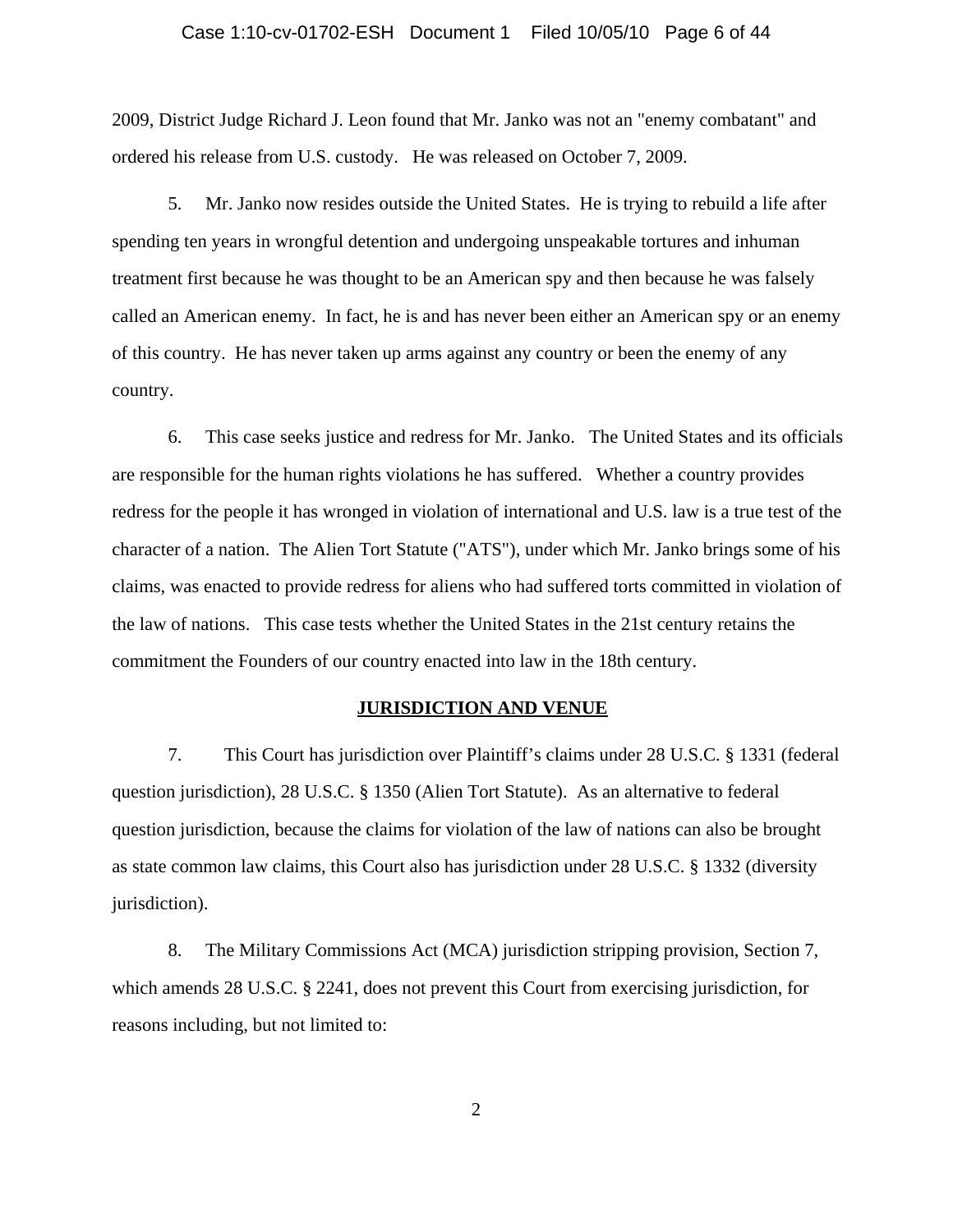- a. The Supreme Court in *Boumediene v. Bush*, 553 U.S. 723 (2008), invalidated § 7 in its entirety;
- b. Even if 28 U.S.C. § 2241(e)(2) survived *Boumediene*, the provision is unconstitutional on other grounds;
- c. The provision is an unconstitutional bill of attainder;

d. The provision is not applicable to Mr. Janko because, *inter alia*, he was not properly determined to be an enemy combatant. In fact, he was found not to be an enemy combatant after over seven years of detention.

9. This action is brought pursuant to violations of the law of nations under

the Alien Tort Statute and also brought directly under the United States Constitution.

10. Venue is proper in the United States District Court for the District of

Columbia pursuant to 28 U.S.C. § 1391(a)(3), 28 U.S.C. § 1391(b)(2), and 28 U.S.C. § 1391 (e)(2), in that a substantial part of the events or omissions giving rise to the claims alleged herein occurred in this district.

## **PARTIES**

11. Plaintiff Abdul Rahim Abdul Razak Al Janko, a 32-year-old native and citizen of Syria, is the fourth son of eleven children in his family. Mr. Janko brings this action on his own behalf. Mr. Janko was captured, imprisoned, and tortured by Taliban and al-Qaeda forces in Afghanistan and then incarcerated at Sarpusa Prison in Kandahar, Afghanistan, after being charged of being an American or Israeli spy. He was held captive by the Taliban for almost two years beginning in January 2000. He was liberated by U.S. troops in December 2001. Though U.S. forces first offered protection to Mr. Janko as a material witness that could provide testimony against Taliban and al-Qaeda leadership relating to human rights violations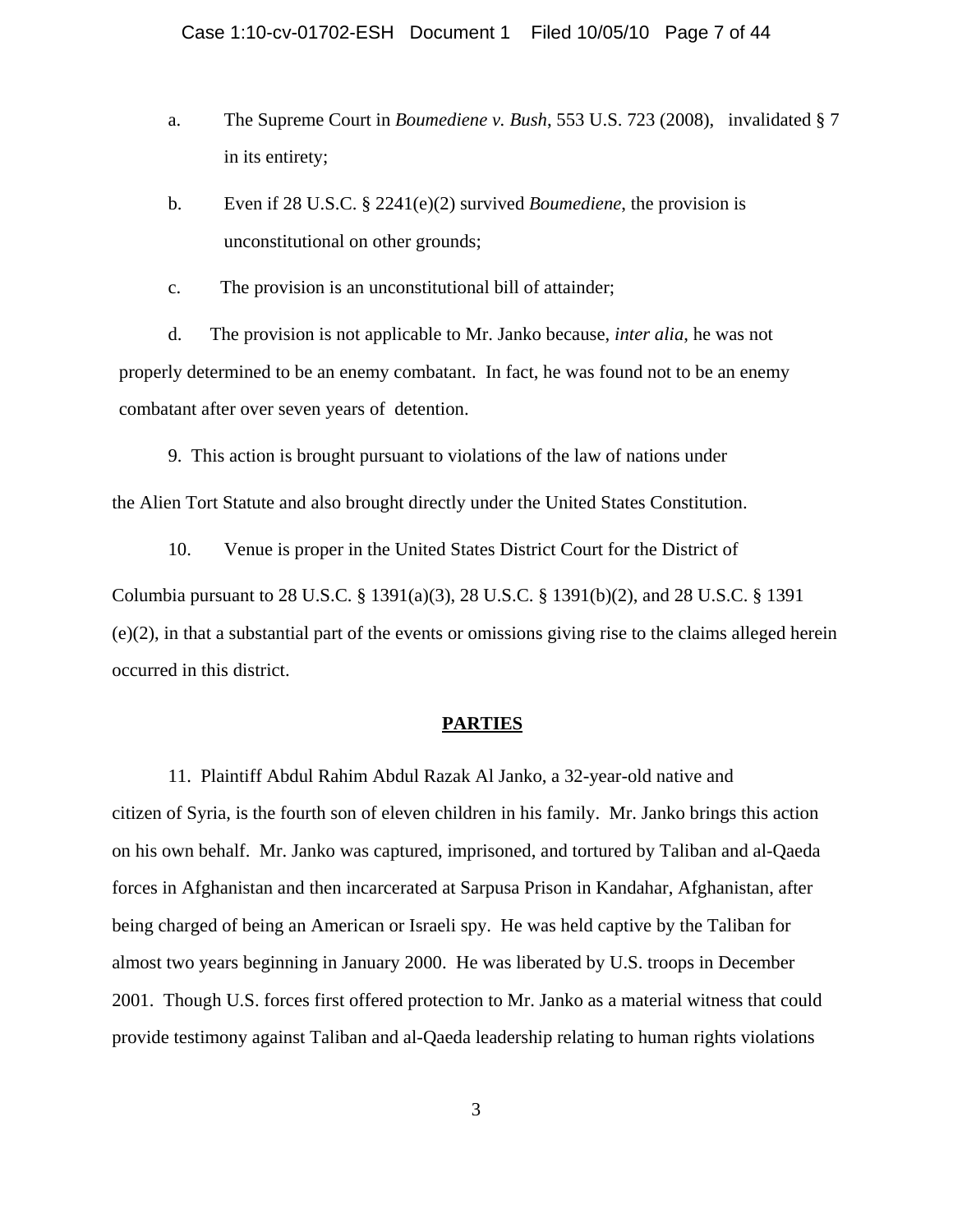#### Case 1:10-cv-01702-ESH Document 1 Filed 10/05/10 Page 8 of 44

committed against U.S. citizens in Sarpusa prison by the Taliban, Plaintiff was mistakenly accused of being an international terrorist, based on false and coerced evidence, and subsequently detained for over seven years under the exclusive control of the U.S. military. His Internment Serial Number is 489. His petition for a writ of habeas corpus was granted on June 22, 2009 by District Court Judge Richard J. Leon, but he was not released from Guantánamo until October 7, 2009. He currently resides outside of the United States.

12. Defendant Robert M. Gates is a United States citizen. Defendant Gates is currently the United States Secretary of Defense after taking office on December 18, 2006, including the period of time in which the events herein described occurred. At all relevant times, Defendant Gates possessed and exercised command and control over the United States military and the United States detention facility at Guantánamo. Defendant Gates is sued in his individual capacity for ordering, authorizing, condoning, creating methods and procedures for, exercising command responsibility over, conspiring with, aiding and abetting subordinates, and/or otherwise directly or indirectly participating in the abuses of Plaintiff as hereinafter alleged.

13. Defendant Donald H. Rumsfeld is a United States citizen residing in Illinois. Defendant Rumsfeld was the United States Secretary of Defense from January 20, 2001 until December 18, 2006, including the period of time in which the events herein described began. At all relevant times, Defendant Rumsfeld possessed and exercised command and control over the United States military and the United States detention facility at Guantánamo. Defendant Rumsfeld is sued in his individual capacity for ordering, authorizing, condoning, creating methods and procedures for, exercising command responsibility over, conspiring with, aiding and abetting subordinates, and/or otherwise directly or indirectly participating in the abuses of Plaintiff as hereinafter alleged.

14. Defendant Paul Wolfowitz is a United States citizen residing in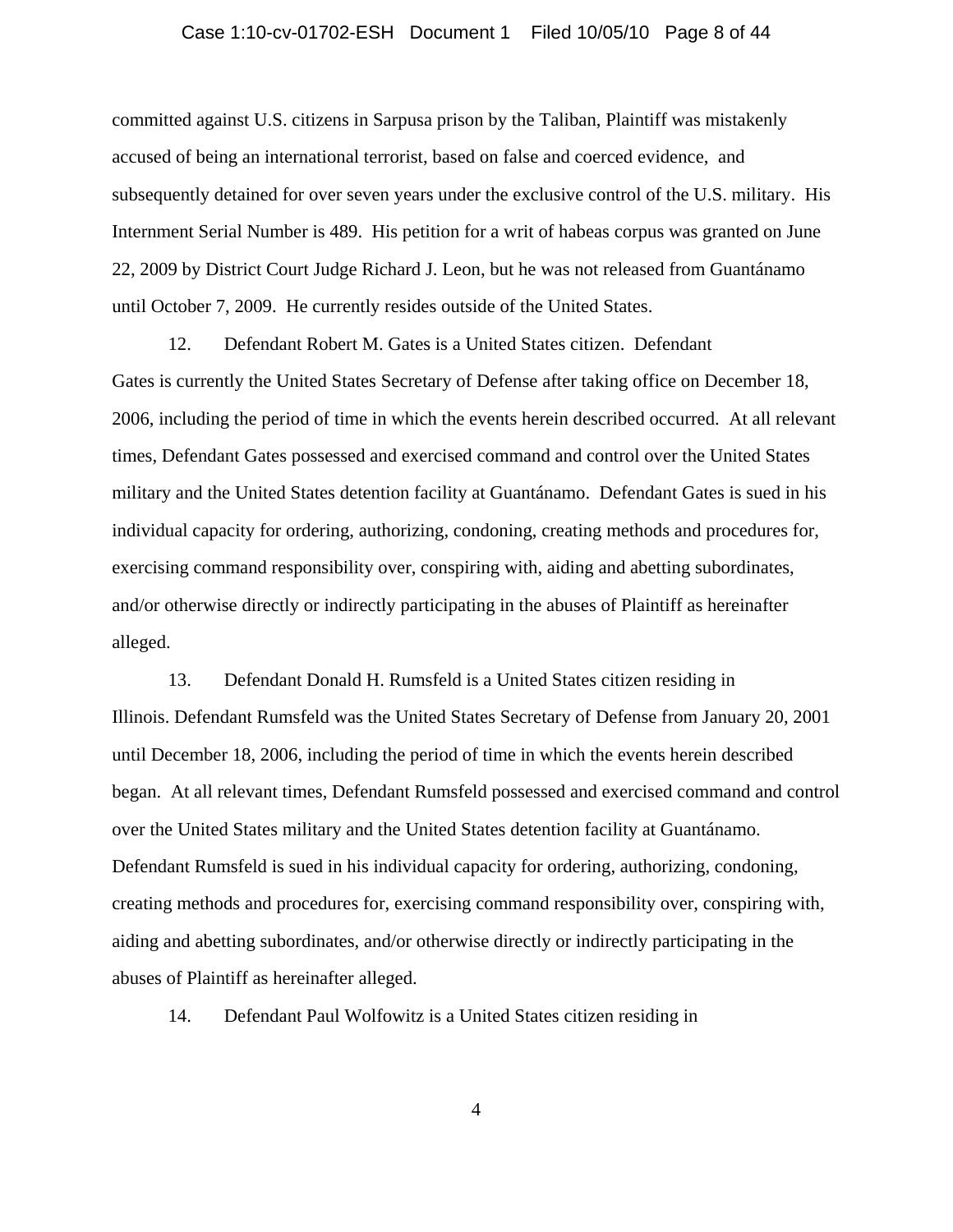#### Case 1:10-cv-01702-ESH Document 1 Filed 10/05/10 Page 9 of 44

Maryland. Defendant Wolfowitz was Deputy Secretary of Defense from March 2, 2001 until March 17, 2005, including the period of time in which events herein described occurred. In particular, Mr. Wolfowitz was responsible for creating and overseeing the implementation of the flawed Combatant Status Review Tribunals (hereinafter CSRT), through memoranda which called for specific treatment of detainees. Defendant Wolfowitz is sued in his individual capacity for ordering, authorizing, condoning, creating methods and procedures for, exercising command responsibility over, conspiring with, aiding and abetting subordinates, and/or otherwise directly or indirectly participating in the abuses of Plaintiff as hereinafter alleged.

15. Defendant Gordon England is a United States citizen and was Secretary of the Navy from October 1, 2003 until December 28, 2005 and was simultaneously the Designated Civilian Official of detainees from June 28, 2003 until May 12, 2005. During this period and in this capacity, Mr. England had a strong role in determining whether a detainee should be released or not, based on the recommendations of CSRT or Administrative Review Boards (hereinafter ARB). Mr. England was also Deputy Secretary of Defense from May 13, 2005 until February 20, 2009, including the period of time in which events herein described occurred. During this period and in this capacity, Mr. England continued to oversee the flawed CSRT and ARB processes. Defendant England is sued in his individual capacity for ordering, authorizing, condoning, creating methods and procedures for, exercising command responsibility over, conspiring with, aiding and abetting subordinates, and/or otherwise directly or indirectly participating in the abuses of Plaintiff as hereinafter alleged.

16. Defendant Rear Adm. James M. McGarrah, of the United States Navy, is a United States citizen and was the Director of the Office for the Administrative Review of the Detention of Enemy Combatants (OARDEC) and the CSRT from July 2004 to March 2006. In this capacity, he helped develop the flawed ARB process and approved the CSRT recommendation that Plaintiff be designated an enemy combatant and that the case be considered final in a determination signed October 27, 2004. Defendant McGarrah is sued in his individual capacity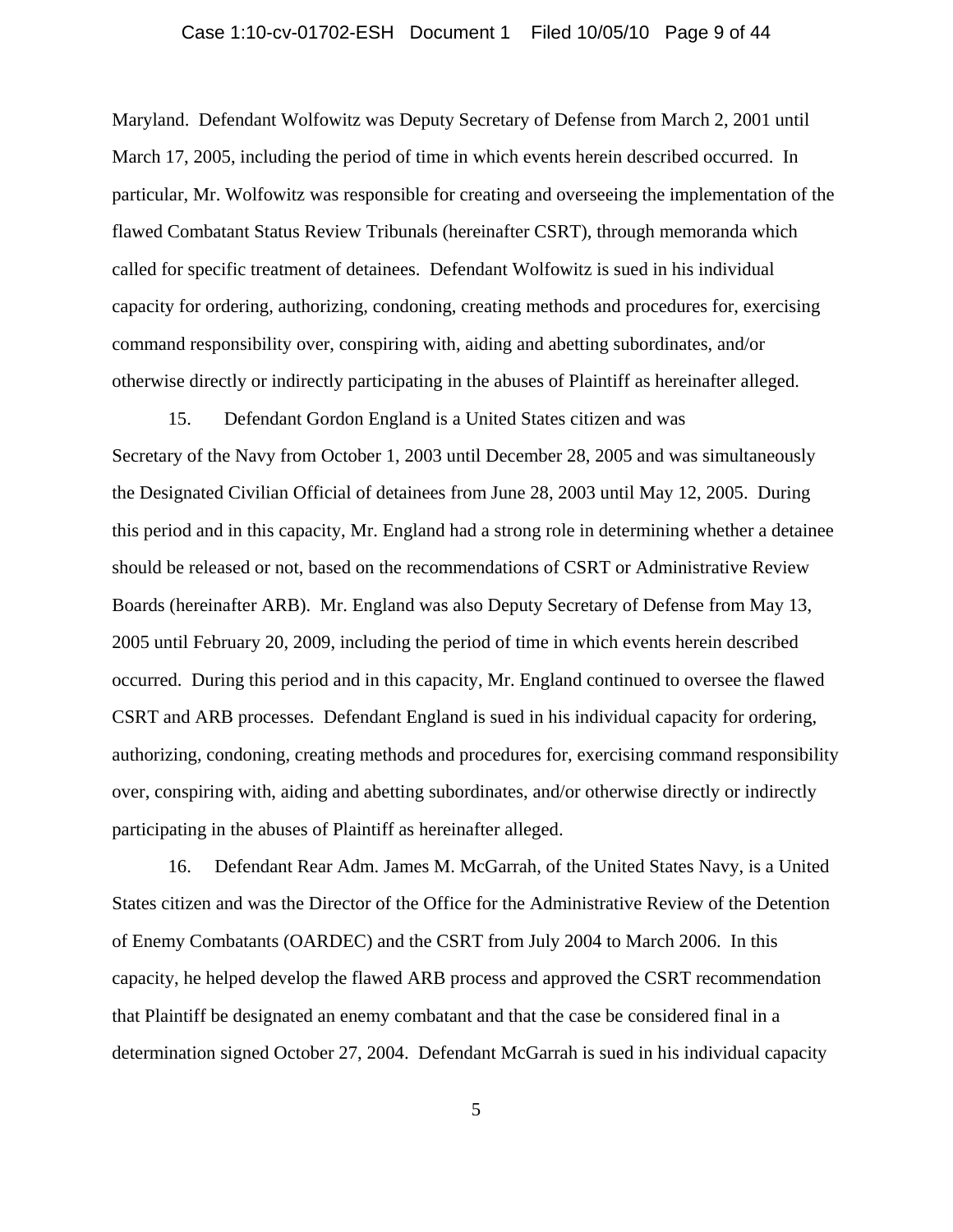# Case 1:10-cv-01702-ESH Document 1 Filed 10/05/10 Page 10 of 44

for ordering, authorizing, condoning, creating methods and procedures for, exercising command responsibility over, conspiring with, aiding and abetting subordinates, and/or otherwise directly or indirectly participating in the abuses of Plaintiff as hereinafter alleged.

17. Defendant Air Force Gen. Richard B. Myers is a United States citizen. Defendant Myers was the Chairman of the Joint Chiefs of Staff from October 1, 2001 until October 1, 2005. As the senior uniformed military officer in the chain of command during March 2003 until October 2005, Defendant Myers possessed and exercised command and control over the United States military and the United States detention facility at Guantánamo. Defendant Myers is sued in his individual capacity for ordering, authorizing, condoning, creating methods and procedures for, exercising command responsibility over, conspiring with, aiding and abetting subordinates, and/or otherwise directly or indirectly participating in the abuses of Plaintiff as hereinafter alleged.

18. Defendant Marine Gen. Peter Pace is a United States citizen.

Defendant Pace was the Chairman of the Joint Chiefs of Staff from September 30, 2005 until October 1, 2007. As the senior military officer in the chain of command during his tenure as the Chairman of the Joint Chiefs of Staff, Defendant Pace possessed and exercised command and control over the United States military and the United States detention facility at Guantánamo. Defendant Pace is sued in his individual capacity for ordering, authorizing, condoning, creating methods and procedures for, exercising command responsibility over, conspiring with, aiding and abetting subordinates, and/or otherwise directly or indirectly participating in the abuses of Plaintiff as hereinafter alleged.

19. Defendant Admiral Michael Glenn "Mike" Mullen is a United States citizen. Defendant Mullen has been the Chairman of the Joint Chiefs of Staff since October 1, 2007. As the senior military officer in the chain of command, Defendant Mullen possessed and exercised command and control over the United States military and the United States detention facility at Guantánamo. Defendant Mullen is sued in his individual capacity for ordering,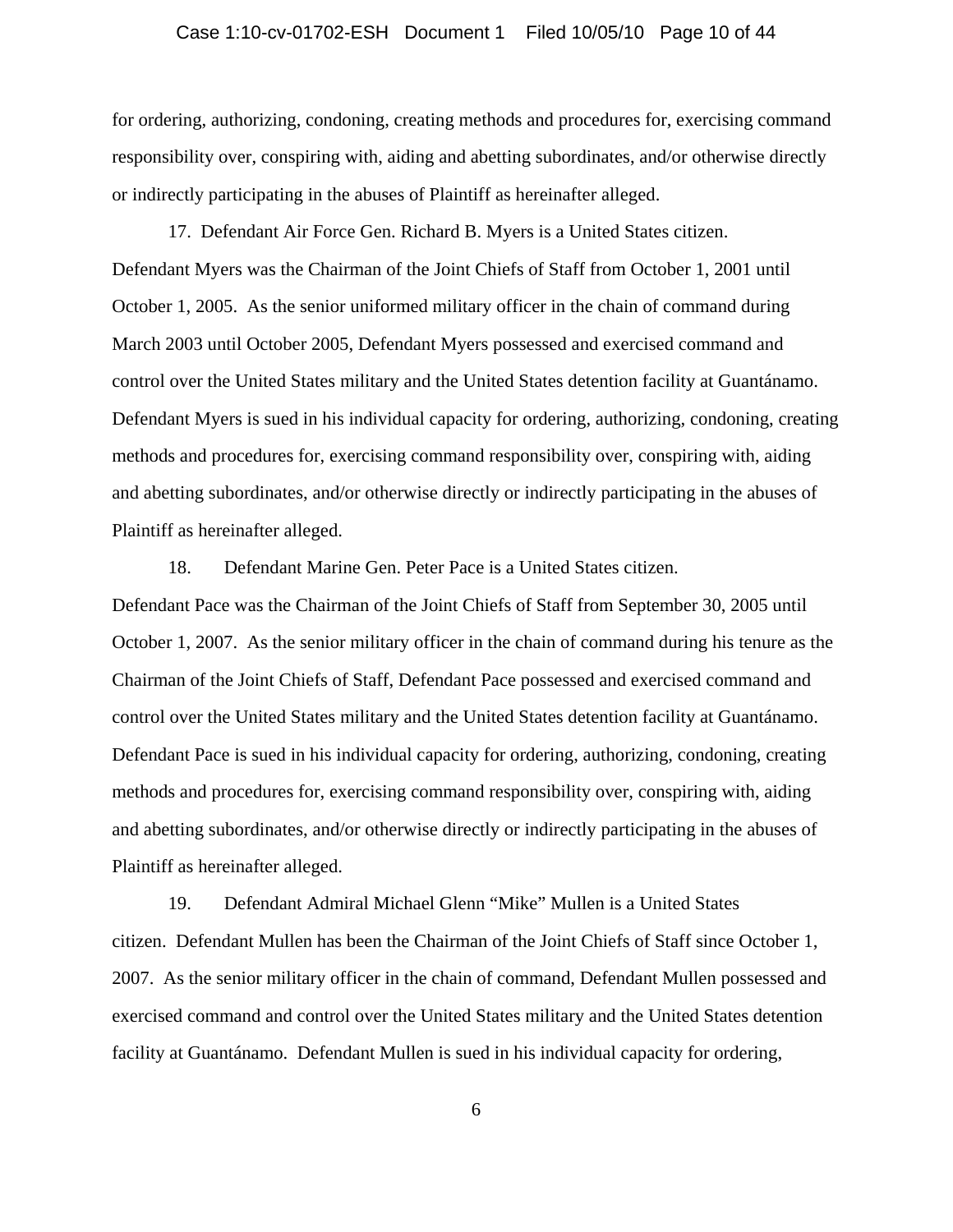# Case 1:10-cv-01702-ESH Document 1 Filed 10/05/10 Page 11 of 44

authorizing, condoning, creating methods and procedures for, exercising command responsibility over, conspiring with, aiding and abetting subordinates, and/or otherwise directly or indirectly participating in the abuses of Plaintiff as hereinafter alleged.

20. Defendant Army Gen. Gary Speer is a United States citizen. Defendant Speer was the Acting Commander-in-Chief of the U.S. Southern Command from September 2001 to August 18, 2002. During his tenure as the senior commander with authority over the United States detention facility at Guantánamo, Defendant Speer possessed and exercised command and control over subordinates at Guantánamo. Defendant Speer is sued in his individual capacity for ordering, authorizing, condoning, creating methods and procedures for, exercising command responsibility over, conspiring with, aiding and abetting subordinates, and/or otherwise directly or indirectly participating in the abuses of Plaintiff as hereinafter alleged.

21. Defendant Army Gen. James T. Hill is a United States citizen. Defendant Hill was the Commander of the United States Southern Command from August 18, 2002 until November 9, 2004. During his tenure as the senior commander with authority over the United States detention facility at Guantánamo, Defendant Hill possessed and exercised command and control over subordinates at Guantánamo. Defendant Hill is sued in his individual capacity for ordering, authorizing, condoning, creating methods and procedures for, exercising command responsibility over, conspiring with, aiding and abetting subordinates, and/or otherwise directly or indirectly participating in the abuses of Plaintiff as hereinafter alleged.

22. Defendant Army Gen. Bantz Craddock is a United States citizen. Defendant Craddock was the Commander of the United States Southern Command from November 9, 2004 until October 19, 2006. During his tenure as the senior commander with authority over the United States detention facility at Guantánamo, Defendant Craddock possessed and exercised command and control over subordinates at Guantánamo. Defendant Craddock is sued in his individual capacity for ordering, authorizing, condoning, creating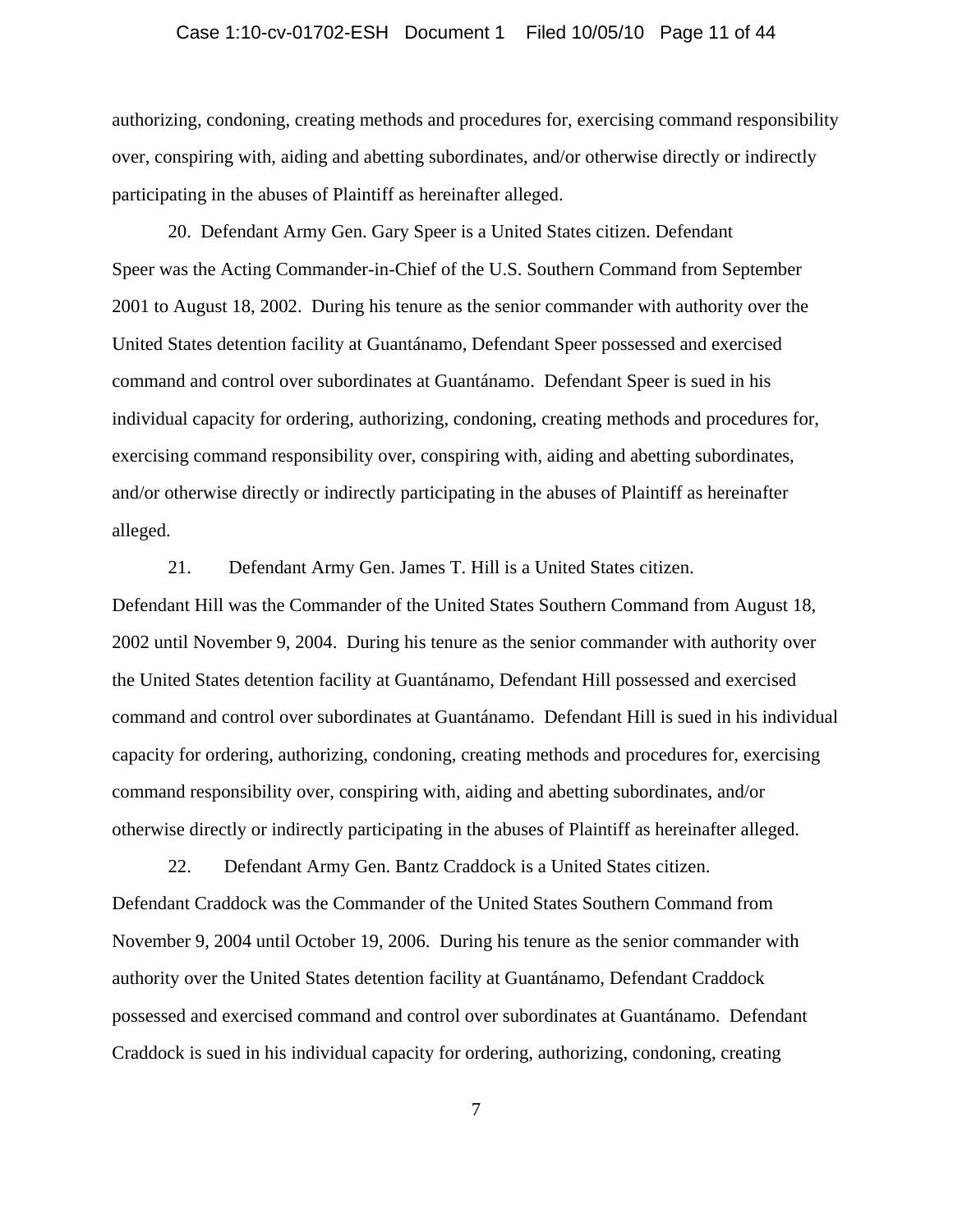#### Case 1:10-cv-01702-ESH Document 1 Filed 10/05/10 Page 12 of 44

methods and procedures for, exercising command responsibility over, conspiring with, aiding and abetting subordinates, and/or otherwise directly or indirectly participating in the abuses of Plaintiff as hereinafter alleged.

23. Defendant Adm. James G. Stavridis is a United States citizen. Defendant Stavridis was the Commander of the United States Southern Command from October 19, 2006 to June 25, 2009. During his tenure as the senior commander with authority over the United States detention facility at Guantánamo, Defendant Stavridis possessed and exercised command and control over subordinates at Guantánamo. Defendant Stavridis is sued in his individual capacity for ordering, authorizing, condoning, creating methods and procedures for, exercising command responsibility over, conspiring with, aiding and abetting subordinates, and/or otherwise directly or indirectly participating in the abuses of Plaintiff as hereinafter alleged.

24. Defendant Army Maj. Gen. Geoffrey D. Miller is a United States citizen. Defendant Miller was the Commander of Joint Task Force-Guantánamo, responsible for all operations at the detention facility at Guantánamo including the conduct of all interrogations from October 2002 until March 2004. During his tenure, Defendant Miller possessed and exercised command and control over subordinates at Guantánamo. Defendant Miller is sued in his individual capacity for ordering, authorizing, condoning, creating methods and procedures for, exercising command responsibility over, conspiring with, aiding and abetting subordinates, and/or otherwise directly or indirectly participating in the abuses of Plaintiff as hereinafter alleged.

25. Defendant Army Brig. Gen. Jay Hood is a United States citizen. Defendant Hood was the Commander of Joint Task Force-Guantánamo, responsible for all operations at the detention facility at Guantánamo including the conduct of all interrogations from March 2004 until March 2006. During his tenure, Defendant Hood possessed and exercised command and control over subordinates at Guantánamo. Defendant Hood is sued in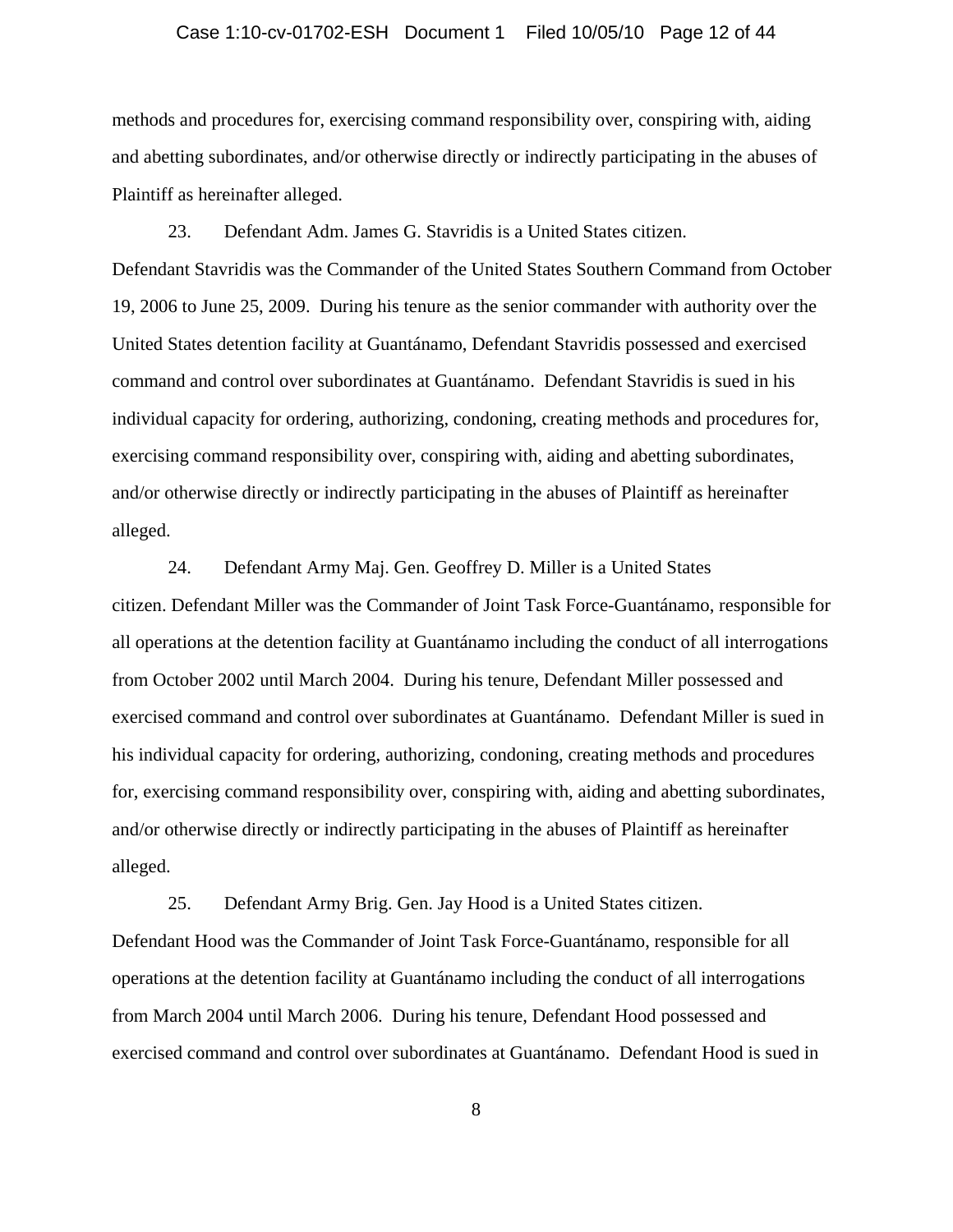#### Case 1:10-cv-01702-ESH Document 1 Filed 10/05/10 Page 13 of 44

his individual capacity for ordering, authorizing, condoning, creating methods and procedures for, exercising command responsibility over, conspiring with, aiding and abetting subordinates, and/or otherwise directly or indirectly participating in the abuses of Plaintiff as hereinafter alleged.

26. Defendant Navy Rear Adm. Harry B. Harris, Jr. is a United States citizen. Defendant Harris was the Commander of Joint Task Force-Guantánamo, responsible for all operations at the detention facility at Guantánamo including the conduct of all interrogations from March 2006 until May 2007. During his tenure, Defendant Harris possessed and exercised command and control over subordinates at Guantánamo. Defendant Harris is sued in his individual capacity for ordering, authorizing, condoning, creating methods and procedures for, exercising command responsibility over, conspiring with, aiding and abetting subordinates, and/or otherwise directly or indirectly participating in the abuses of Plaintiff as hereinafter alleged.

27. Defendant Rear Adm. Mark H. Buzby is a United States citizen. Defendant Buzby was the Commander of Joint Task Force-Guantánamo, responsible for all operations at the detention facility at Guantánamo including the conduct of all interrogations from May 2007 until January 11, 2008. During his tenure, Defendant Buzby possessed and exercised command and control over subordinates at Guantánamo. Defendant Buzby is sued in his individual capacity for ordering, authorizing, condoning, creating methods and procedures for, exercising command responsibility over, conspiring with, aiding and abetting subordinates, and/or otherwise directly or indirectly participating in the abuses of Plaintiff as hereinafter alleged.

28. Defendant Adm. David Thomas is a United States citizen. Defendant Thomas was the Commander of Joint Task Force-Guantánamo, responsible for all operations at the detention facility at Guantánamo including the conduct of all interrogations from May 27, 2008 to June 2009. During his tenure, Defendant Thomas possessed and exercised command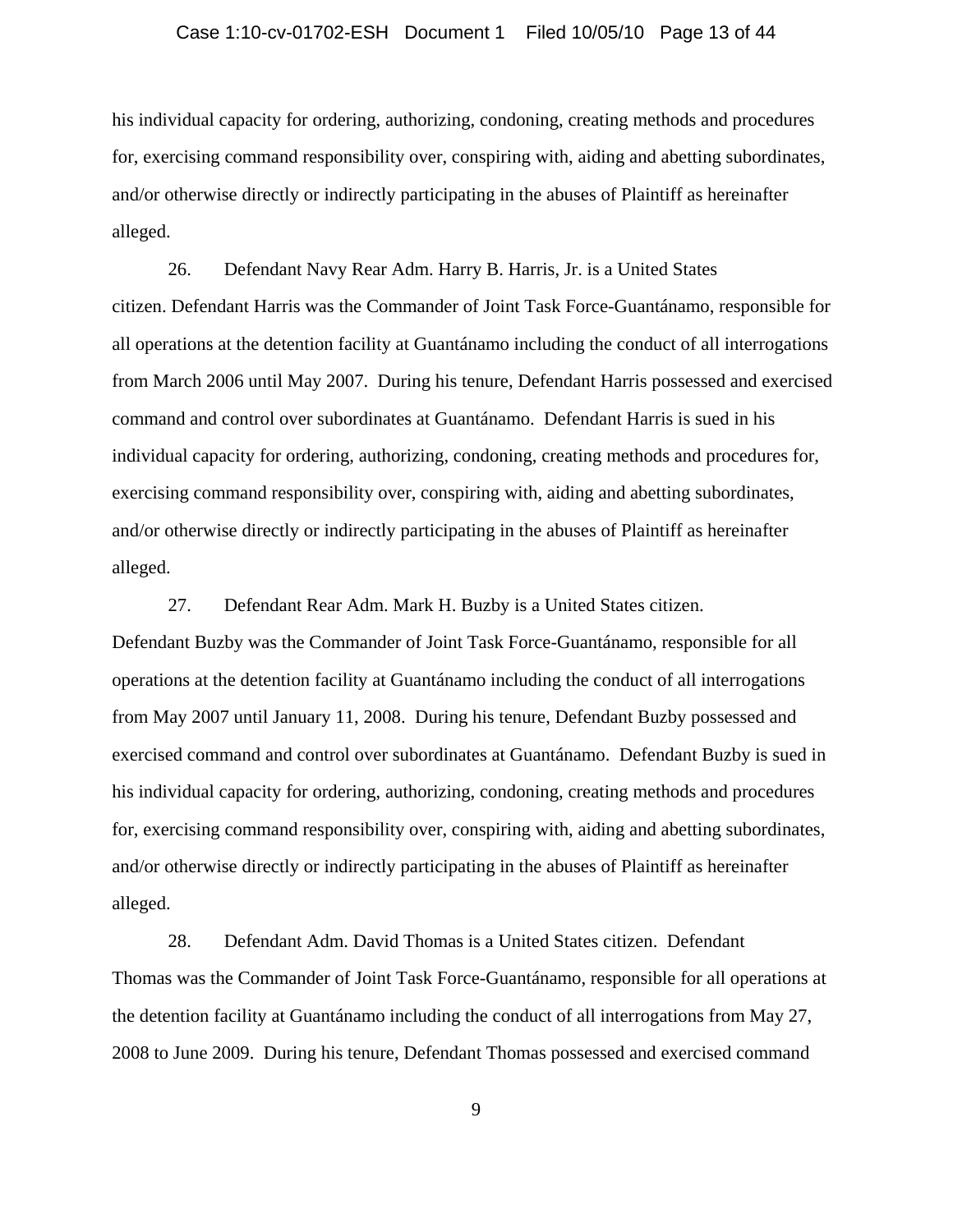#### Case 1:10-cv-01702-ESH Document 1 Filed 10/05/10 Page 14 of 44

and control over subordinates at Guantánamo. Defendant Thomas is sued in his individual capacity for ordering, authorizing, condoning, creating methods and procedures for, exercising command responsibility over, conspiring with, aiding and abetting subordinates, and/or otherwise directly or indirectly participating in the abuses of Plaintiff as hereinafter alleged.

29. Defendant Rear Adm. Thomas H. Copeman III is a United States citizen. Defendant Copeman was the Commander of Joint Task Force-Guantánamo, responsible for all operations at the detention facility at Guantánamo including the conduct of all interrogations from June 2009 until Mr. Janko's release in Fall 2009**.** During his tenure, Defendant Copeman possessed and exercised command and control over subordinates at Guantánamo. Defendant Copeman is sued in his individual capacity for ordering, authorizing, condoning, creating methods and procedures for, exercising command responsibility over, conspiring with, aiding and abetting subordinates, and/or otherwise directly or indirectly participating in the abuses of Plaintiff as hereinafter alleged.

30. Defendant Army Col. Adolph McQueen is a United States citizen. Defendant McQueen was the Commander of Joint Detention Operations Group at the United States detention facility at Guantánamo, responsible for guarding the detainees and providing security from November 2002 until July 2003. During his tenure, Defendant McQueen possessed and exercised command and control over subordinates at Guantánamo. Defendant McQueen is sued in his individual capacity for ordering, authorizing, condoning, creating methods and procedures for, exercising command responsibility over, conspiring with, aiding and abetting subordinates, and/or otherwise directly or indirectly participating in the abuses of Plaintiff as hereinafter alleged.

31. Defendant Army Brig. Gen. Nelson Cannon is a United States citizen. Defendant Cannon was the Commander of Joint Detention Operations Group at the United States detention facility at Guantánamo, responsible for guarding the detainees and providing security from July 2003 until August 2004. During his tenure, Defendant Cannon possessed and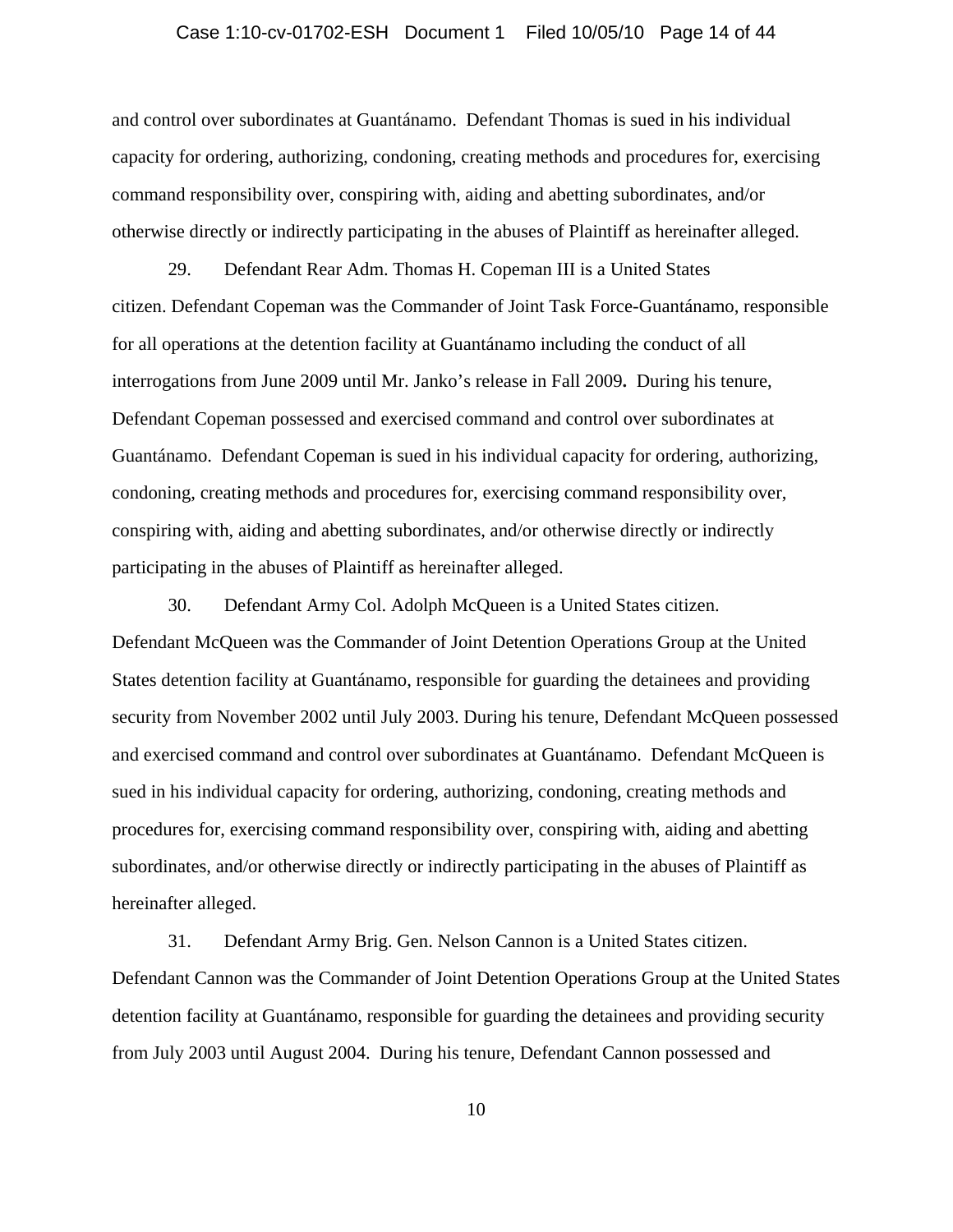#### Case 1:10-cv-01702-ESH Document 1 Filed 10/05/10 Page 15 of 44

exercised command and control over subordinates at Guantánamo. Defendant Cannon is sued in his individual capacity for ordering, authorizing, condoning, creating methods and procedures for, exercising command responsibility over, conspiring with, aiding and abetting subordinates, and/or otherwise directly or indirectly participating in the abuses of Plaintiff as hereinafter alleged.

32. Defendant Army Col. Michael "Mike" Bumgarner is a United States citizen. Defendant Bumgarner was the Commander of Joint Detention Operations Group at the United States detention facility at Guantánamo, responsible for guarding the detainees and providing security from April 2005 until March 2006. During his tenure, Defendant Bumgarner possessed and exercised command and control over subordinates at Guantánamo. Defendant Bumgarner is sued in his individual capacity for ordering, authorizing, condoning, creating methods and procedures for, exercising command responsibility over, conspiring with, aiding and abetting subordinates, and/or otherwise directly or indirectly participating in the abuses of Plaintiff as hereinafter alleged.

33. Defendant Army Col. Wade Dennis is a United States citizen. Defendant Dennis was the Commander of Joint Detention Operations Group at the U.S. detention facility at Guantánamo, responsible for guarding the detainees and providing security from March 2006 until June 2007. During his tenure, Defendant Dennis possessed and exercised command and control over subordinates at Guantánamo. Defendant Dennis is sued in his individual capacity for ordering, authorizing, condoning, creating methods and procedures for, exercising command responsibility over, conspiring with, aiding and abetting subordinates, and/or otherwise directly or indirectly participating in the abuses of Plaintiff as hereinafter alleged.

34. Defendant Esteban (aka Steven, aka Stephen) Rodriguez is a United States citizen. Defendant Rodriguez was the civilian Director of the Joint Intelligence Group responsible for managing intelligence-gathering operations at Guantánamo and reporting to the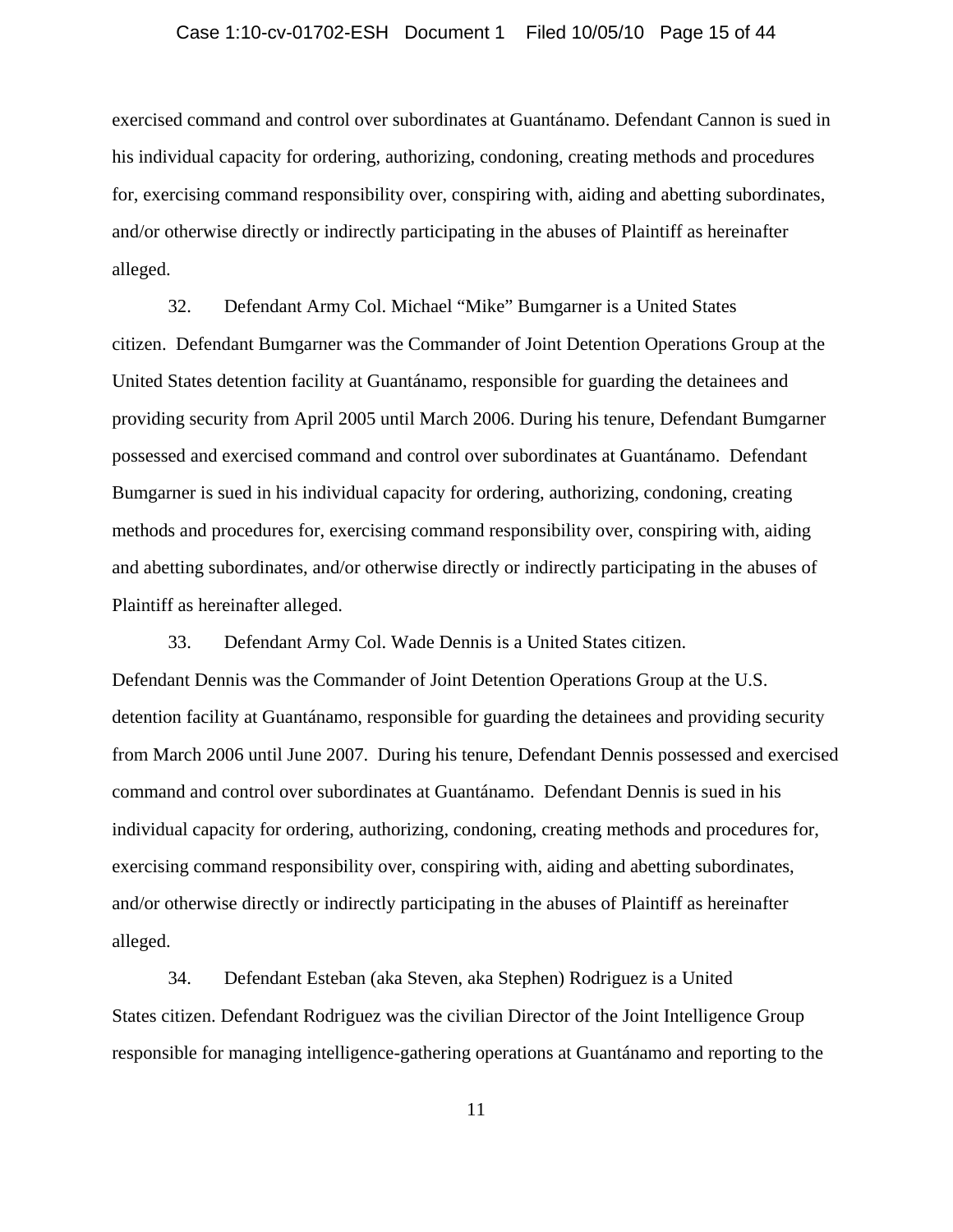#### Case 1:10-cv-01702-ESH Document 1 Filed 10/05/10 Page 16 of 44

Commander of the Joint Task Force at Guantánamo from July 2003 to October 2005. During his tenure, Defendant Rodriguez possessed and exercised command and control over subordinates at Guantánamo. Defendant Rodriguez is sued in his individual capacity for ordering, authorizing, condoning, creating methods and procedures for, exercising command responsibility over, conspiring with, aiding and abetting subordinates, and/or otherwise directly or indirectly participating in the abuses of Plaintiff as hereinafter alleged.

35. Defendant Paul Rester is a United States citizen. Defendant Rester has been the Director of the Joint Intelligence Group responsible for managing intelligence-gathering operations at Guantánamo since 2005. During his tenure, Defendant Rester possessed and exercised command and control over subordinates at Guantánamo. Defendant Rester is sued in his individual capacity for ordering, authorizing, condoning, creating methods and procedures for, exercising command responsibility over, conspiring with, aiding and abetting subordinates, and/or otherwise directly or indirectly participating in the abuses of Plaintiff as hereinafter alleged.

36. Defendant Lt. General Daniel McNeill is a United States citizen. Defendant McNeill was Commander of the Coalition Forces in Afghanistan until March of 2003. He was responsible for all forces, intelligence activity, and treatment of prisoners in Afghanistan during his tenure. During his tenure, Defendant McNeill possessed and exercised command and control over subordinates in Afghanistan. Defendant McNeill is sued in his individual capacity for ordering, authorizing, condoning, creating methods and procedures for, exercising command responsibility over, conspiring with, aiding and abetting subordinates, and/or otherwise directly or indirectly participating in the abuses of Plaintiff as hereinafter alleged.

37. Defendant Col. Frank Wiercinski is a United States citizen. Defendant Wiercinski was Commander of the United States air base in Kandahar, Afghanistan during the time Mr. Janko was detained there from January 2002 to May 2002. Defendant Wiercinski exercised command responsibility over, conspired with, aided and abetted subordinates, and/or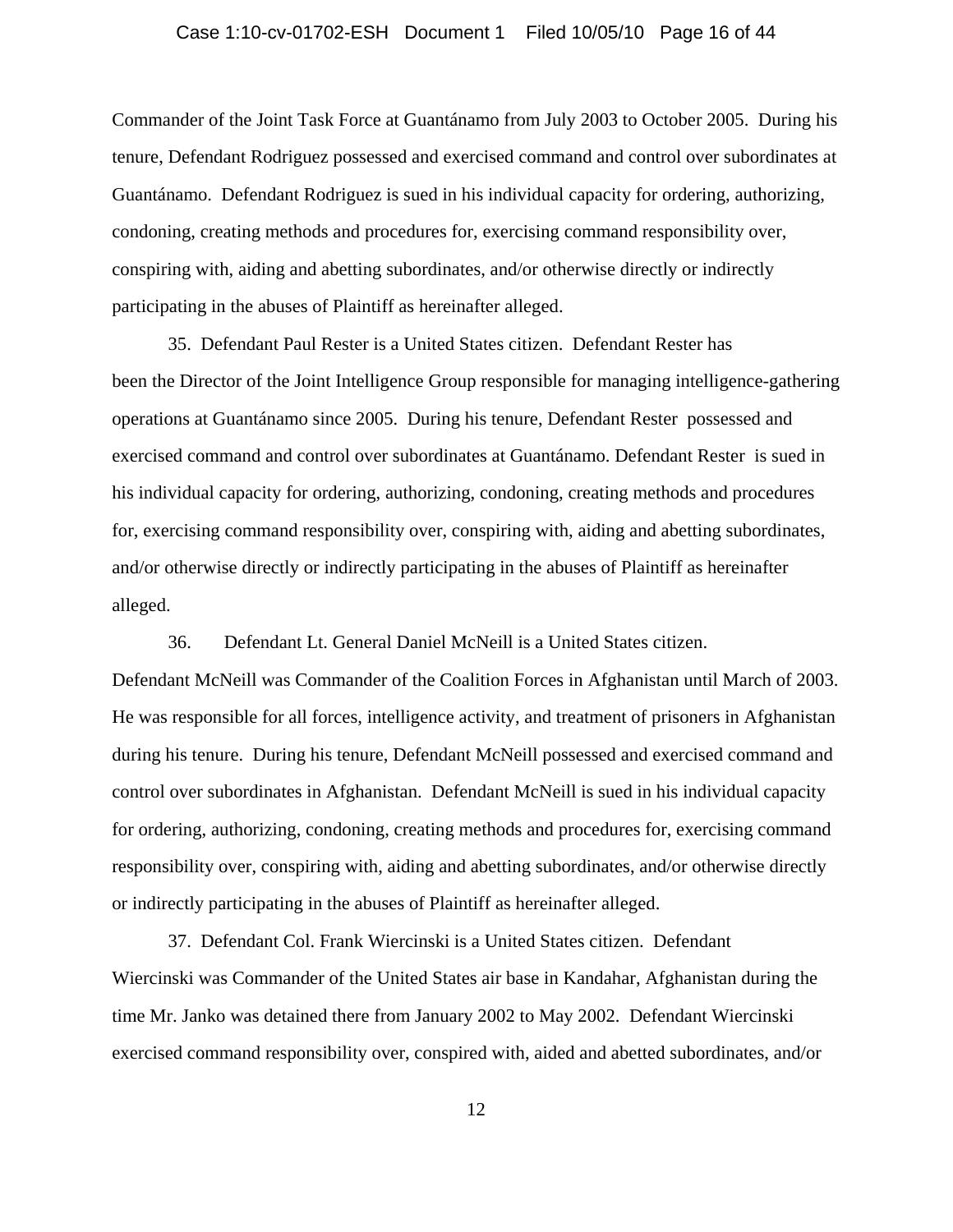# Case 1:10-cv-01702-ESH Document 1 Filed 10/05/10 Page 17 of 44

otherwise directly or indirectly participated in Mr. Janko's prolonged arbitrary detention, cruel, inhuman, or degrading treatment, torture, forced disappearance (and due process violations) at Kandahar as hereinafter alleged.

38. Defendant John Doe 1, Colonel, United States Marine Corps, Tribunal President, is a United States citizen and presided over the flawed CSRT that recommended Mr. Janko be designated an enemy combatant. Doe 1 is sued in his individual capacity for ordering, authorizing, condoning, creating methods and procedures for, exercising command responsibility over, conspiring with, aiding and abetting subordinates, and/or otherwise directly or indirectly participating in the abuses of Plaintiff as hereinafter alleged.

39. Defendant John Doe 2, Captain, U.S. Navy, is a United States citizen and was Presiding Officer of the flawed ARBs. Defendant John Doe 2 is sued in his individual capacity for ordering, authorizing, condoning, creating methods and procedures for, exercising command responsibility over, conspiring with, aiding and abetting subordinates, and/or otherwise directly or indirectly participating in the abuses of Plaintiff as hereinafter alleged.

40. Plaintiff does not know the true names and capacities of Defendants sued herein as John Does 1-100, and therefore sues these Defendants by fictitious names. John Does 3-100 are sued in their individual capacity, and are the military, intelligence, and civilian personnel who exercised command responsibility over, conspired with, aided and abetted subordinates, and/or otherwise directly or indirectly participated in Mr. Janko's prolonged arbitrary detention, torture, cruel, inhuman, or degrading treatment, torture, Geneva Conventions and due process violations as hereinafter alleged. Plaintiff will seek leave to amend this Complaint to allege the true identities and capacities of these fictitiously named defendants when they are ascertained.

41. Plaintiff is informed and believe thereon allege that each defendant is, and at all times mentioned was, the agent, employee, representative, successor and/or assignee of each other defendant. Each defendant, in doing the acts, or in omitting to act as alleged in this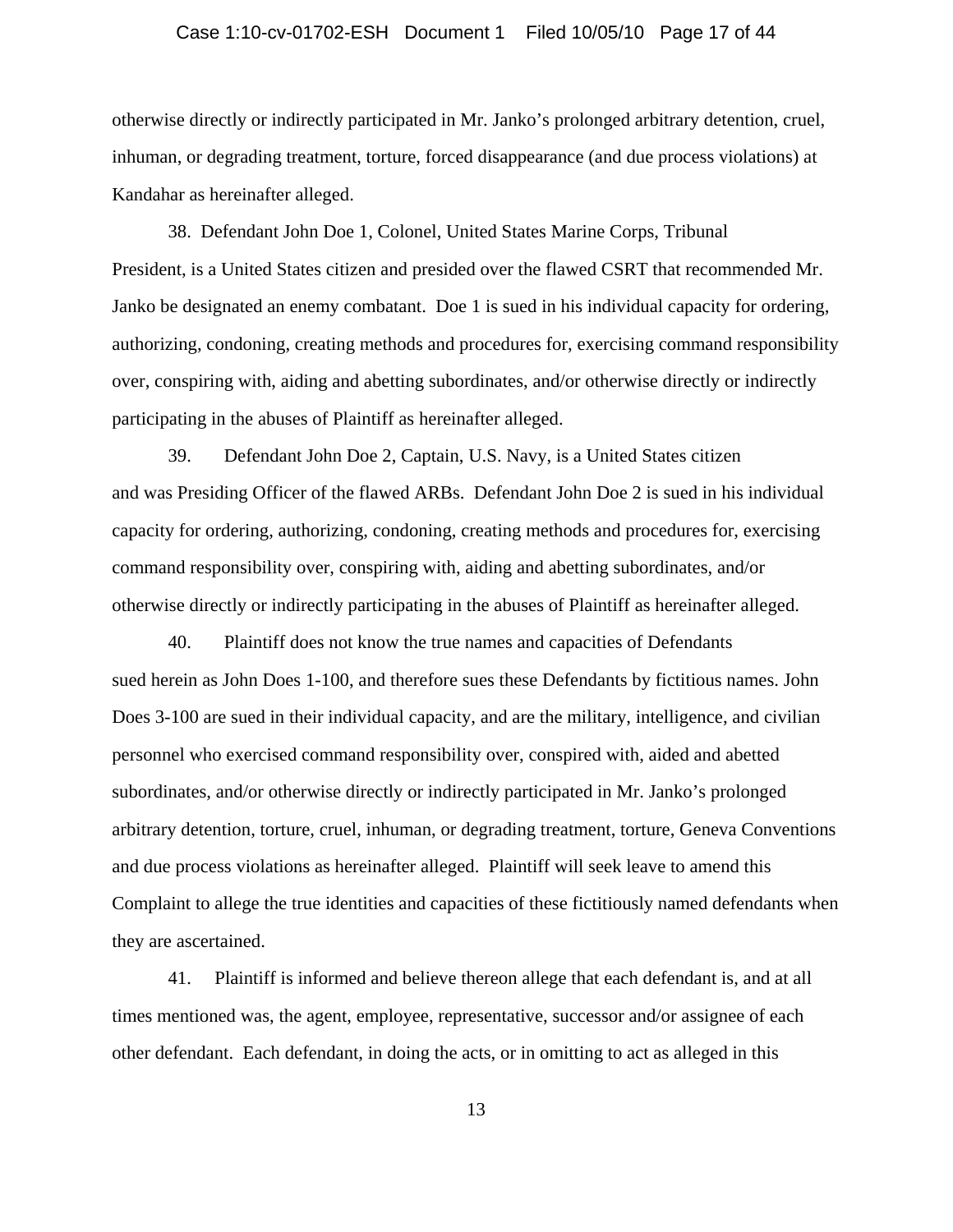# Case 1:10-cv-01702-ESH Document 1 Filed 10/05/10 Page 18 of 44

Complaint, was acting within the scope of his or her actual or apparent authority or the alleged acts and omissions or each defendant as agent subsequently were ratified and adopted by each other defendant as principal. All individual defendants acted or failed to act in the face of an obligations to do otherwise and did so maliciously and with reckless disregard for Plaintiff's rights and thus are liable for punitive damages. Plaintiff is informed and believe and thereon allege that all defendants, at all times relevant to the allegations herein, acted under the color of federal law.

42. Mr. Janko seeks compensation for prolonged arbitrary detention; cruel, inhuman, or degrading treatment; torture, violations of the Geneva Conventions; and due process violations that he suffered while under and relating to the custody of the United States and its agents at Kandahar Air Base and Guantánamo Bay Naval Base, and to hold responsible those officials charged with his unwarranted custody.

43. Mr. Janko brings this action for compensatory and punitive damages against Defendants Gates, Rumsfeld, Wolfowitz, England, McGarrah, Myers, Pace, Mullen, Speer, Hill, Craddock, Stavridis, Miller, Hood, Harris, Buzby, Thomas, Copeman, McQueen, Cannon, Bumgarner, Dennis, Rodriguez, Rester, and Does 1-100 for their roles in the harms committed against Mr. Janko in violation of domestic and international law. Defendants exercised command responsibility over, conspired with, aided and abetted subordinates, and/or otherwise directly or indirectly participated in the commission of abusive and illegal practices alleged herein, including torture, prolonged arbitrary detention, cruel, inhuman, or degrading treatment, Geneva Conventions violations, and due process violations of Mr. Janko at KAB and Guantánamo.

44. Mr. Janko also brings this action against Does 1-100, who exercised command responsibility over, conspired with, aided and abetted subordinates, and/or otherwise directly or indirectly participated in the harms against him. Accordingly, Defendants are liable under domestic and international law for the injuries, pain, and suffering of Mr. Janko in their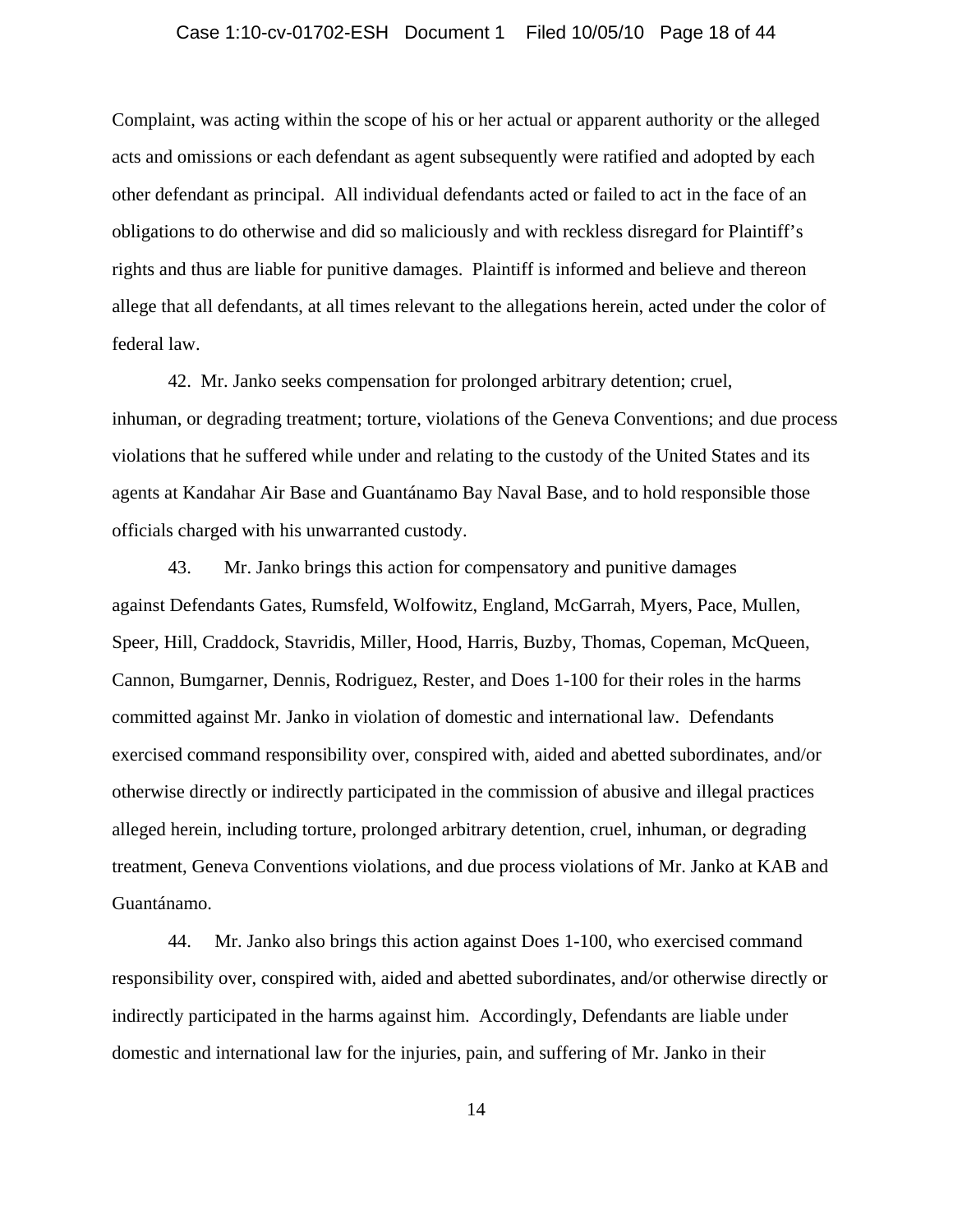individual capacities.

## **STATEMENT OF FACTS**

#### **General Factual Background**

45. Mr. Janko was detained in the exclusive custody, care and control of Defendants first at Kandahar Air Base from January 2002 to about late April 2002, and then at Guantánamo from May of 2002 until the date of his release on October 7, 2009. He was never charged for any crime.

#### **Kandahar Air Base**

46. The United States military has maintained continuous control and jurisdiction over KAB since December 2001, following the invasion of Afghanistan after the September 11, 2001 attacks. Since 2006, NATO International Security Assistance Force has increased its presence on the base. KAB is the largest base in South Afghanistan and serves as a major hub in the region. It has served as a primary staging center for the military during Operation: Enduring Freedom. It also served as a detention center, interrogation point, and transfer center for detainees arrested in the region. Accounts of detainees being severely beaten during interrogations at KAB during the months after the U.S.-led invasion have been widely documented and made public by human rights organizations. *See* Human Rights Watch, "Enduring Freedom": Abuses by U.S. Forces in Afghanistan 37-40 (March 2004), *available at* http:www.hrw.org/en/node/12163/section/1.

## **Guantánamo Bay Naval Base**

47. The United States has maintained exclusive and continuous control and jurisdiction over Guantánamo Bay Naval Base pursuant to a 1903 Lease Agreement with Cuba, which explicitly provides "complete jurisdiction and control" to the United States over the territory. As Justice Kennedy expressed in *Rasul*, "Guantánamo Bay is in every practical respect a United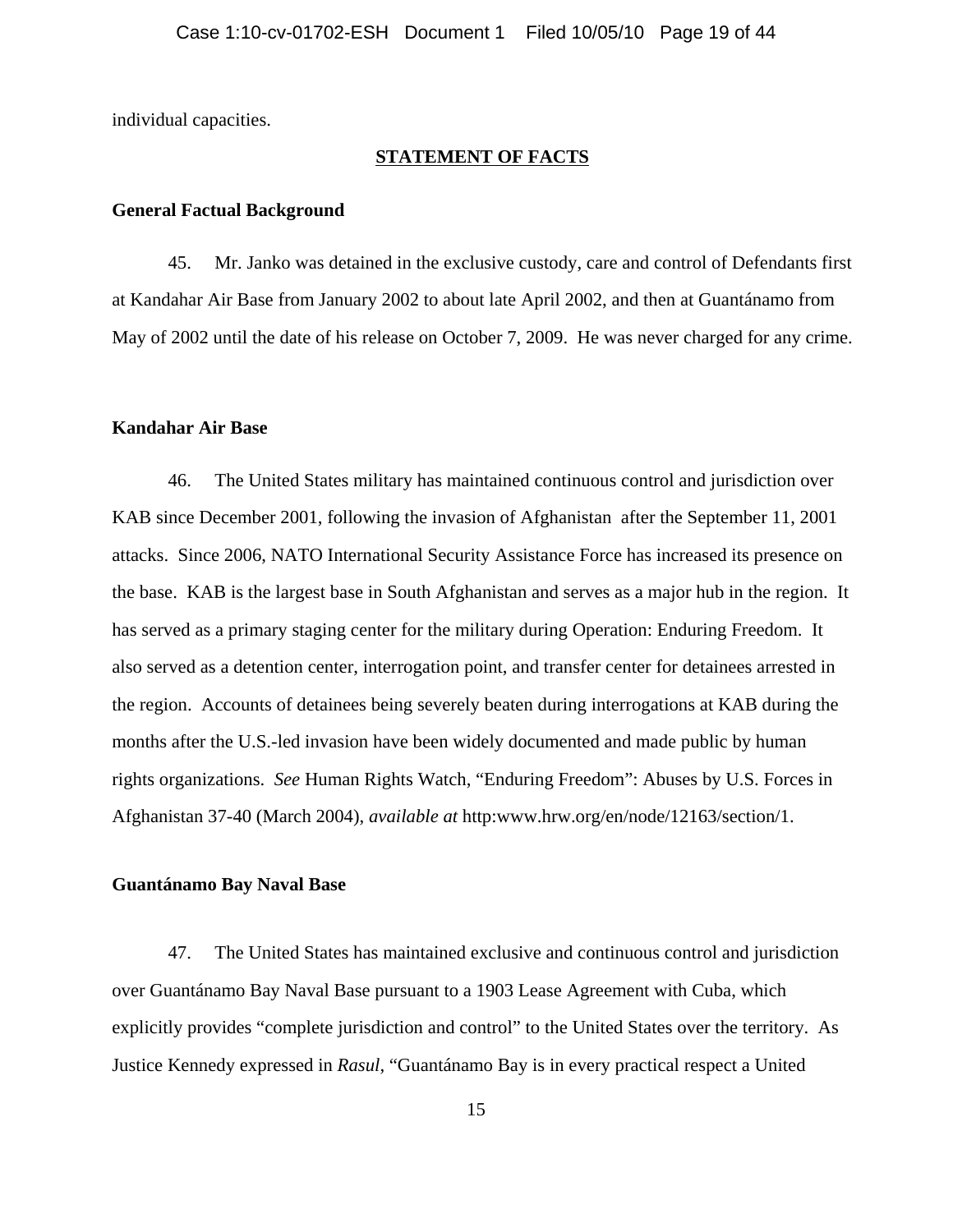#### Case 1:10-cv-01702-ESH Document 1 Filed 10/05/10 Page 20 of 44

States territory" over which the United States exercises "unchallenged and indefinite control."

48. The United States began to transfer detainees seized throughout the world to Guantánamo on January 11, 2002. At times, the prison has held more than 780 men, ranging from the ages of 10 and 80 and from over 40 countries.

49. Numerous media reports and human rights organizations have documented harsh conditions and treatment administered to detainees at Guantánamo. The International Committee of the Red Cross ("ICRC") has stated that the detention and interrogation system at Guantánamo, ". . . whose stated purpose is the production of intelligence, cannot be considered other than an intentional system of cruel, unusual and degrading treatment and form of torture." *See* Neil A. Lewis, *Red Cross Finds Detainee Abuse in Guantánamo*, N.Y. Times, Nov. 30, 2004, *available at* http://www.nytimes.com/2004/11/30/politics/30gitmo.htm?\_r=1.

50. The first detainees that were transferred to Guantánamo were held in temporary holding cells in Camp X-Ray, while permanent prison facilities were being constructed. In Camp X-Ray, detainees were held in six-by-six foot wire-mesh cages, with a cement slab floor and roof made of metal sheets, where prisoners were not protected from the heat, humidity or other natural elements.

51. In April 2002, detainees were transferred to Camp Delta, a large prison complex consisting of several separate detention camps, including Camp Echo where Plaintiff was held when he arrived in early May of 2002.

52. In June 2004, the U.S. Supreme Court ruled in *Rasul* that detainees have the right to access U.S. federal courts through petitions for the writ of habeas corpus. Though hundreds of habeas petitions were filed in the aftermath of the decision, the government's refusal to expedite detainees' access to information or counsel resulted in prolonged habeas proceedings that often took years to be heard after filing. In July 2004, Defendant Wolfowitz, pursuant to authority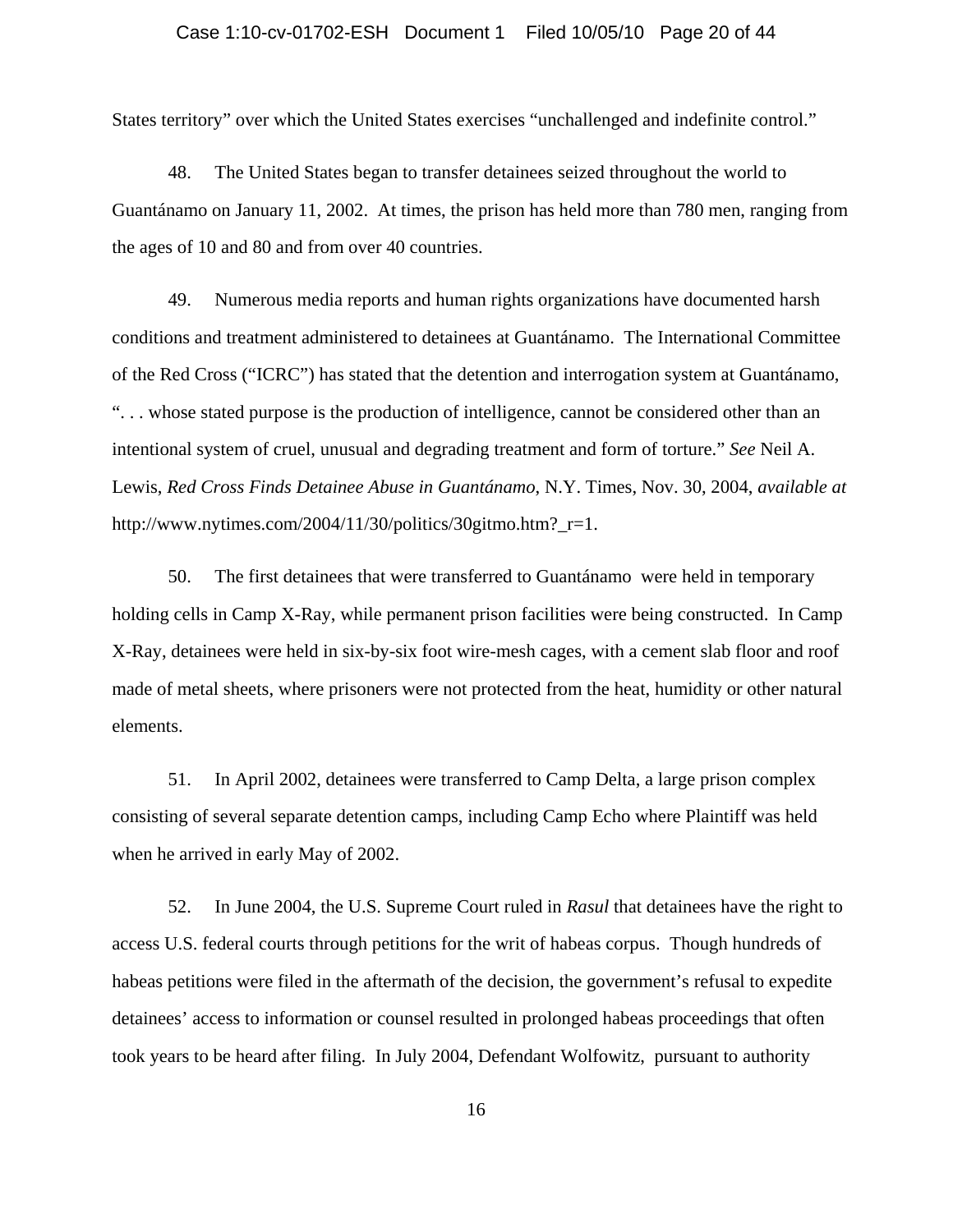#### Case 1:10-cv-01702-ESH Document 1 Filed 10/05/10 Page 21 of 44

delegated to him by Defendant Rumsfeld, issued procedures for administrative review of detainees' "enemy combatant" status. The Office for the Administrative Review of the Detention of Enemy Combatants (OARDEC) was created in 2004 to establish military tribunals to determine the status of the individuals detained at Guantánamo. The two procedures established by OARDEC were the Combatant Status Review Tribunals (CSRT) and Administrative Review Boards (ARB).

53. These procedures presumed detainees to be "enemy combatants" and limited the tribunals to review prior enemy combatant determinations by the executive and either confirming or reversing those determinations. The procedural flaws of the tribunal were many: the CSRT's failed to establish any institutional safeguards for independence; detainees had no right under the rules to view or rebut classified information; detainees had no effective right to call witnesses or present documentary evidence; and no right to counsel. Moreover, the rules of the tribunals allowed evidence obtained through torture to be used in the determination of a detainee's status. Following an enemy combatant determination by a CSRT, a detainee's status would be reviewed annually by an ARB. The ARB is to recommend, based on current evidence at the time, whether the detainee should be released, transferred, or continue to be detained. At its core, the ARB was designed to "ensure no one is detained any longer than is warranted . . ." In reality, however, the tribunals largely only functioned to rubber stamp the "enemy combatant" determination already made by the executive. Consequently, many detainees refused to participate in these inherently unfair proceedings, which proceeded in their absence.

54. Even several high-level officials in the United States government have acknowledged that many of the detainees being held at Guantánamo did not belong there. Mr. Janko was one of these men. Defendant Hood has stated that "[t]here are significant numbers of men here, who once their cases are heard will probably be given over to their government or released." Col. Lawrence B. Wilkerson (Ret.), a former high-level official with the United States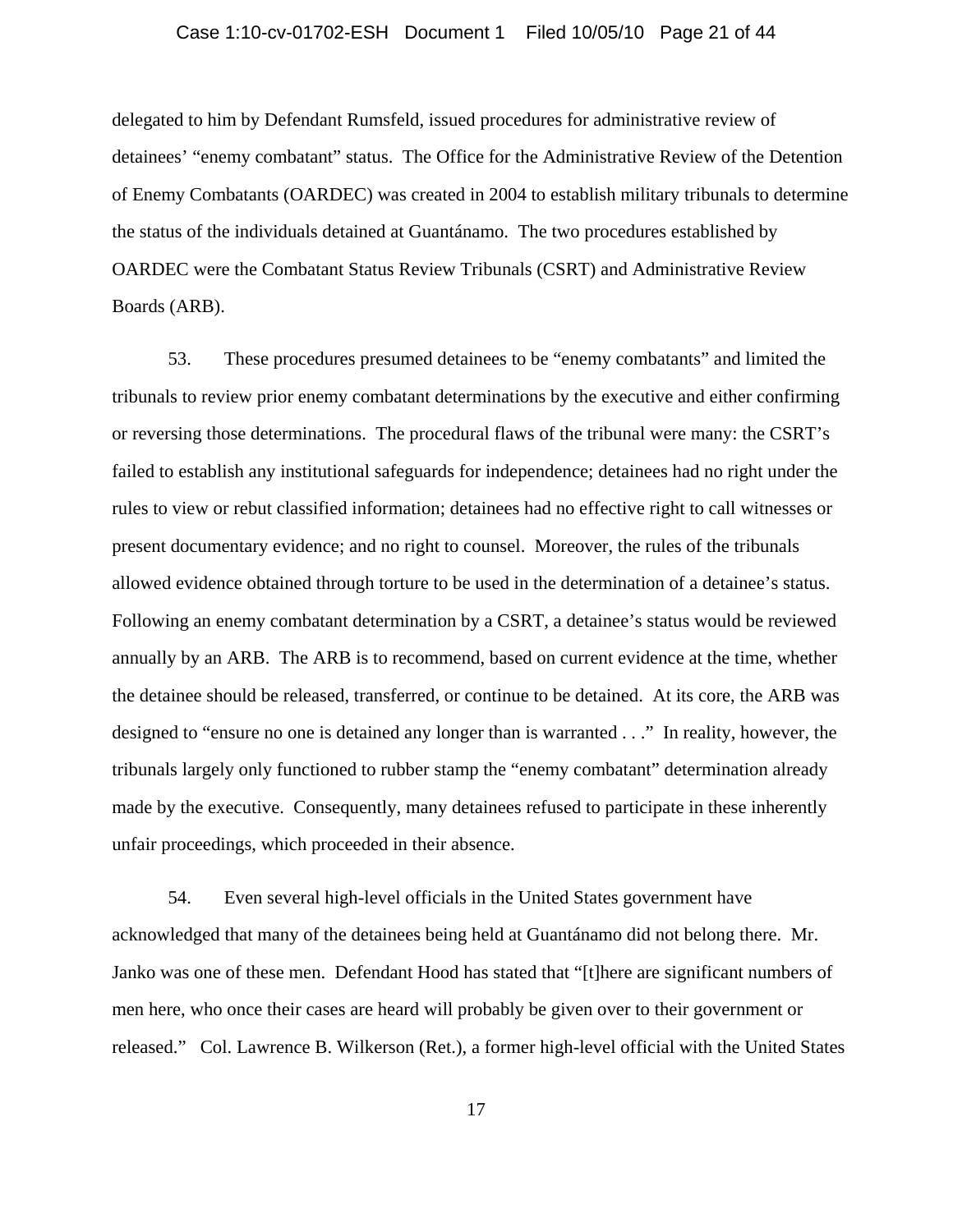#### Case 1:10-cv-01702-ESH Document 1 Filed 10/05/10 Page 22 of 44

government has also publicly alleged that he has personal knowledge that certain United States officials, including Defendant Rumsfeld, knew that they had seized and were holding innocent men at Guantánamo, and that they simply refused to release them out of fear of political repercussions.

55. To date, out of the more than 780 prisoners to ever be detained at Guantánamo, close to 550 have been released and only 23 ever charged.

## **Plaintiff's Specific Factual Allegations**

56. Plaintiff was raised in Syria until the age of 13. At that time, his family moved to the United Arab Emirates ("UAE") where his father took a government job as a teacher of Islamic education. While his family was religious and his father traditional, neither Mr. Janko nor any other family member ever espoused radical views. Mr. Janko's childhood and schooling in the UAE exposed him to a wide variety of people from many religious, political, and ethnic traditions. He embraced this multicultural environment and had friends of many backgrounds, including Americans. Plaintiff never harbored any ill-will towards the United States.

57. In 1999 when he was a 21 year old student in the UAE Mr. Janko decided to leave the UAE because of a family dispute. He had been told that if he could get to Afghanistan he would be able to enlist the aid of humanitarian agencies to emigrate to Europe. He had tried to do this directly but because his father controlled his passport he was unable to accomplish this from the UAE. He traveled to Afghanistan without a passport in order to do this.

## **In Afghanistan at the Mercy of Taliban and al-Qaeda Forces**

58. In January 2000, Plaintiff traveled to the Hindu Kush in Afghanistan. Alone, out of money, and without adequate clothing for an Afghan mountain winter, Mr. Janko was at the mercy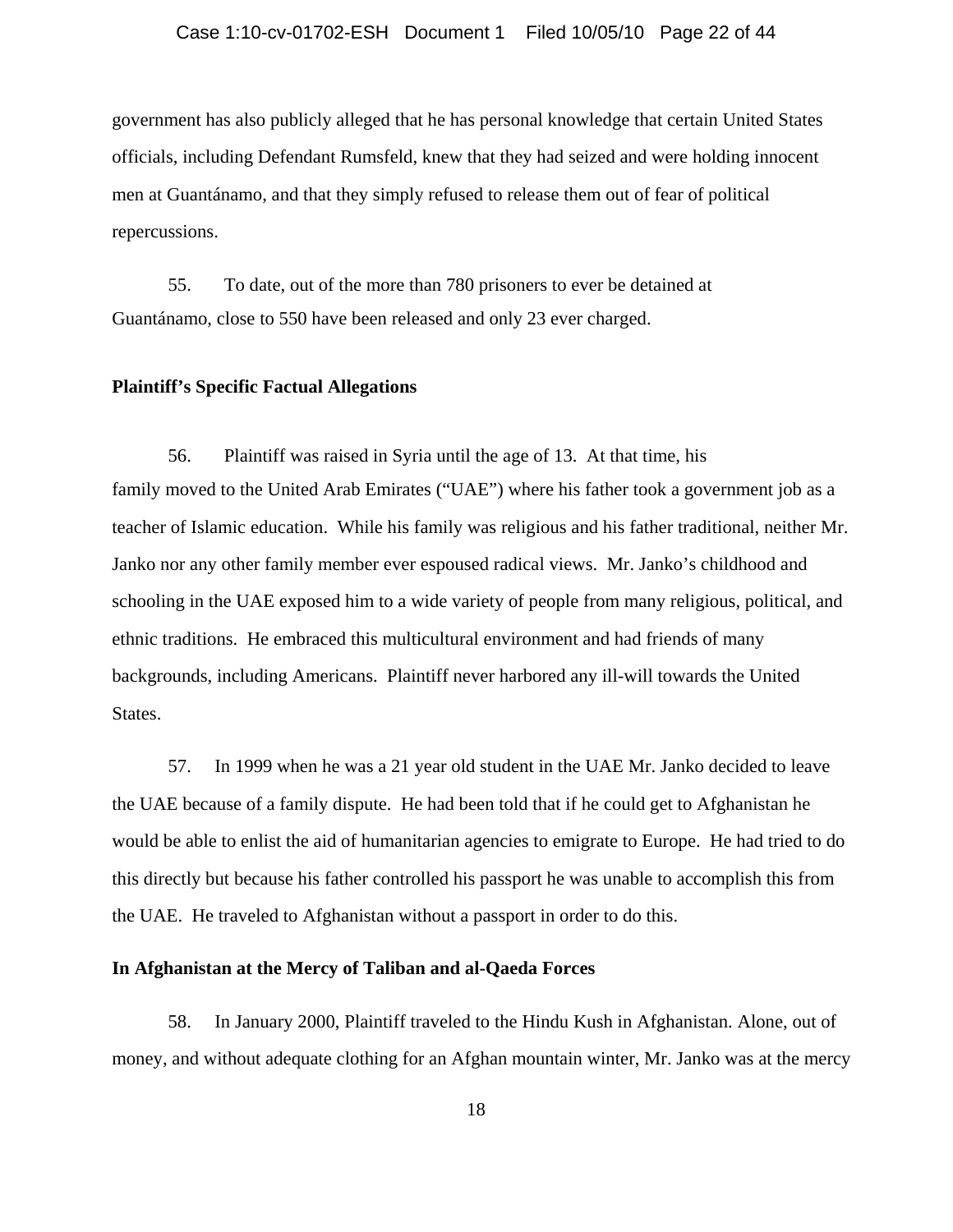#### Case 1:10-cv-01702-ESH Document 1 Filed 10/05/10 Page 23 of 44

of the people he met in the area. They wanted to take him to the Ghulam Batsha Guesthouse in Kabul so he could fight for the Taliban. For unknown reasons these officials seemed to immediately suspect that Plaintiff was a spy. Mr. Janko insisted that he did not want to go to the guesthouse or fight for the Taliban, but the officials threatened him. Fearing for his life, Mr. Janko agreed to be taken to the guesthouse.

59. For about the next five days, Plaintiff stayed in the guesthouse where he was tasked with domestic chores. At no point did he ever become a member or trainee of the Taliban forces. From the guesthouse, he was again forcibly transferred to the al-Farouq training camp near Kandahar. During January and February of 2000, Plaintiff spent approximately seventeen days at the camp. He was given menial duties such as hauling water, cutting wood, and cleaning small arms. He complied with the officials at the camp because he feared the camp leaders would kill him.

60. On the eighteenth day, Mr. Janko learned that people at the camp were given tactical training and then sent to fight for the Taliban. He had seen other captives like him returning from battle with severe wounds and missing limbs. Mr. Janko requested permission from the leaders to leave.

61. He was immediately denounced as an American and Israeli spy and sentenced to 25 years in prison. He was charged and sentenced without even a semblance of due process. During nearly 18 months as a Taliban prisoner at the notorious Sarpusa prison in Kandahar he was subjected to medieval tortures and inhuman treatment.

62. The torture that Mr. Janko endured for the next 18 months included severe beatings, starvation, electric shock with a magneto (a portable generator) with wires attached to toes and ears, near drowning, hanging from the ceiling, the Falaka or beatings of the feet, sleep deprivation, extinguishing cigarettes on his body, threats of death, loud noises, untreated sickness, and generally filthy and unsafe detention conditions. Plaintiff lost at least fifty pounds of weight, some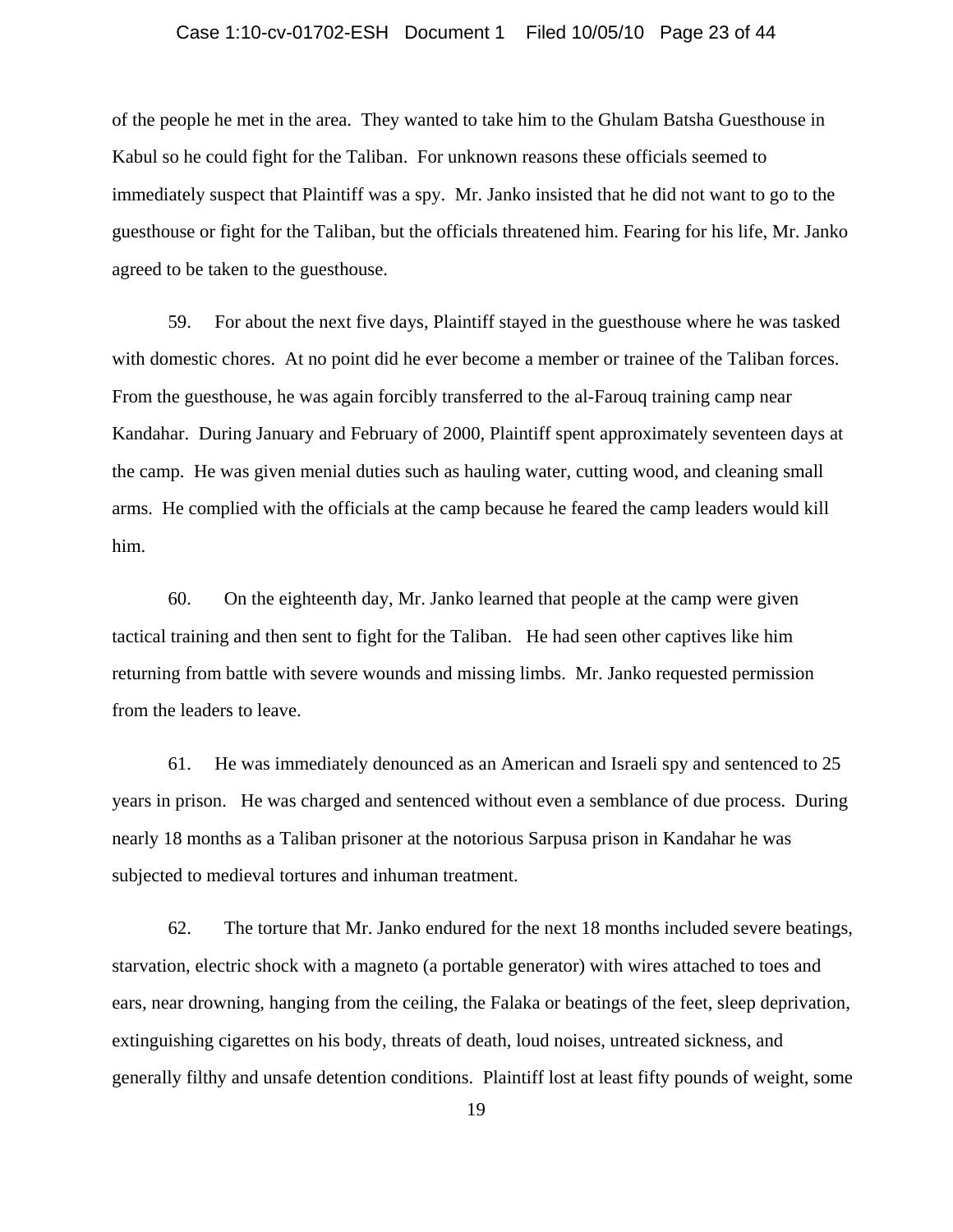#### Case 1:10-cv-01702-ESH Document 1 Filed 10/05/10 Page 24 of 44

of his fingers, and the use of his right hand. To keep from starving to death, Plaintiff at times would resort to eating the grass growing on the ground.

63. During this period, Plaintiff was forced to make confessions on videotape to being an American spy and Israeli spy, engaging in sexually deviant behavior and being a drug addict. None of these statements were true. A transcript of this forced confessions was printed in a Taliban propaganda publication in July 2000. The confessions were also broadcast on UAE national television and was seen by his family and friends. With this widespread broadcast, Plaintiff's life was placed in great danger. Moreover, because of the statements Mr. Janko made, his father disowned him, and the family's honor and reputation was seriously maligned in the family's community.

64. It is obvious from the videotape, especially to his friends and family, that Mr. Janko's "confession" was coerced and that he was being forced to make these statements. He was underweight, pale and expressed tremendous fear on video.

65. Plaintiff was in Sarpusa prison during the attacks of September 11, 2001. The Taliban fled Kandahar on or about December 18, 2001, following which the new Afghan government took over Sarpusa and released the Taliban's prisoners. A number of foreign prisoners, including Plaintiff, remained in the prison because they did not have the resources to leave the country. Under the advice of the new warden and guards who feared that these foreign prisoners might be mistaken as enemies and turned in, they remained at the prison.

66. In addition to Mr. Janko, four other foreigners remained at the prison. They came to be known to journalists as the Kandahar Five. Jamal Al Harith was a British citizen who had been captured by the Taliban in Pakistan. Ayrat Vakhitov was a Russian Tatar who had been taken to Afghanistan by Uzbek rebels. Abdul Hakim Bukhary was a Saudi who traveled to Afghanistan after September 11, 2001. Saddiq Turkistani was an ethnic Uighur from Saudi Arabia.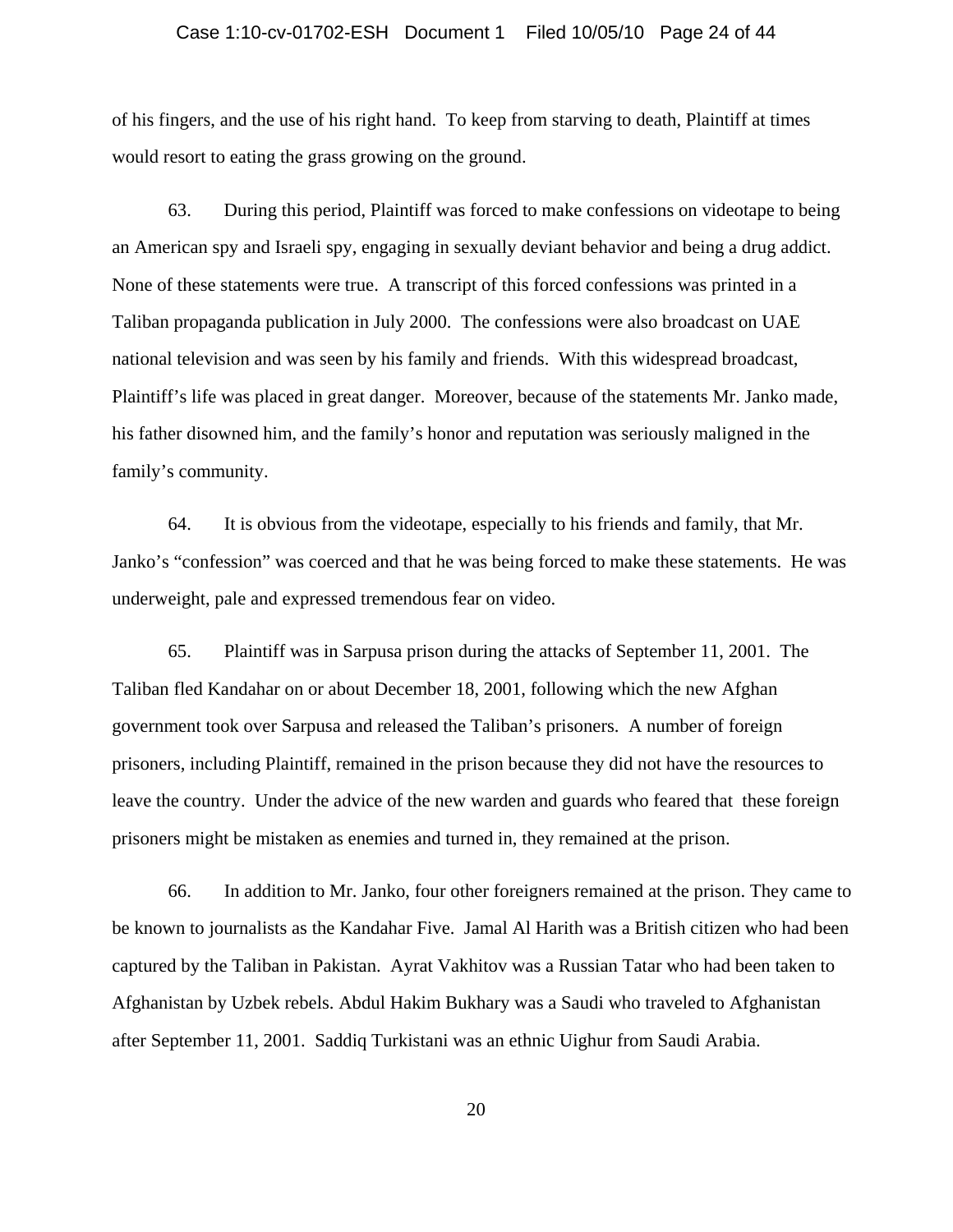#### Case 1:10-cv-01702-ESH Document 1 Filed 10/05/10 Page 25 of 44

67. Mr. Janko remained in Sarpusa through December 2001 and January 2002. During this time, many foreign journalists visited the prison. These included photographer Thorne Anderson, Time Magazine reporter Michael Ware, Agence France Presse reporter Pierre Lhuillery, and London Times reporter Tim Reid.

68. These journalists – Mr. Ware in particular – helped Plaintiff and the others to seek the assistance of international humanitarian organizations, foreign embassies, and U.S. agencies to be able to leave Afghanistan. Mr. Janko was able to call his family in UAE on the satellite phone of one journalist. Many of the reporters filed declarations in support of Mr. Janko's habeas corpus petition, corroborating his story and testifying to their observations of the physical and psychological signs of torture from his captivity. Mr. Ware described that Mr. Janko and the other freed prisoners exhibited physical and emotional signs of having endured harsh treatment, including apparent signs of Post Traumatic Stress Disorder.

#### **Unlawful Detention Under U.S. Forces**

69. On or about January 22, 2002, U.S. officials visited the prison to interview and photograph the foreigners. Plaintiff was elated at his release and immediately offered to provide information to U.S. officials about atrocities committed against U.S. citizens at the prison. His initial contacts with U.S. officials were friendly and he was at all times willing to assist the U.S. with any information he possessed. Two days later, he was taken to KAB for debriefing and treated well. He also sought U.S. help in getting back home. The U.S. forces promised to send him home within a short time.

 70. Around that same time, U.S. forces destroyed the home of Mohammed Atef, al-Qaeda's intelligence chief in a military raid. U.S. forces found Plaintiff's "confession" tape in the wreckage of Atef's home. Although this tape was a "confession" to being an American spy, somehow U.S. officials used the tape to conclude that plaintiff was a jihadist. In fact, Attorney General John Ashcroft wrongly accused plaintiff of being a terrorist at a highly publicized press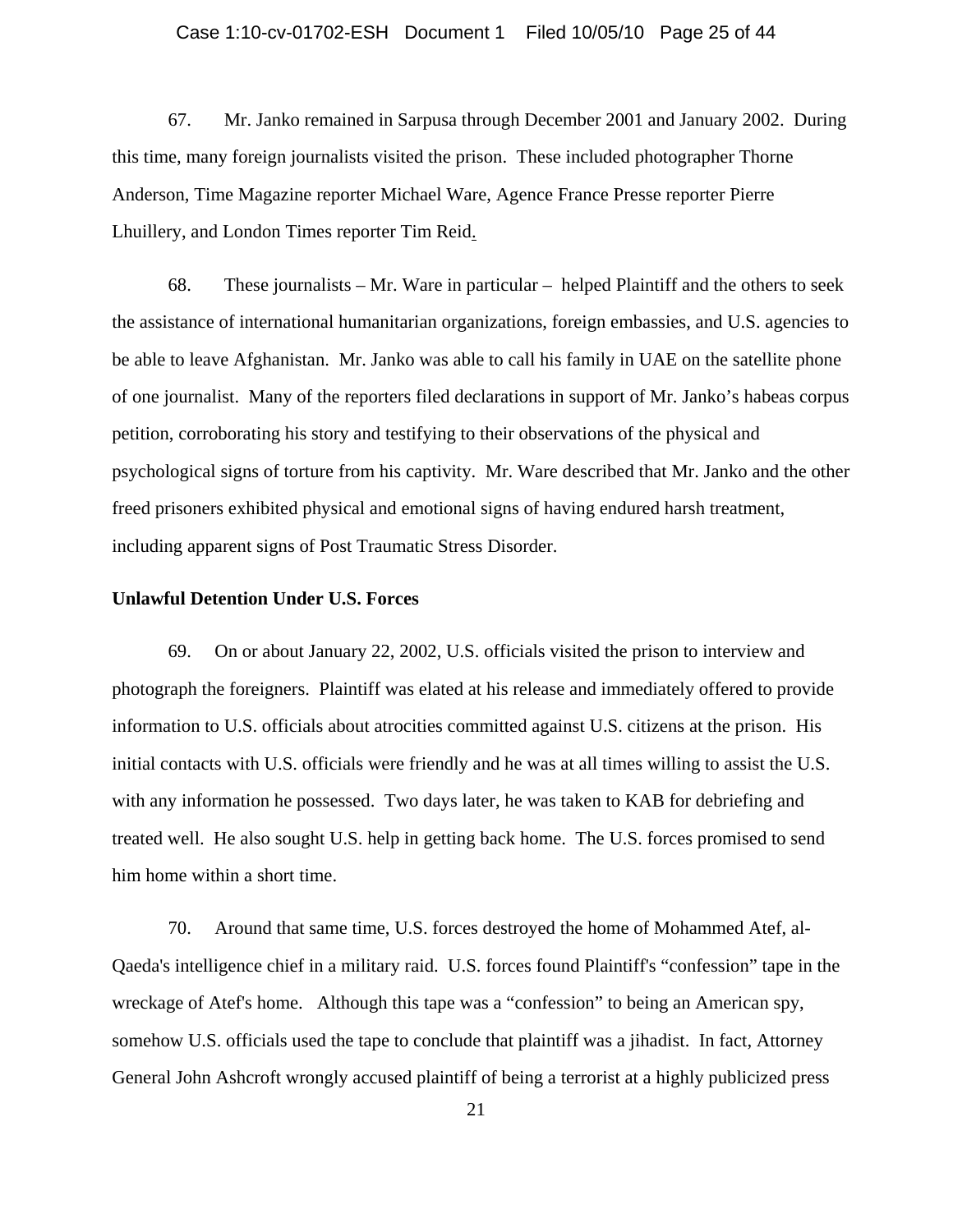#### Case 1:10-cv-01702-ESH Document 1 Filed 10/05/10 Page 26 of 44

conference on January 17, 2002. Time Magazine published this false claim and plaintiff's photograph from the tape and set in motion the brutal treatment plaintiff suffered over the next nearly eight years in Afghanistan and then at Guantánamo.

71. Immediately after the press conference and Time Magazine story Plaintiff was detained by U.S. forces in a humiliating and degrading fashion. He was detained at KAB and subjected to harsh interrogation methods. Plaintiff was interrogated by U.S. officials on at least fourteen different occasions for approximately the next one hundred days. His treatment at KAB included a combination of abusive techniques such as striking his forehead, threatening to remove his fingernails, sleep deprivation, exposure to very cold temperatures, exercise to exhaustion through sit-ups, push-ups, and running in chains, stress positions for hours at a time, use of police dogs, and rough treatment prior to interrogation sessions.

72. Under stress of this harsh treatment at KAB, Plaintiff falsely confessed that he was a member of al-Qaeda and had knowledge of al-Qaeda plans and personnel. He fabricated information such as the connections between Saddam Hussein and al-Qaeda. The statements were false and coerced by U.S. forces. Officials in the U.S. government knew or should have known that Plaintiff's confessions were a product of torture and thus, constituted unreliable evidence that could not be used against him in subsequent proceedings. Indeed, U.S. interrogators knew that Mr. Janko had been tortured by the Taliban and was in a precarious emotional state. Any experienced interrogator would have known that Plaintiff was prepared to tell his interrogators anything they wanted to know to end the abusive treatment.

73. In May of 2002, Mr. Janko was transferred to Guantánamo. Upon his arrival, Plaintiff informed Guantánamo officials that his confessions made both to the Taliban and to U.S. forces at KAB were false and coerced. However, U.S. officials still proceeded to detain him and treat him with brutal force. While in U.S. custody Mr. Janko was generally cooperative. Nevertheless, he lived under harsh conditions, suffering from severe mental health disorders and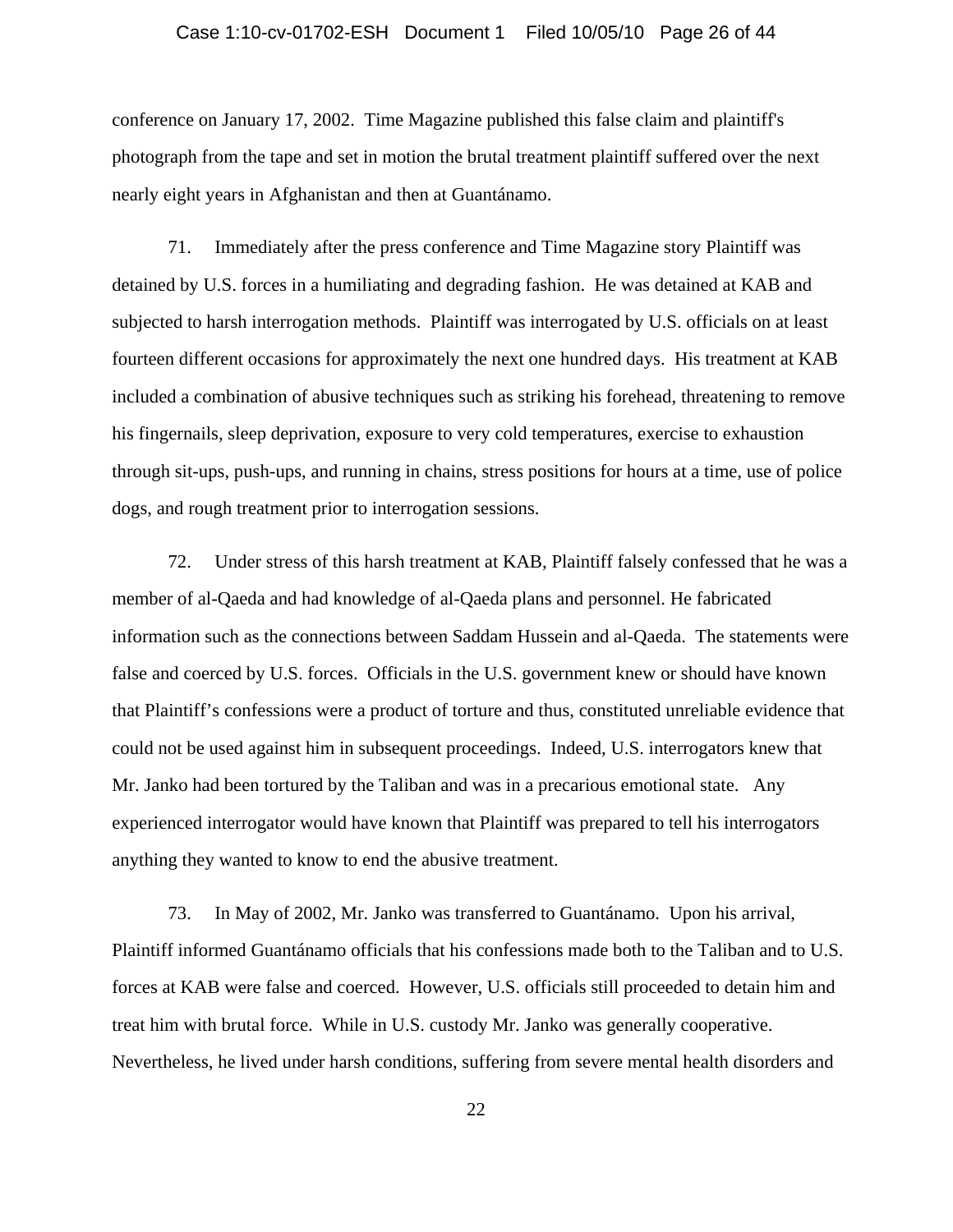#### Case 1:10-cv-01702-ESH Document 1 Filed 10/05/10 Page 27 of 44

physical injuries, until Judge Richard J. Leon granted Plaintiff's habeas corpus petition in June 2009.

74. On information and belief, standard operating procedures governing detainees' security procedures, treatment and care are issued and updated by commanders of the Joint Task Force and Joint Detention Operations Group at Guantanamo, which during the period of Mr. Janko's detention included Defendants Miller, Hood, Harris, McQueen, Cannon, Bumgarner, and Dennis.

75. On information and belief, when Plaintiff first arrived at Guantánamo after a more than twenty hour plane ride, he and the other detainees were urinated upon by U.S. officials before being escorted to Camp Echo. Upon arrival, Plaintiff was given a medical examination and transferred to an interrogation room where he was subjected to psychological torture for seven hours. At that point and throughout his detention, medical personnel should have detected Mr. Janko's psychological damage due to torture under the Taliban.

76. While at Guantánamo, Mr. Janko was held in isolated conditions and spent most of every day confined alone in his cell, completely cut off from the outside world. Plaintiff was kept from seeing the ICRC on numerous occasions during the organization's visits to the base.

77. Mr. Janko was subjected to techniques that were, on information and belief, designed and intended to break him down both physically and psychologically, and caused him severe suffering throughout his detention. These techniques included solitary confinement for years; sleep deprivation for days, weeks and months; exposure to extreme temperatures for prolonged periods of time; severe beatings; threats against Plaintiff and his family; sexually explicit slurs against female family members; deprivation of adequate medical and psychological care; and continuous humiliation and harassment. To protest his illegal detention, Mr. Janko attempted to commit suicide seventeen times, with the last of which causing him to fracture a vertebra and lose control of his bodily functions.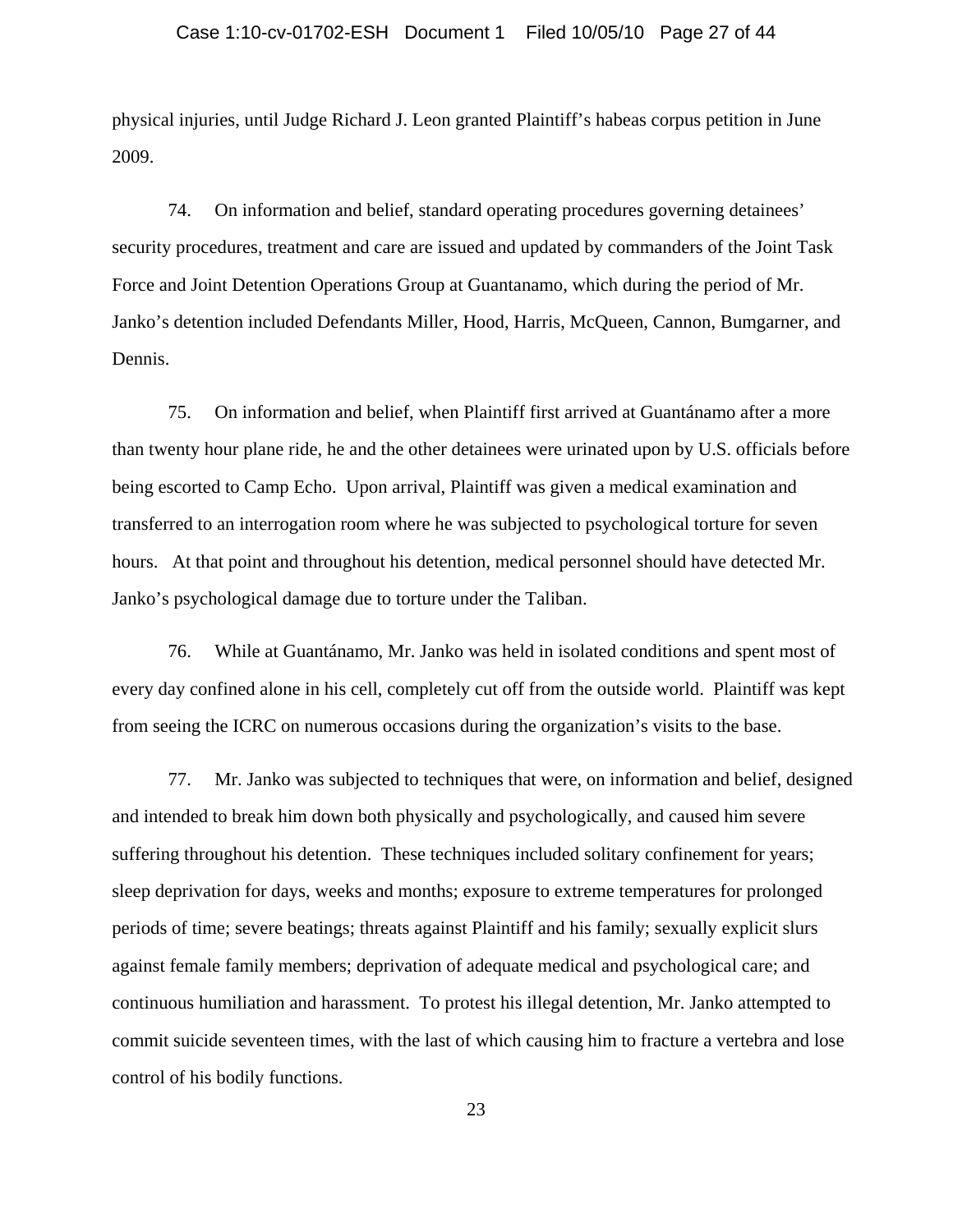### Case 1:10-cv-01702-ESH Document 1 Filed 10/05/10 Page 28 of 44

78. Under the command of Defendants Defendants Miller, Hood, Harris, McQueen, Cannon, Bumgarner, Mr. Janko was transferred to different camps on occasion, on information and belief, to be subject to mistreatment and provocation by other detainees. In 2005, Plaintiff was taken to be interrogated at Camp 5, a facility modeled on super-maximum prisons in the United States and more restrictive than other facilities at Guantanamo. Camp 5 is a 100 bed maximum security facility where detainees are kept in sealed, concrete cells, which only have opaque slits for windows. On information and belief, Mr. Janko was taken to Camp 5 with the knowledge that he would be provoked by the other detainees. He was kept in the interrogation room at Camp 5 for over an hour. Mr. Janko had to repeatedly bang his head against the wall to finally be transferred back to his cell in Camp Delta. In 2006, Plaintiff was transferred to Camp 3 where he was held for 17 days. Other detainees there spit and threw urine and feces at Mr. Janko.

79. Under the command of Defendants Defendants Miller, Hood, Harris, McQueen, Cannon, Bumgarner, and Dennis, Plaintiff was routinely subject to abuse from the Immediate Reaction Force (IRF) (also known as the "Emergency Reaction Force." ) IRF squads, which are made up of military police and serve as a disciplinary force within camps, carry riot gear, carry Plexiglas shields often use tear gas or pepper spray on detainees. The most common action taken by the squad are Forced Cell Extractions (FCE) when a detainee is purportedly combative or resistant. Frequently, as was the case in Mr. Janko's situation, detainees would be subject to FCE for refusing certain procedures, such as interrogation, transfer or even recreation and a shower.

80. In 2007 under the command of Defendant Dennis, an IRF squad beat Plaintiff and broke his knee. He had knee surgery in the naval hospital on the base and was immediately transferred to the hospital on the detention facility. Under orders from head of the Joint Medical Group, military police attempted to shackle Mr. Janko to his bed. When he resisted, they beat him and twisted his injured knee. Thereafter, Mr. Janko was released back to his cell without adequate care, medication or physical therapy to rehabilitate his knee. Plaintiff continues to suffer from this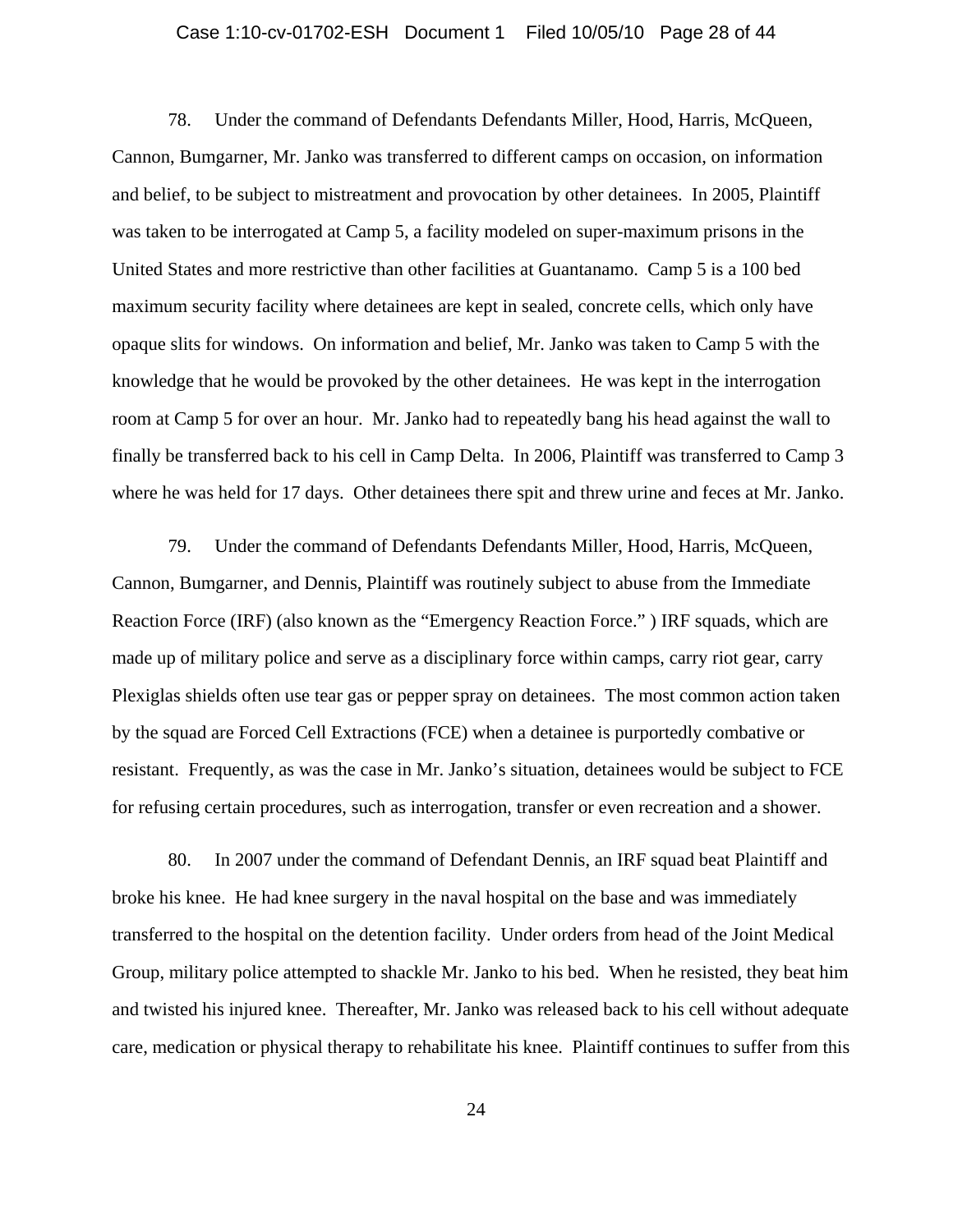knee injury.

81. In 2009, Mr. Janko suffered two kidney stones, for which he received inadequate medical attention at Guantánamo. Guantánamo medical personnel refused to provide medical treatment to Plaintiff despite his severe pain and passing tissue material in his urine. He was never taken to the hospital and was forced to pass the kidney stones on his own. He suffered kidney damage as a result.

82. Other health conditions Plaintiff developed while at Guantánamo include asthma, allergies, high blood pressure and high cholesterol.

83. The harsh treatment to which Mr. Janko was subjected rises to the level of cruel, inhuman, or degrading treatment and torture. All of these acts were done at the direction of, or by, U.S. citizens affiliated with the United States government or military.

#### **Combatant Status Determinations**

84. On October 27, 2004, the first Combatant Status Review Tribunal ("CSRT") to consider Plaintiff's status found that Mr. Janko was an enemy combatant based on evidence the government knew or should have known were the products of torture. The tribunal continually questioned Mr. Janko about the coerced videotaped confession and then relied primarily upon this coerced confession by Mr. Janko to make its determination.

85. The sole basis for this CSRT to classify and continuously detain Mr. Janko was evidence that was the unequivocal result of torture. Both U.S. and international law prohibit the use of coerced testimony. The reliance of such evidence in Mr. Janko's case constitutes a violation of detainees' basic due process rights.

86. On October 24, 2005, OARDEC undertook to review Mr. Janko's classification as an enemy combatant by an Administrative Review Board (ARB). Relying mostly on the same evidence as the CSRT, the ARB confirmed Plaintiff's classification and continued detention. The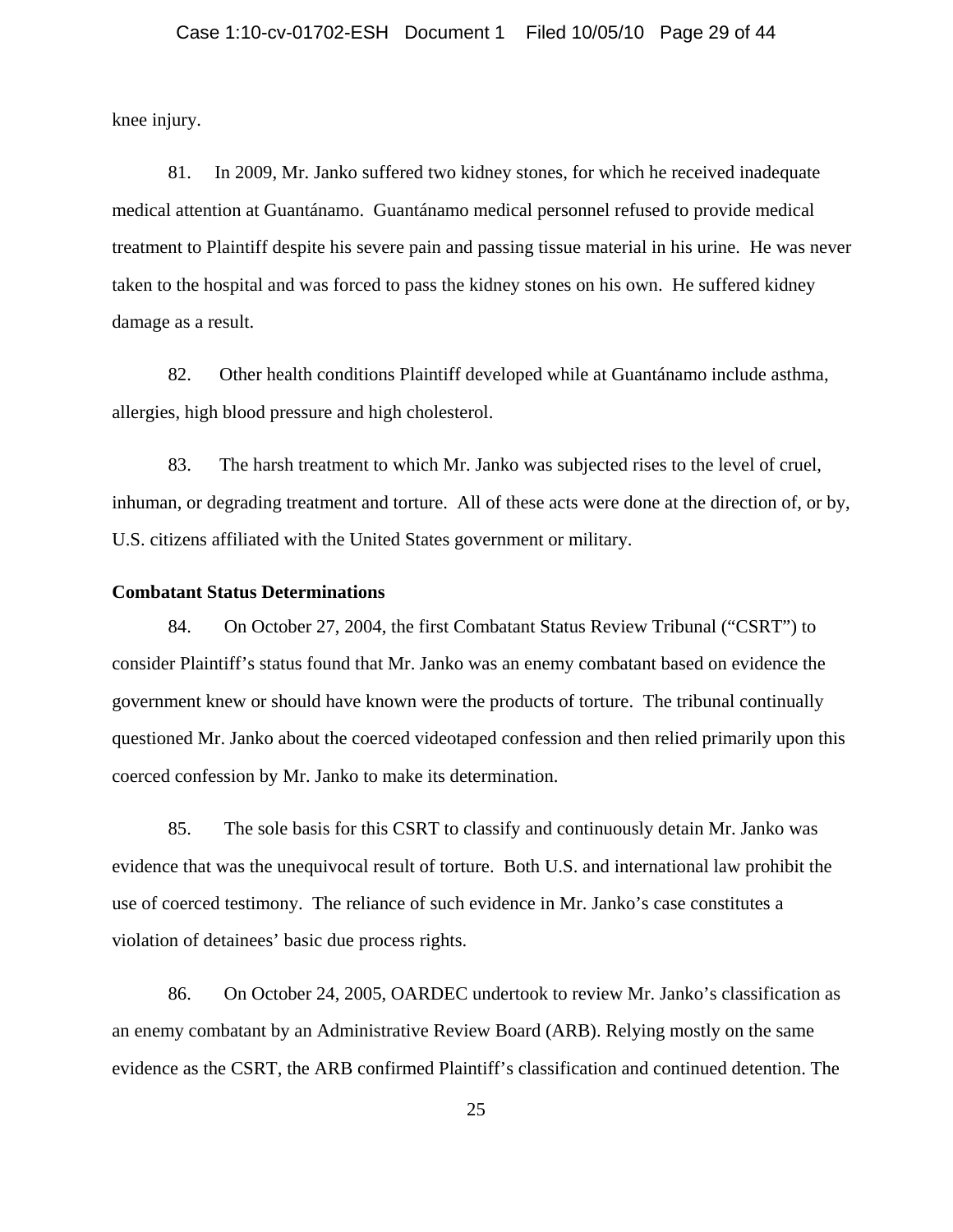#### Case 1:10-cv-01702-ESH Document 1 Filed 10/05/10 Page 30 of 44

ARB found that the videotape evidence, Mr. Janko's time at the Kabul guesthouse and al-Farouq al-Qaeda training camp, and an unnamed witness's testimony of Taliban and al-Qaeda training supported this decision. The ARB acknowledged Mr. Janko's claims of Taliban and al-Qaeda torture but apparently did not credit Mr. Janko's testimony. A second ARB conducted on June 26, 2006 similarly validated his classification and detention.

87. On April 11, 2006, Federal Defender Stephen Sady was assigned to Mr. Janko's case. Mr. Janko then filed a petition alleging that the first CSRT proceeding lacked basic protections, as evidenced by its consideration of coerced evidence. Accordingly, the military decided to conduct a new CSRT. In 2008, the second CSRT panel found once again that Mr. Janko was properly detained as an enemy combatant. It relied on the same flawed evidence and reasoning as had the first CSRT and subsequent ARB panels. However, it is notable that the second CSRT panel specifically found that the Taliban guesthouse allegation did not support detaining Mr. Janko.

88. Setting aside Plaintiff's false confessions, Dr. Gary D. Solis, an expert in international humanitarian law, provided a declaration in support Mr. Janko's habeas petition explaining that no other activities of Mr. Janko are sufficient under the international laws of war for a determination of enemy combatant status. His five days at a Taliban guesthouse and seventeen days at an al-Qaeda training camp where he was kept against his will and forced to undertake small tasks is not sufficient support of terrorist activities to warrant being an enemy combatant. More importantly, the arrest, interrogation, and torture of Mr. Janko by his Taliban and al-Qaeda captors controverts any claim that he was supporting those organizations. As Judge Leon stated in granting Mr. Janko's habeas petition, the government's position simply "defies common sense."

89. Though the government's position throughout Mr. Janko's combatant status determinations was that he was an enemy combatant, the government knew that his confession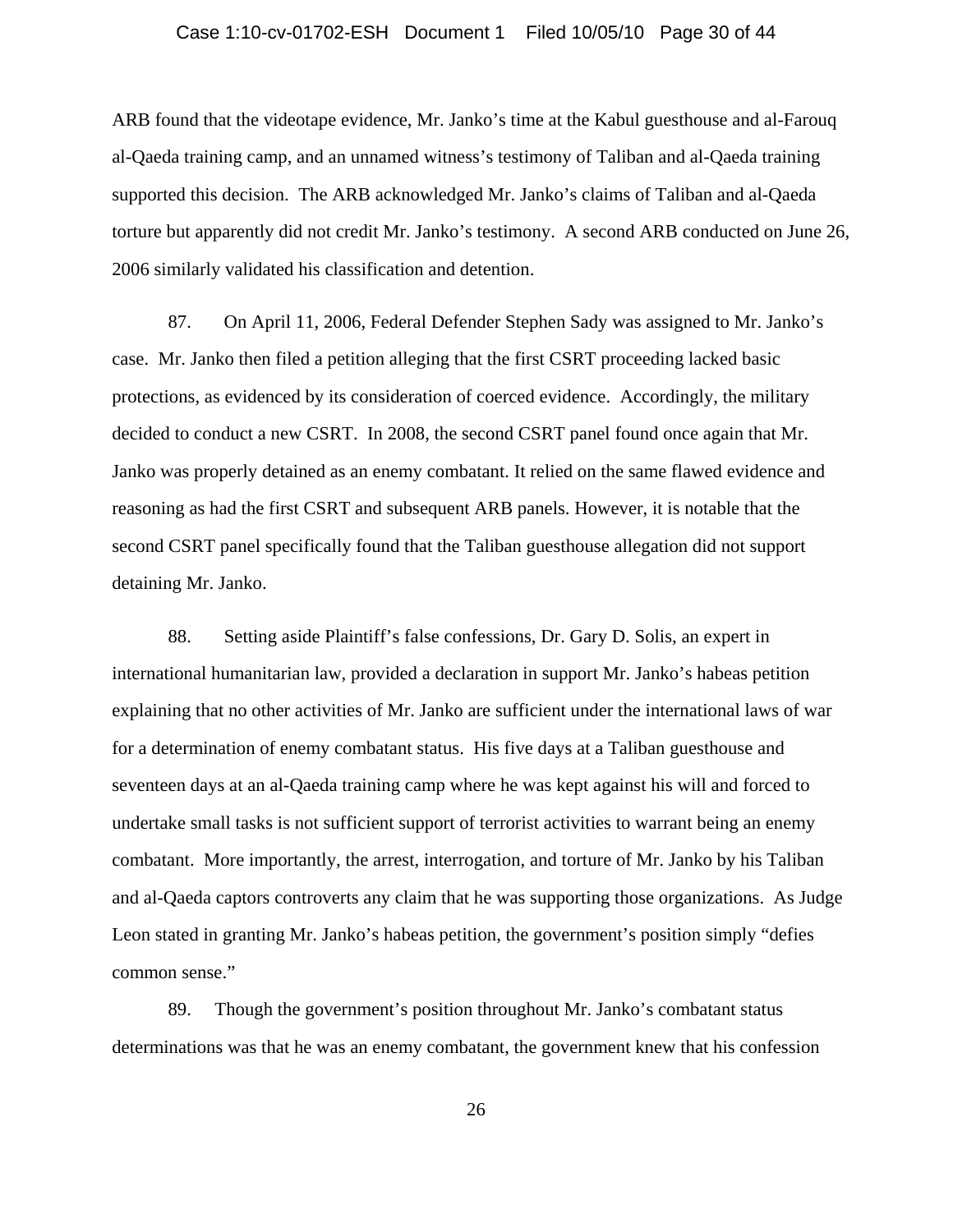#### Case 1:10-cv-01702-ESH Document 1 Filed 10/05/10 Page 31 of 44

was made under torture. As Judge Leon said in his order: "The Government effectively concedes, however, that petitioner Janko was not only imprisoned, but tortured by al Qaeda into making a false "confession" that he was a U.S. spy, and imprisoned thereafter by the Taliban for over eighteen months . . ."

#### **Medical Treatment at Guantánamo**

90. Plaintiff's past mistreatment by Taliban and al-Qaeda officials not surprisingly had adverse psychological effects on him. His mental instability, which was obvious to the journalists that met him at Sarpusa, should have been apparent to Guantánamo authorities during the initial medical check upon his arrival on the island. However, Mr. Sady found during his visit of December 11, 2006, that the medical staff at Guantánamo did not consider Mr. Janko to be a Taliban torture victim.

91. After Mr. Sady was assigned to Mr. Janko's case in April 2006, he met with Plaintiff in May, September, and December of that year. Following his visits, Mr. Janko's fragile psychological state and medical misdiagnosis became increasingly apparent. Rather than diagnosing and treating Mr. Janko for Post-Traumatic Stress Disorder ("PTSD"), Guantánamo medical personnel diagnosed and treated Mr. Janko for Borderline Personality Disorder ("BPD"). According to psychiatric expert Dr. J. David Kinzie who provided a declaration in support of Plaintiff's habeas petition, BPD is a disorder that generally arises in early adolescence and is diagnosed when there is not another major psychiatric disorder previously diagnosed. PTSD, on the other hand, usually results from a traumatic or life-altering event and is commonly associated with the following symptoms: re-experiencing the trauma, avoidance of people or places associated with the trauma, and increased emotional arousal. It is also often associated with major depression. These are all symptoms Mr. Janko exhibited each time Mr. Sady visited him at Guantánamo.

92. Mr. Sady attempted on several occasions to inform Guantánamo staff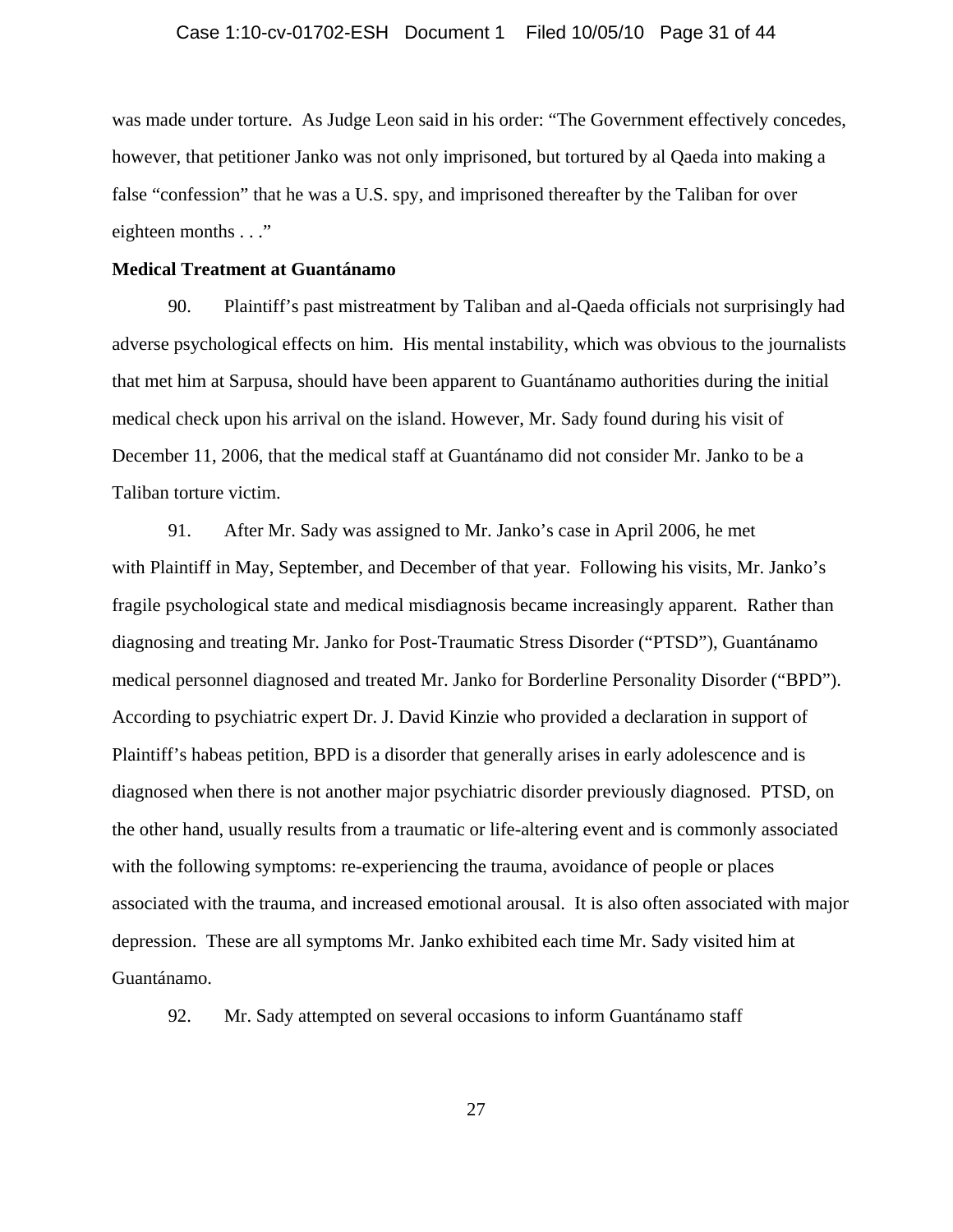#### Case 1:10-cv-01702-ESH Document 1 Filed 10/05/10 Page 32 of 44

about Mr. Janko's severe psychological and emotional distress. When Mr. Sady went to visit Mr. Janko on the morning of December 11, 2006, Guantánamo officials told Mr. Sady that Mr. Janko would be in restraints, wearing a green smock designed to prevent self-injury. Plaintiff also exhibited a self-inflicted abrasion on his head. Ultimately, Mr. Janko was not given medical clearance to meet with Mr. Sady on that day. Then, another meeting was arranged on December 13, 2006, during which Mr. Janko exhibited a severely agitated state. Mr. Sady discussed his client's deteriorating mental health with Guantánamo medical staff following his meeting with Plaintiff.

93. Mr. Sady followed up this meeting with an emergency motion to expedite his habeas proceedings, filed on January 29, 2007, stating that Mr. Janko's psychological state was precarious at that time. This filing was supplemented on February 5, 2007, after Mr. Sady received a letter from Mr. Janko dated January 1, 2007, that described his loss of hope and suicidal feelings. Plaintiff also told his attorney that he fractured a vertebra in a suicide attempt. Guantánamo personnel's failure to protect Mr. Janko from harm resulted in his self-injury which caused loss of some bodily functions and severe pain. About his suicidal state, Mr. Janko wrote to Mr. Sady: "Let it be known to you that I am crying while writing this letter because of hopelessness and distress. I don't know what to do. You and my family members are free and I am imprisoned and captive moving from one prison to another. I ask you to forgive me about whatever I do, but I have no other way to express my hopelessness."

94. Even more concerned for his client's well-being, Mr. Sady contacted Terry Henry of the Federal Programs Branch in the Civil Division of the Department of Justice and Defendant Harris head of the Joint Task Force – Guantánamo, on February 2, 2007, to inform them of Mr. Janko's psychological condition. Accordingly, while Guantánamo officials had at least constructive knowledge of Mr. Janko's history of torture from the earliest days of his arrival there, they had actual knowledge of his mental condition and likely PTSD by December 11, 2006, (when Mr. Sady discussed Mr. Janko's condition with medical staff) or at the latest February 2,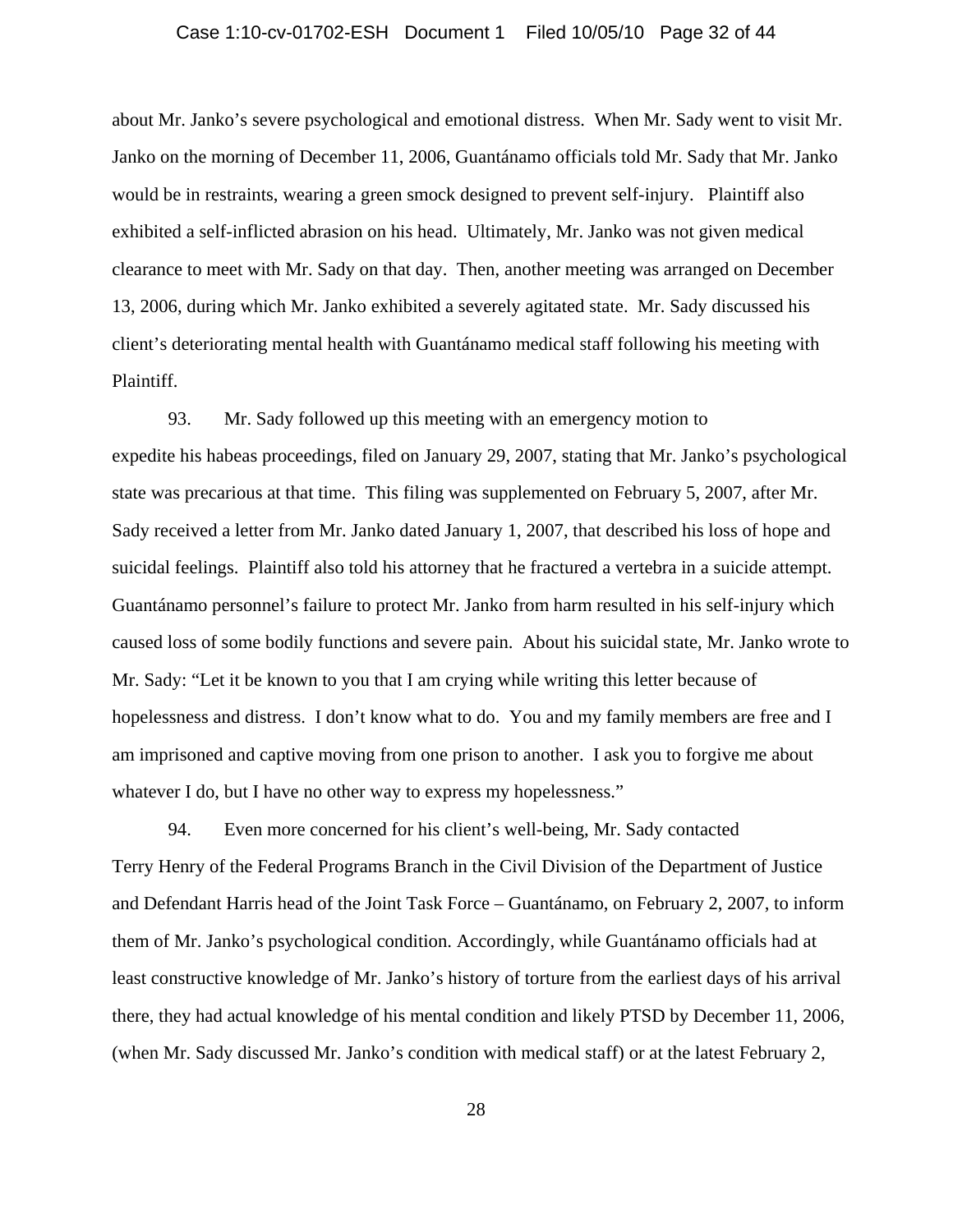#### Case 1:10-cv-01702-ESH Document 1 Filed 10/05/10 Page 33 of 44

2007 (when Mr. Sady discussed Mr. Janko's condition with Mr. Henry and Rear Adm. Harris). Nevertheless, Guantánamo personnel failed to provide proper medical treatment during the entire period of Plaintiff's detention.

95. On information and belief, Defendants failed to improve Plaintiff's detention conditions and treatment despite their knowledge of his past torture under the Taliban, his continued deteriorating mental state and his numerous suicide attempts.

#### **Grant of Habeas Corpus and Release**

96. Mr. Janko filed his initial request for habeas relief on June 30, 2005. Not until four years later, on June 22, 2009, did a District of Columbia District Court judge find that the government had insufficient evidence to prove that Mr. Janko was an enemy combatant. The Court granted Mr. Janko's habeas petition. The Court further ordered the government to secure Mr. Janko's timely release from detention. A final judgment reflecting that order was entered on July 17, 2009. Following this order and judgment, the U.S. government did not release Mr. Janko from his present place of detention into a different camp for released detainees. Indeed, he was not treated like other released detainees awaiting departure from Guantanamo. The government, rather, kept Mr. Janko in the same detention conditions for almost three months in violation of the District Court's order and in contravention of Mr. Janko's constitutional due process rights.

97. On October 7, 2009, Mr. Janko was finally released from Guantánamo and now lives outside of the United States.

#### **INJURIES**

98. As a result of his wrongful treatment by the defendants Mr. Janko has suffered intense emotional and physical pain. He suffered the severe physical pain of the torture and inhumane treatment described above. He still has scars and other evidence of this physical torture and ill-treatment such as loss of control of bodily functions and inability to sleep. In some ways, the intense psychological and emotional pain caused by torture and prolonged arbitrary detention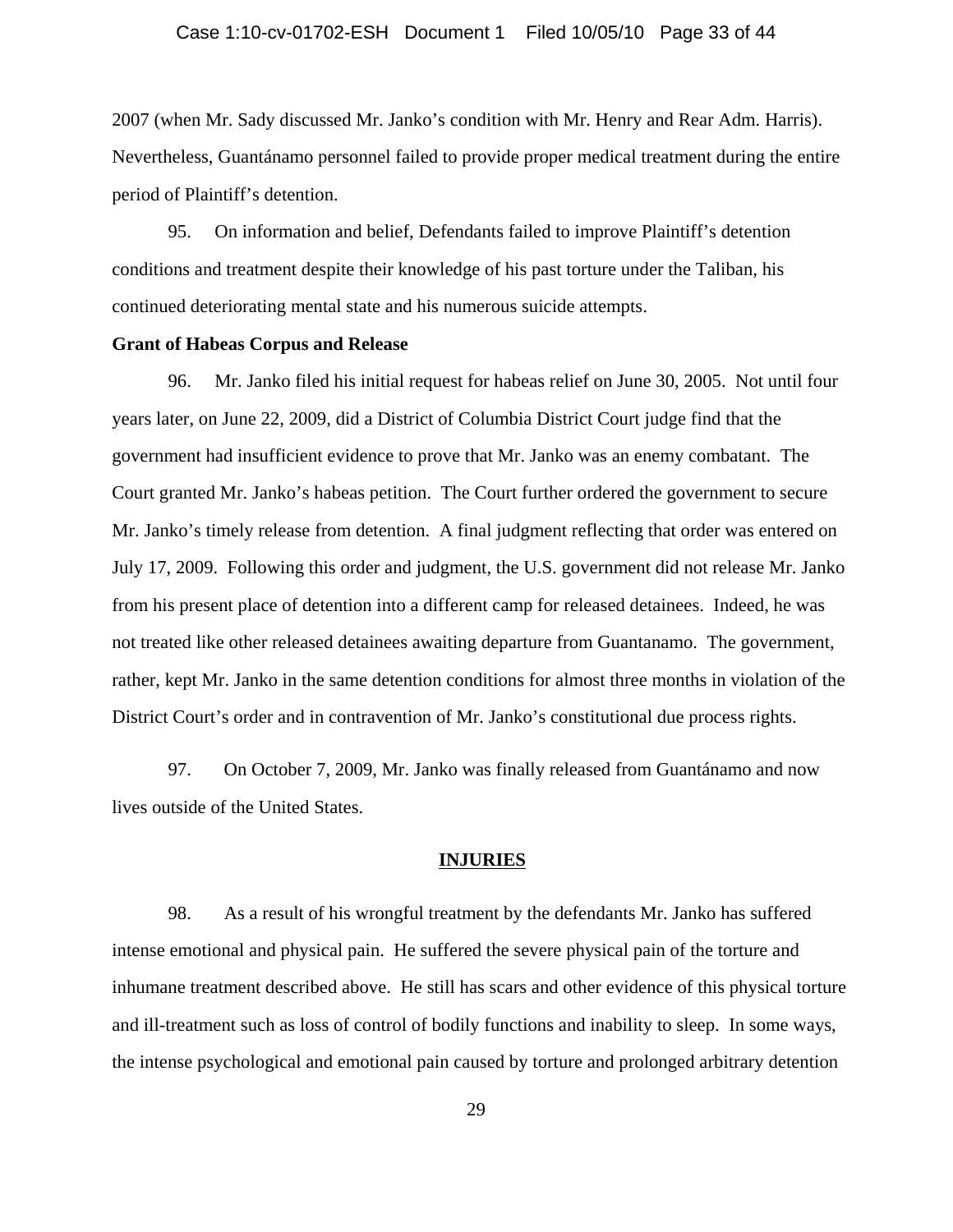#### Case 1:10-cv-01702-ESH Document 1 Filed 10/05/10 Page 34 of 44

has been much worse than the physical pain. Mr. Janko was frequently placed in special custody and attempted suicide on at least seventeen occasions. He has permanent psychological injuries as a result of what he has endured at defendants' hands. He will have substantial medical expenses and he is in need of intensive assistance for his physical and emotional distress. He has also lost a decade of his life and this has had a disastrous impact on his financial condition and his earning capacity. He has become an exile in a strange land where he is not fluent in the language and may be condemned to a permanent second class citizenship despite his efforts to overcome these problems. He is separated from his family and was separated from them for many years. He has also lost his reputation and good name because of defendants' actions.

## **CLAIMS FOR RELIEF**

## **FIRST CLAIM FOR RELIEF**

## **(Unlawful Detention: Fourth and Fifth Amendments)**

99. Plaintiffs incorporate by reference each and every allegation contained in the preceding paragraphs as if set forth fully herein.

100. This claim is brought by Plaintiff against Defendants Gates, Rumsfeld, Wolfowitz, England, McGarrah, Myers, Pace, Mullen, Speer, Hill, Craddock, Stavridis, Miller, Hood, Harris, Buzby, Thomas, Copeman, McQueen, Cannon, Bumgarner, Dennis, Rodriguez, Rester, and Does 1 and 2.

101. Defendants violated Plaintiff's Fourth and Fifth Amendment rights by causing his detention for over seven years despite the fact that they knew or should have known there was no reliable evidence to find that Plaintiff was an enemy combatant.

102. Defendants are liable for said conduct in that they, acting under color of law and authority as a United States official or federal officer committed, directed, ordered, confirmed,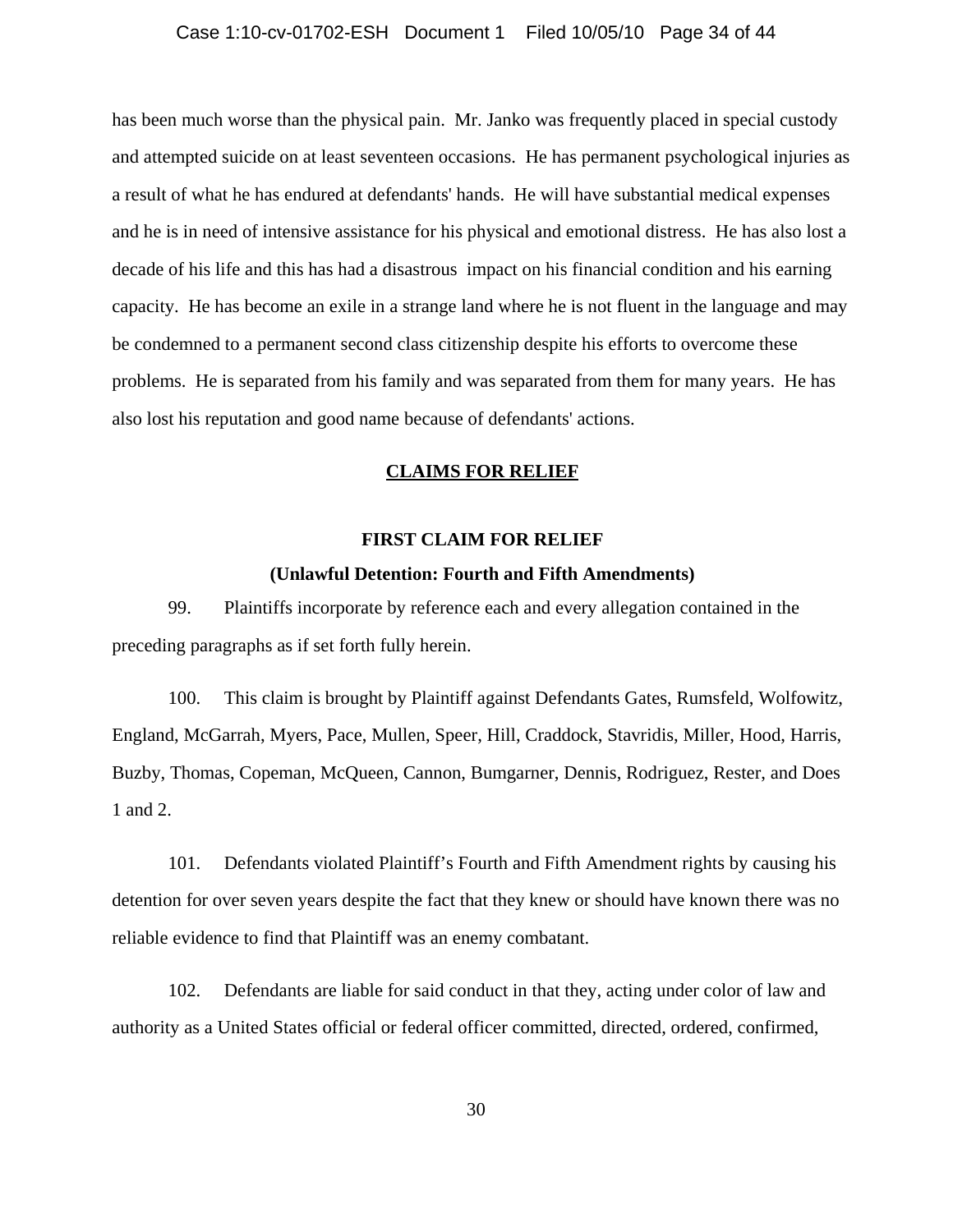#### Case 1:10-cv-01702-ESH Document 1 Filed 10/05/10 Page 35 of 44

ratified, had command responsibility for, aided and abetted, conspired to, and/or otherwise directly or indirectly participated in the bringing about the unlawful detention of Mr. Janko.

103. Defendants intended and/or knew or should have known, that unlawful detention was being enforced by his or her subordinates and failed to prevent those abuses or punish those responsible.

104. Defendants practiced, encouraged, and/or condoned the unlawful detention of Mr. Janko for over seven years until he was finally released.

105. Plaintiff is informed and believes and thereon alleges that the aforementioned acts of Defendants were done with inhumane and callous disregard of Plaintiff's rights, thereby justifying the awarding of punitive and exemplary damages against those Defendants.

106. As a direct and proximate result of the acts and omissions of Defendants, and each of them, Plaintiff was deprived of his rights under the Fourth and Fifth Amendments United States Constitution and has suffered emotional distress, humiliation, embarrassment, pain and suffering, and present and future monetary damages. Plaintiff is entitled to compensatory and punitive damages in an amount to be determined at trial.

## **SECOND CLAIM FOR RELIEF**

## **(Inhumane Detention Conditions: Fifth Amendment)**

107. Plaintiff incorporates by reference each and every allegation contained in the preceding paragraphs as set forth fully herein.

108. This claim is brought by all Plaintiffs against Defendants Gates, Rumsfeld, Wolfowitz, England, McGarrah, Myers, Pace, Mullen, Speer, Hill, Craddock, Stavridis, Miller, Hood, Harris, Buzby, Thomas, Copeman, McQueen, Cannon, Bumgarner, Dennis, Rodriguez, Rester, and Does 1 and 2.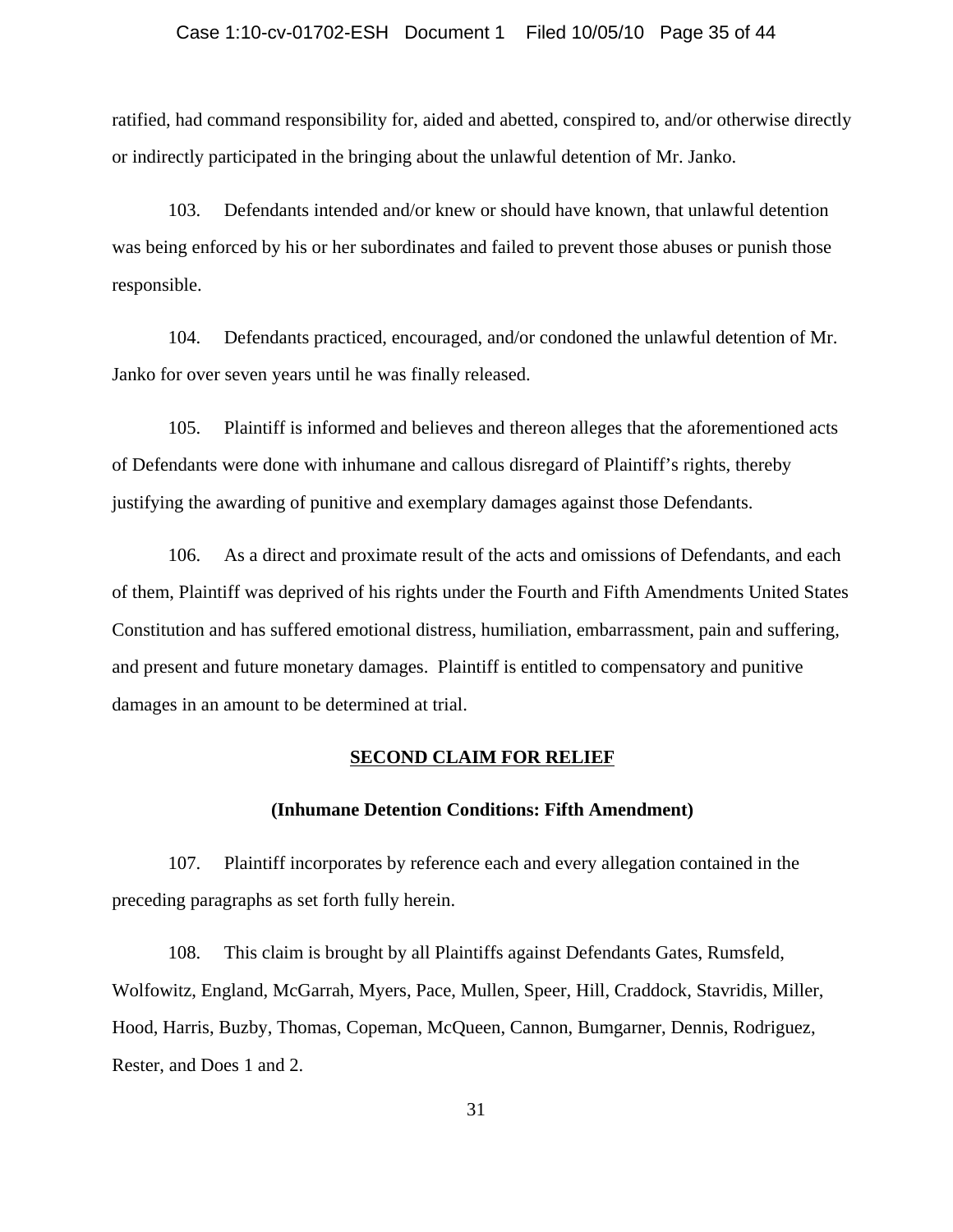#### Case 1:10-cv-01702-ESH Document 1 Filed 10/05/10 Page 36 of 44

109. Defendants, acting under color of law, have intentionally and with deliberate disregard for any injury Plaintiff would suffer, subjected Plaintiffs to inhumane and degrading detention conditions in Guantánamo for over seven years without due process of law in violation of the Fifth Amendment to the United States Constitution. Defendants subjected Plaintiff to such conditions without charge and based on coerced evidence.

110. As a direct and proximate result of the acts and omissions of Defendants, and each of them, Plaintiff was deprived of his rights under the Fifth Amendment of the United States Constitution and of the laws of the United States and have suffered emotional distress, humiliation, embarrassment, and present and future monetary damages.

111. Plaintiffs is informed and believes and thereon alleges that the aforementioned acts of Defendants were willful, malicious, intentional, oppressive and despicable and/or were done in willful and conscious disregard of his rights, welfare and safety of Plaintiff, thereby justifying the awarding of punitive and exemplary damages against all Defendants (other than the government entity Defendants).

112. Defendants' unconstitutional policies and acts were a direct and legal cause of Plaintiff's damages, pain and suffering.

## **THIRD CLAIM FOR RELIEF**

## **(Violation of Due Process: Fifth Amendment)**

113. Plaintiff incorporates by reference each and every allegation contained in the preceding paragraphs as if set forth fully herein.

114. This claim is brought by all Plaintiffs against Defendants Gates, Rumsfeld, Wolfowitz, England, McGarrah, Myers, Pace, Mullen, Speer, Hill, Craddock, Stavridis, Miller, Hood, Harris, Buzby, Thomas, Copeman, McQueen, Cannon, Bumgarner, Dennis, Rodriguez,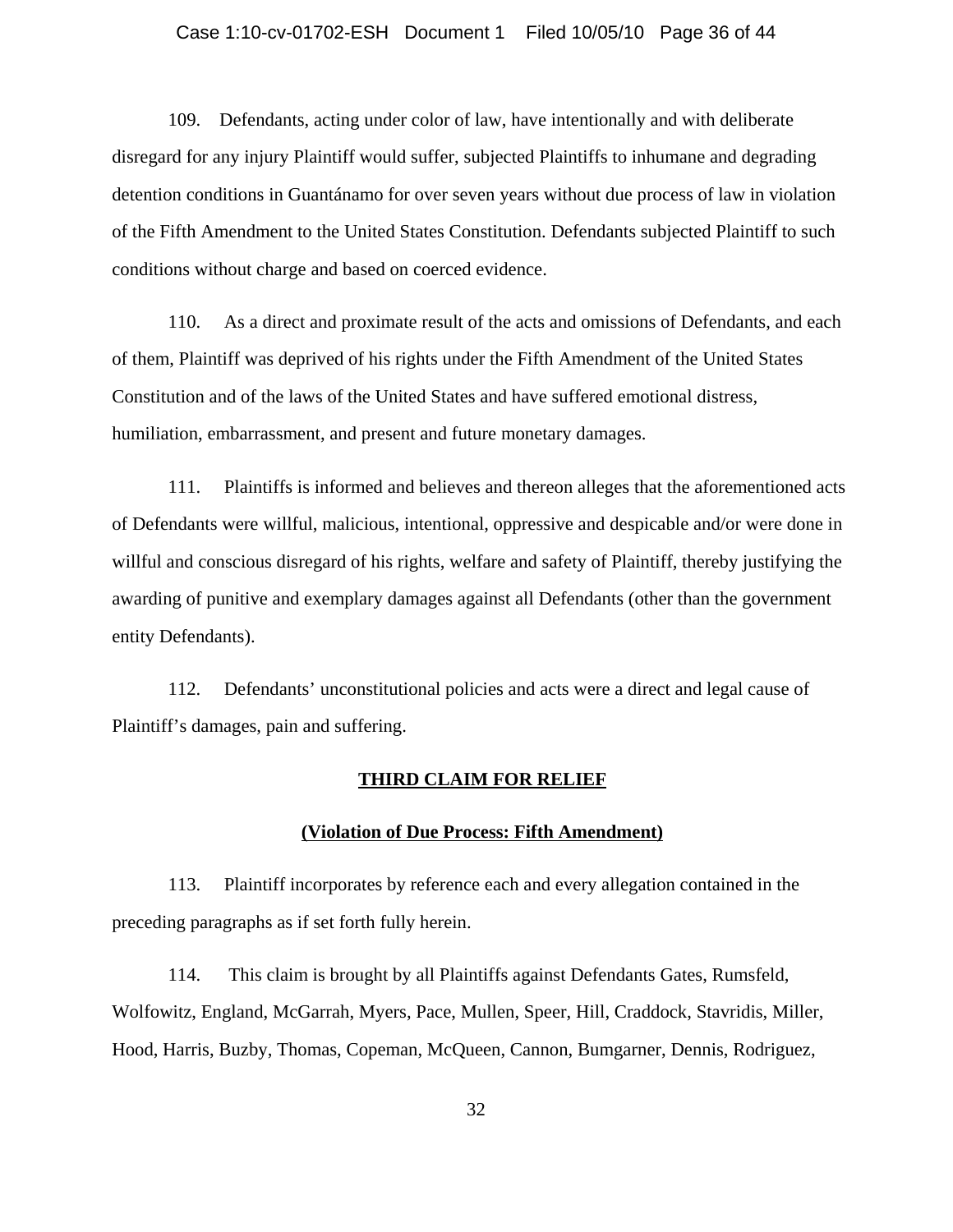#### Case 1:10-cv-01702-ESH Document 1 Filed 10/05/10 Page 37 of 44

Rester, and Does 1 and 2 are liable for said conduct in that they, acting under color of law and authority as an United States official or federal officer committed, directed, ordered, confirmed, ratified, had command responsibility for, aided and abetted, conspired to, and/or otherwise directly or indirectly participated in the bringing about of due process violations of Mr. Janko.

115. Defendants intended and/or knew or should have known that due process violations were being enforced by his/her subordinates and failed to prevent those abuses or punish those responsible.

116. Defendants encouraged and/or condoned due process violations of Mr. Janko for over seven years until he was finally released.

117. Defendants subjected Plaintiff to flawed CSRT proceedings that deprived Mr. Janko his due process. The CSRT procedure is inherently flawed because detainees are presumed guilty of being enemy combatants, detainees are not permitted to review evidence that is used to justify an enemy combatant determination, detainees frequently are not afforded access to counsel, and detainees are not permitted to present their own witnesses or evidence

118. As a direct and proximate result of the acts and omissions of Defendants, and each of them, Plaintiff was deprived of his rights under the Fifth Amendment of the United States Constitution and of the laws of the United States and have suffered damages, including but not limited to emotional distress, humiliation, embarrassment, and monetary damages.

119. Defendants' unconstitutional policies and acts were a direct and legal cause of Plaintiff's damages, pain and suffering.

120. Plaintiff is informed and believes and thereon allege that the aforementioned acts of Defendants were willful, malicious, intentional, oppressive and despicable and/or were done in willful and conscious disregard of the rights, welfare and safety of Plaintiff, thereby justifying the awarding of punitive and exemplary damages against all Defendants.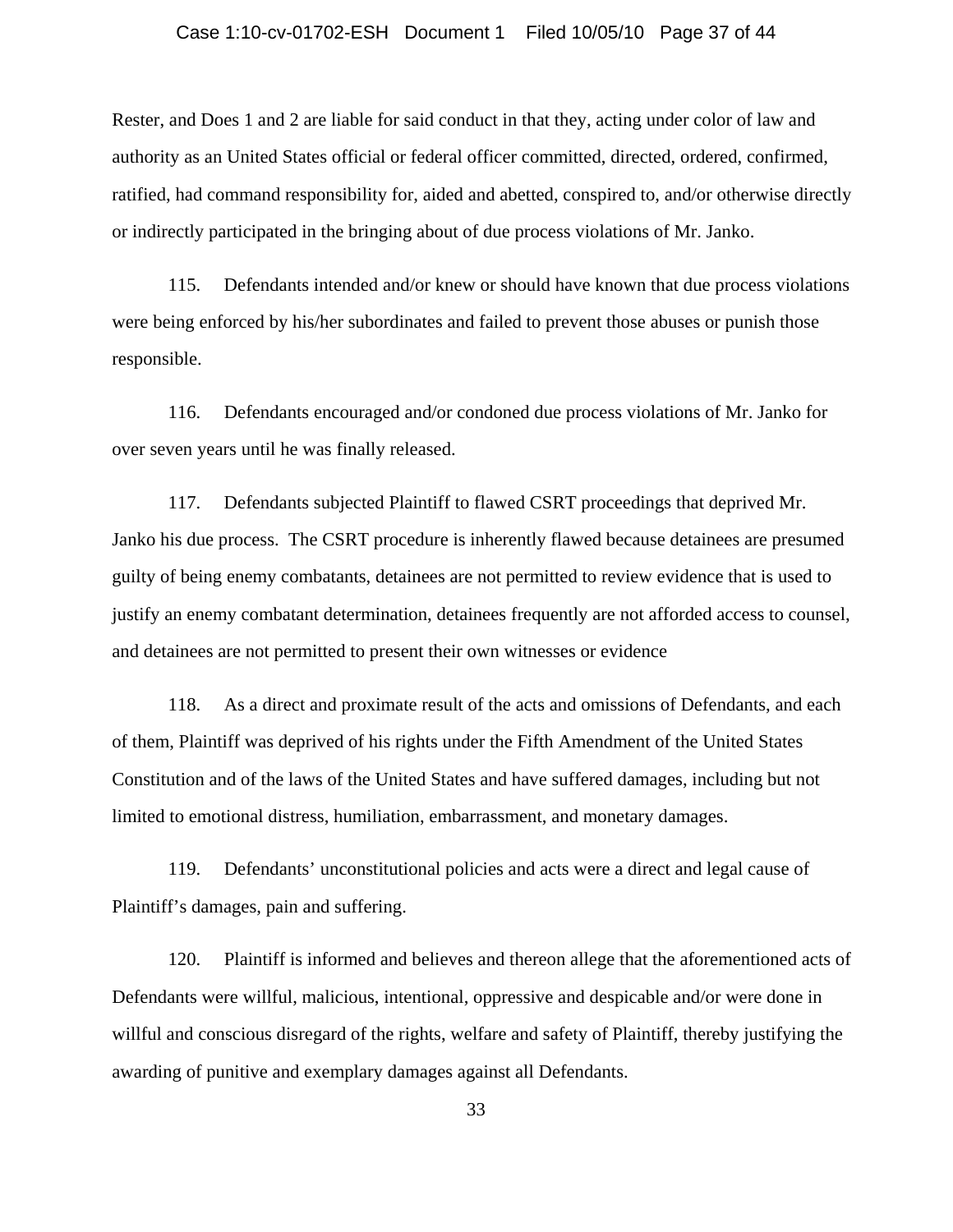#### **FOURTH CLAIM FOR RELIEF**

# **(Violation of Prohibition Against Prolonged Arbitrary Detention: Alien Tort Statute 28 U.S.C. § 1350)**

121. Plaintiff incorporates by reference each and every allegation contained in the preceding paragraphs as if set forth fully herein.

122. This claim is brought by Plaintiff brings against all Defendants.

123. The acts described herein constitute prolonged arbitrary detention of Mr. Janko in violation of the laws of nations and are actionable under the Alien Tort Statute, 28 U.S.C. § 1350, in that the acts violated customary international law prohibiting prolonged arbitrary detention as reflected, expressed, and defined in multilateral treaties and other international treaties, domestic and international judicial decisions, and other authorities.

124. Defendants are liable for said conduct in that they, acting under color of law and authority as an United States official or federal officer committed, directed, ordered, confirmed, ratified, had command responsibility for, aided and abetted, conspired to, and/or otherwise directly or indirectly participated in bringing about the prolonged arbitrary detention of Mr. Janko for over seven years. Defendants intended and/or knew or should have known, that the prolonged arbitrary detention was being enforced by his/her subordinates and failed to prevent those abuses or punish those responsible.

125. As a direct and proximate result of the acts and omissions of Defendants, Plaintiff has sustained permanent physical and psychological injuries and incurred medical bills and other expenses. These injuries have caused and will continue to cause him great pain and suffering, both mental and physical.

126. Plaintiff is informed and believes and thereon alleges that the aforementioned acts of Defendants were willful, malicious, intentional, oppressive and despicable and/or were done in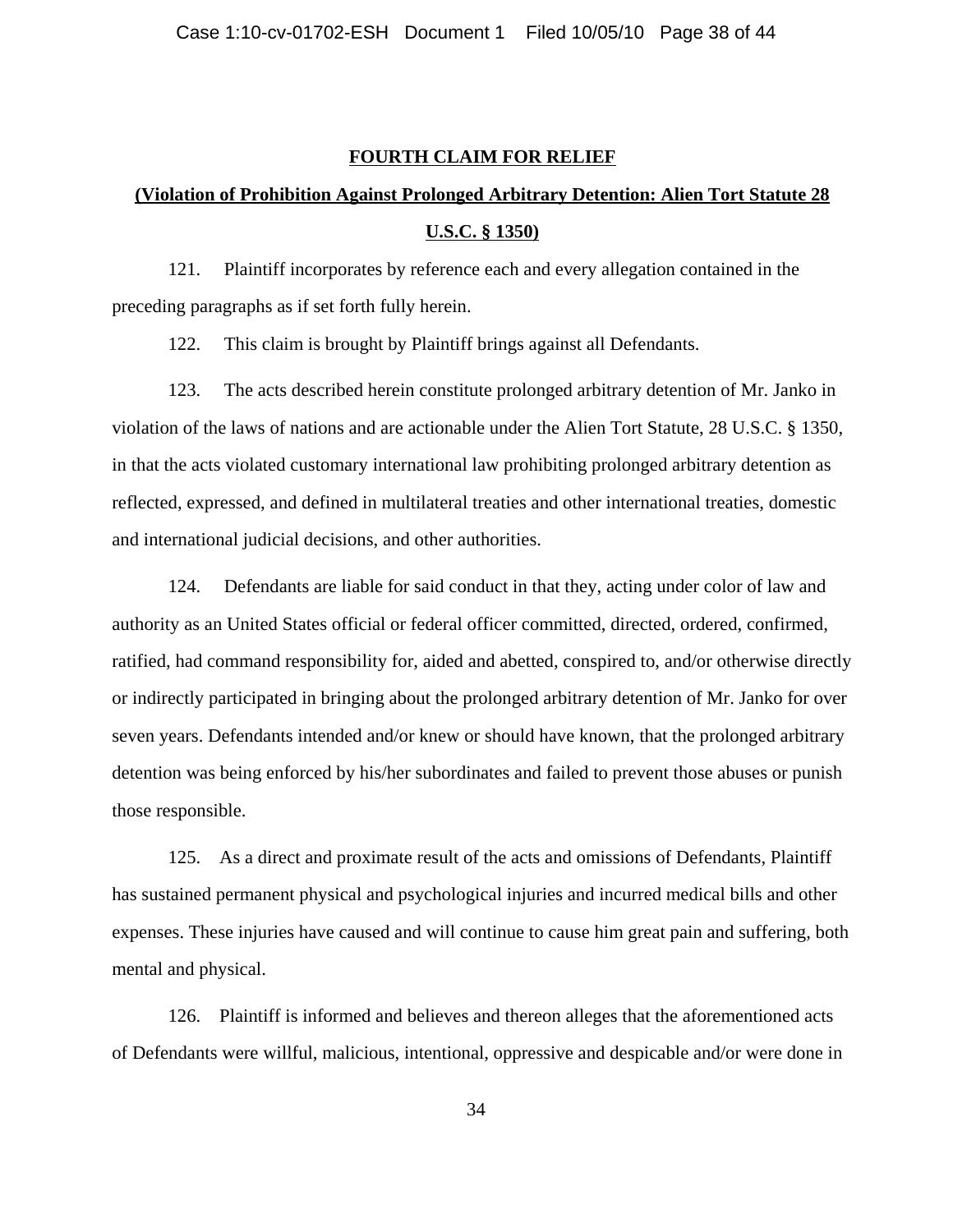# Case 1:10-cv-01702-ESH Document 1 Filed 10/05/10 Page 39 of 44

willful and conscious disregard of the rights, welfare and safety of Plaintiff, thereby justifying the awarding of punitive and exemplary damages against all Defendants.

127. Plaintiffs was forced to suffer severe physical and psychological abuse and agony and are entitled to monetary damages.

128. The acts described herein constitute prolonged arbitrary detention of Mr. Janko in violation of the law of nations and are actionable under the Alien Tort Statute, 28 U.S.C. § 1350, in that the acts violated customary international law prohibiting prolonged arbitrary detention as reflected, expressed, and defined in multilateral treaties and other international treaties, domestic and international judicial decisions, and other authorities.

129. All Defendants are liable for said conduct in that they, acting under color of law committed, directed, ordered, confirmed, ratified, had command responsibility for, aided and abetted, conspired to, and/or otherwise directly or indirectly participated in bringing about the prolonged arbitrary detention of Mr. Janko. Defendants intended and/or knew or should have known, that prolonged arbitrary detention was being enforced by his/her subordinates and failed to prevent those abuses or punish those responsible.

130. All Defendants practiced, encouraged, and/or condoned prolonged arbitrary detention of Mr. Janko for over seven years until he was released.

131. As a proximate result of Defendants' unlawful conduct, Plaintiff has suffered physical harm, emotional harm, and financial loss.

## **FIFTH CLAIM FOR RELIEF**

#### **(Violation of the Prohibition Against Torture: Alien Tort Statute, 28 U.S.C. § 1350)**

132. Plaintiff incorporates by reference each and every allegation contained in the preceding paragraphs as if set forth fully herein.

133. This claim is brought by Plaintiff against all Defendants.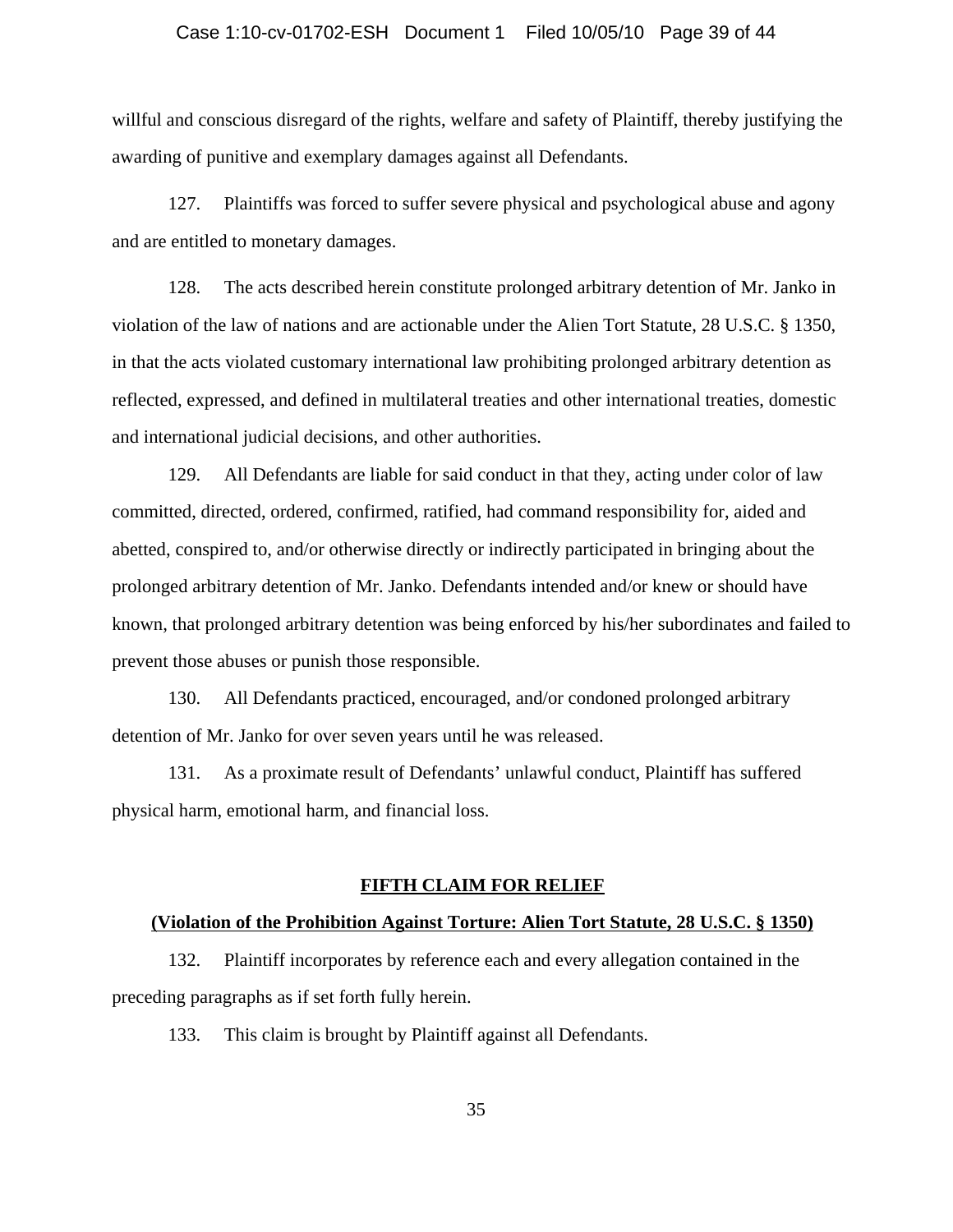#### Case 1:10-cv-01702-ESH Document 1 Filed 10/05/10 Page 40 of 44

134. The acts described herein had the intent and the effect of inflicting severe pain and suffering on Plaintiff, both mental and physical, for the purposes of obtaining information or a confession from Plaintiff, punishing him for acts he was unjustifiably suspected of committing, and intimidating and coercing him.

135. The acts described herein constitute torture in violation of the law of nations under the Alien Tort Statute, 28 U.S.C. § 1350, in that the acts violated customary international law prohibiting torture as reflected, expressed, and defined in multilateral treaties and other international instruments, international and domestic judicial decisions, and other authorities.

136. Defendants are liable for said conduct in that Defendants, acting under color of law and their authority as federal officers, directed, ordered, confirmed, ratified, and/or conspired to cause the cruel, inhuman or degrading treatment of Plaintiff.

137. As a direct and proximate result of the acts and omissions of Defendants, Plaintiff has sustained permanent physical and psychological injuries and incurred medical bills and other expenses. These injuries have caused and will continue to cause him great pain and suffering, both mental and physical.

138. Plaintiff is informed and believes and thereon alleges that the aforementioned acts of Defendants were willful, malicious, intentional, oppressive and despicable and/or were done in willful and conscious disregard of the rights, welfare and safety of Plaintiff, thereby justifying the awarding of punitive and exemplary damages against all Defendants.

139. Plaintiff was forced to suffer severe physical and psychological abuse and agony and is entitled to monetary damages.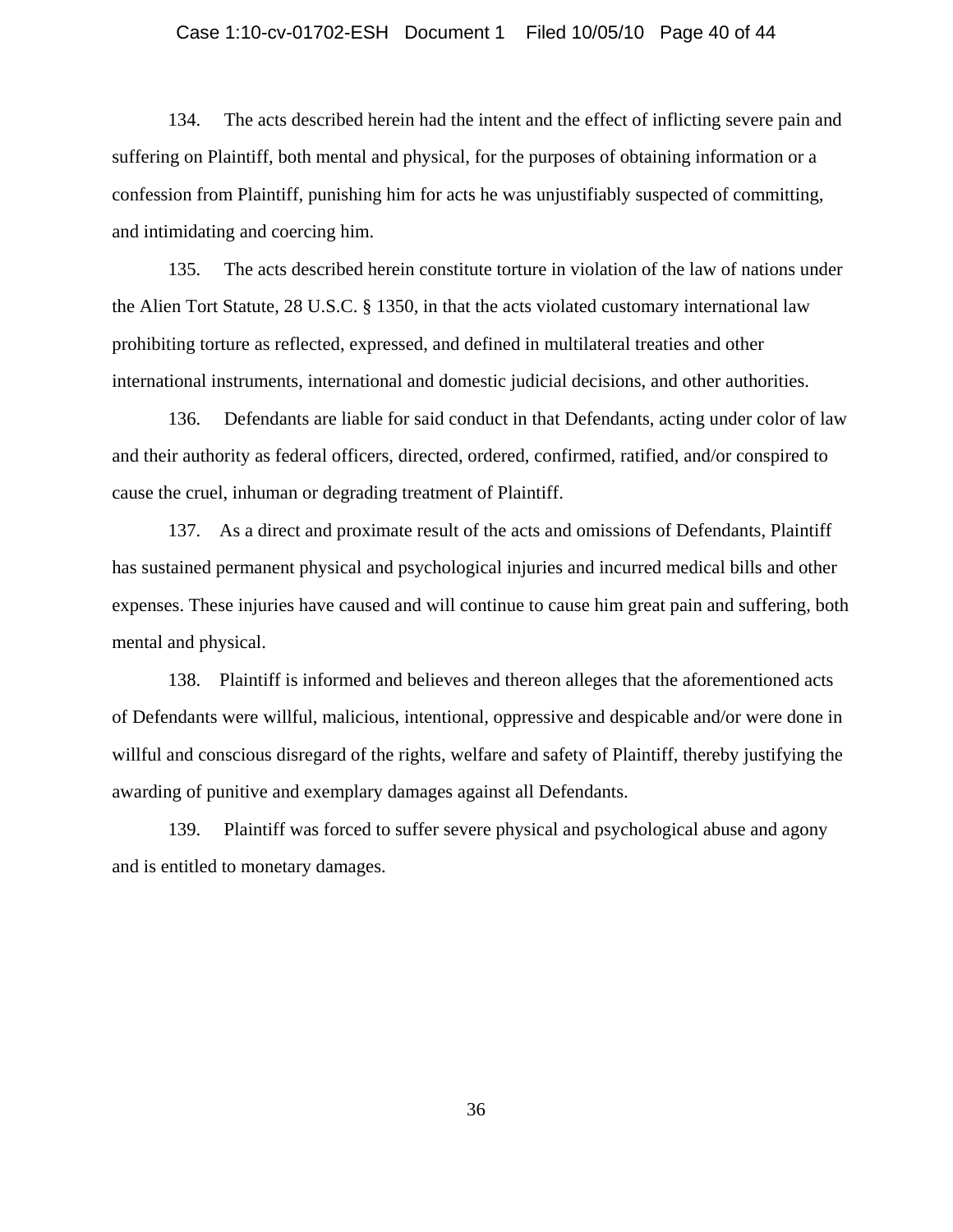#### **SIXTH CLAIM FOR RELIEF**

# **(Violation of Prohibition Against Cruel, Inhuman, or Degrading Treatment: Alien Tort Statute 28 U.S.C. § 1350**

140. Plaintiff incorporates by reference each and every allegation contained in the preceding paragraphs as if set forth fully herein.

141. This claim is brought by Plaintiff brings against Defendants Gates, Rumsfeld, Myers, Pace, Mullen, Speer, Hill, Craddock, Stavridis, Miller, Hood, Harris, Buzby, Thomas, Copeman, McQueen, Cannon, Bumgarner, Dennis, Rodriguez, Rester, McNeill, Wiercinski, and Does 1-100. The acts described herein constitute cruel, inhuman, or degrading treatment of Mr. Janko in violation of the law of nations and are actionable under the Alien Tort Statute, 28 U.S.C. § 1350, in that the acts violated customary international law prohibiting cruel, inhuman, or degrading treatment as reflected, expressed, and defined in multilateral treaties and other international treaties, domestic and international judicial decisions, and other authorities.

142. Defendants are liable for said conduct in that they, acting under color of law and authority as an United States official or federal officer, committed, directed, ordered, confirmed, ratified, had command responsibility for, aided and abetted, conspired to, and/or otherwise directly or indirectly participated in bringing about the cruel, inhuman, or degrading treatment of Mr. Janko for over seven years. Defendants intended and/or knew or should have known, that cruel, inhuman, or degrading treatment was being enforced by his/her subordinates and failed to prevent those abuses or punish those responsible.

143. As a direct and proximate result of the acts and omissions of Defendants, Plaintiff has sustained permanent physical and psychological injuries and incurred medical bills and other expenses. These injuries have caused and will continue to cause him great pain and suffering, both mental and physical.

144. Plaintiff is informed and believes and thereon alleges that the aforementioned acts of Defendants were willful, malicious, intentional, oppressive and despicable and/or were done in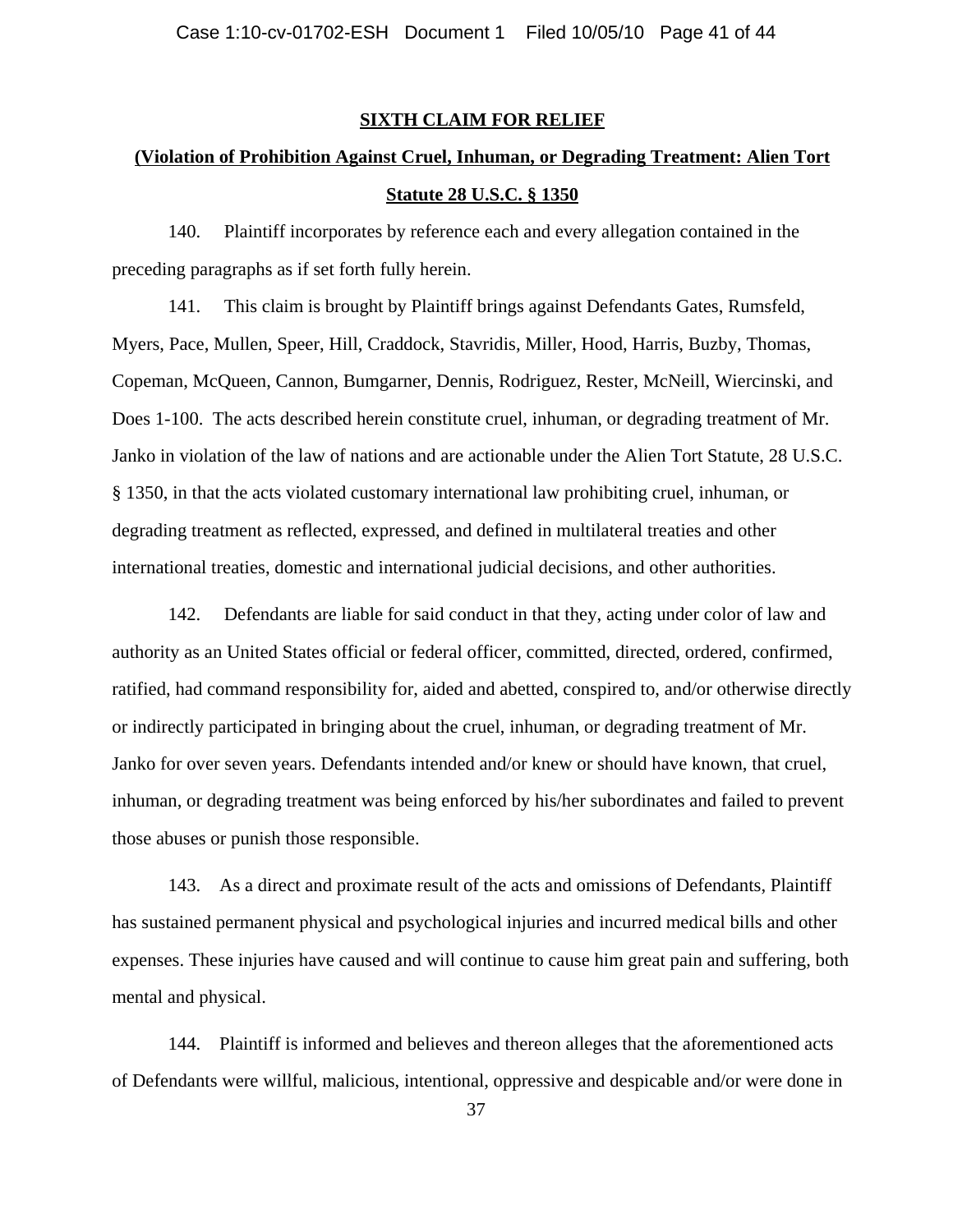willful and conscious disregard of the rights, welfare and safety of Plaintiff, thereby justifying the awarding of punitive and exemplary damages against all Defendants.

145. Plaintiff was forced to suffer severe physical and psychological abuse and agony and is entitled to monetary damages.

#### **SEVENTH CLAIM FOR RELIEF**

# **(Violation of Geneva Conventions: Alien Tort Statute 28 U.S.C. § 1350)**

146. Plaintiff incorporates by reference each and every allegation contained in the preceding paragraphs as if set forth fully herein.

147. Plaintiff brings this claim against all Defendants.

148. The acts described herein constitute torture, cruel, humiliating and degrading treatment, and prolonged arbitrary detention in violation of the law of nations under the Alien Tort Statute, 28 U.S.C. § 1350, in that the acts violated customary international law prohibiting torture, cruel, inhuman, or degrading treatment, and prolonged arbitrary detention as reflected, expressed, and defined in the Geneva Conventions, in particular Common Article 3 of Third and Fourth Geneva Conventions.

149. All Defendants are liable for said conduct in that they, acting under color of law and authority as an United States official or federal officer committed, directed, ordered, confirmed, ratified, had command responsibility for, aided and abetted, conspired to, and/or otherwise directly or indirectly committed violations of the Geneva Conventions and customary international law.

150. All Defendants intended and/or knew or should have known, that these abuses were being committed and enforced by his/her subordinates and failed to prevent those abuses or punish those responsible.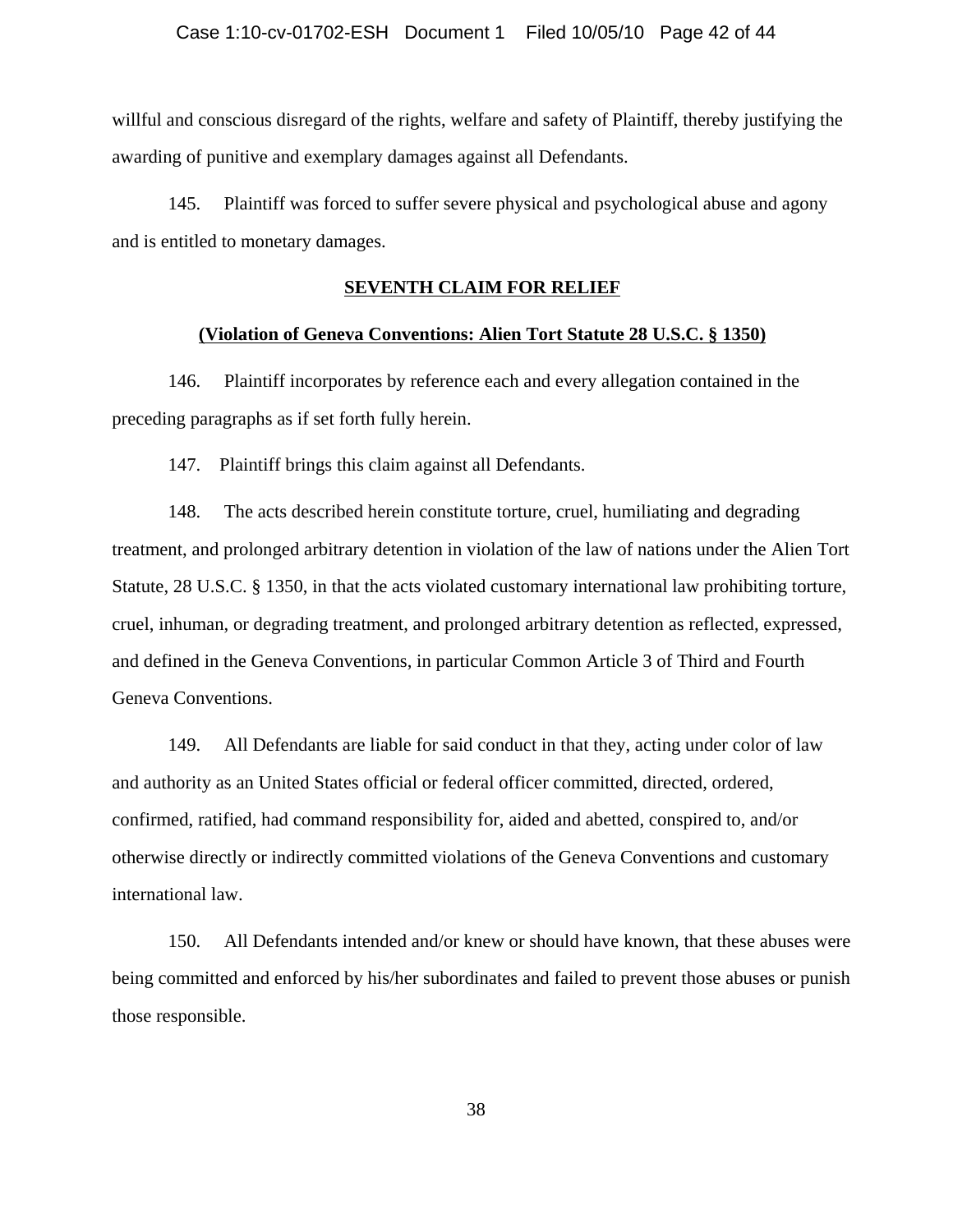#### Case 1:10-cv-01702-ESH Document 1 Filed 10/05/10 Page 43 of 44

151. All Defendants practiced, encouraged, and/or condoned war crimes against Mr. Janko for over seven years until he was finally released, by committing abuses against a detainee who Defendants knew or should known was never actively engaged in combat or directly supported hostilities.

152. As a direct and proximate result of the acts and omissions of Defendants, and each of them, Plaintiff was deprived of his rights under the law of nations and has sustained permanent physical and psychological injuries and incurred medical bills and other expenses. These injuries have caused and will continue to cause him great pain and suffering, both mental and physical.

153. Plaintiff is informed and believes and thereon alleges that the aforementioned acts of Defendants were willful, malicious, intentional, oppressive and despicable and/or were done in willful and conscious disregard of the rights, welfare and safety of Plaintiff, thereby justifying the awarding of punitive and exemplary damages against all Defendants.

154. As a proximate result of Defendants' unlawful conduct, Plaintiff has suffered physical harm, emotional harm, and financial loss.

#### **PRAYER FOR RELIEF**

Plaintiff respectfully requests that this Court grant the following relief:

A. Compensatory damages including, but not limited to, Plaintiff's medical expenses, lost earnings, and damages for pain and suffering, in an amount to be determined at trial;

B. Punitive and exemplary damages in an amount to be determined at trial;

C. Reasonable attorneys' fees and costs of suit; and

D. Such other relief as the Court deems just and proper.

#### **DEMAND FOR JURY**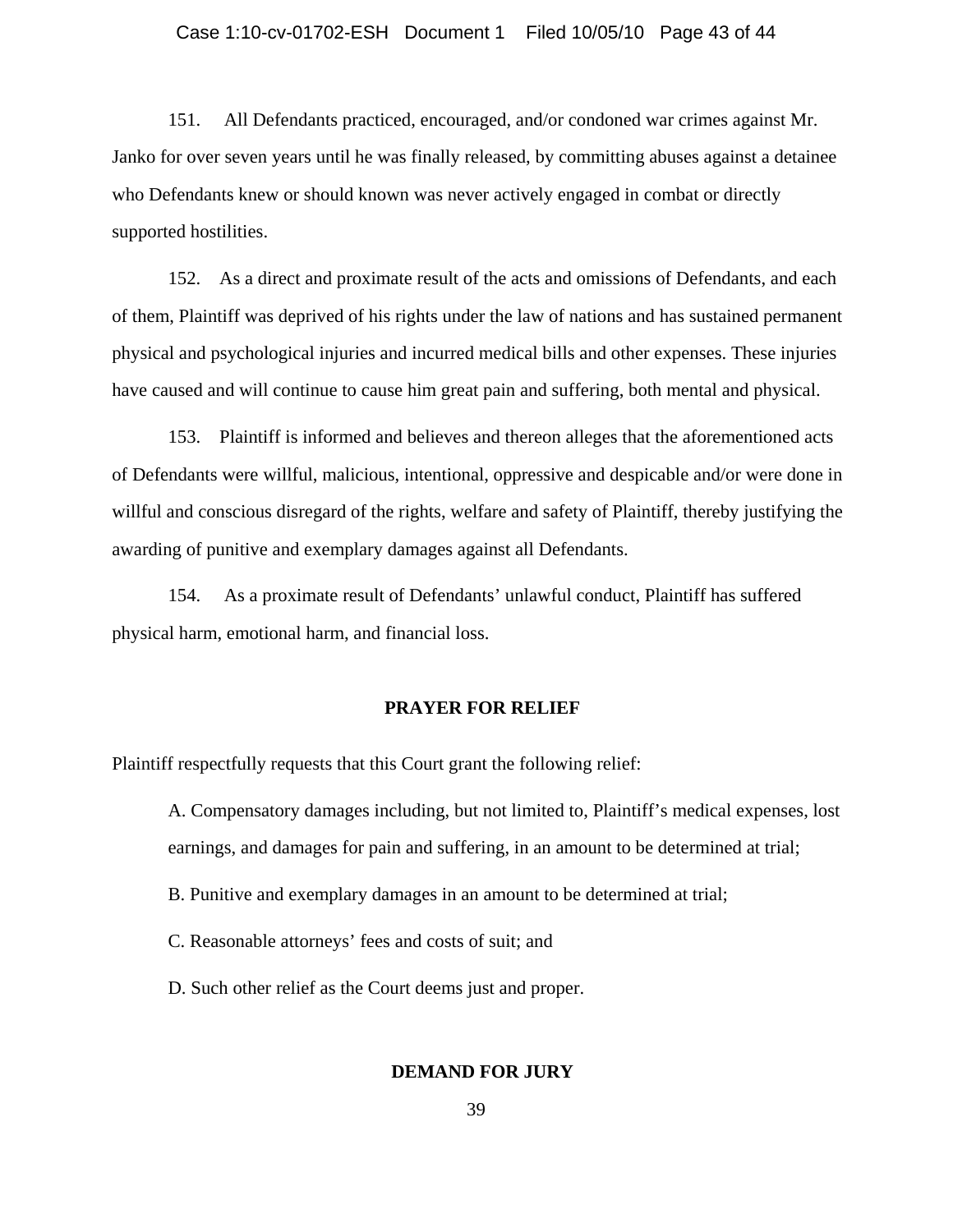Case 1:10-cv-01702-ESH Document 1 Filed 10/05/10 Page 44 of 44

Respectfully Submitted this 5<sup>th</sup> day of October, 2010,

Terrence P. Collingsworth (D.C. Bar 471830) Conrad & Scherer, LLP 1156 15<sup>th</sup> St. NW, Suite 502 Washington, DC 20005 Tel: 202-543-4001 Fax: 1-866-803-1125 tcollingsworth@conradscherer.com

Paul L. Hoffman, SBN 071244

SCHONBRUN DESIMONE SEPLOW HARRIS HOFFMAN & HARRISON LLP 723 Ocean Front Walk Venice, California 90291 Tel: (310) 396-0731 Fax: (310) 399-7040

Jennifer M. Green Human Rights Litigation and International Advocacy Clinic University of Minnesota Law School 95J Mondale Hall 229-19th Avenue South Minneapolis, MN 55455 Tel: (612) 625-7247

Judith Brown Chomsky Law Office of Judith Brown Chomsky 8120 New Second Street Elkins Park, PA 19027 Tel: (215) 782 - 8367

*Attorneysfor Plaintiffs*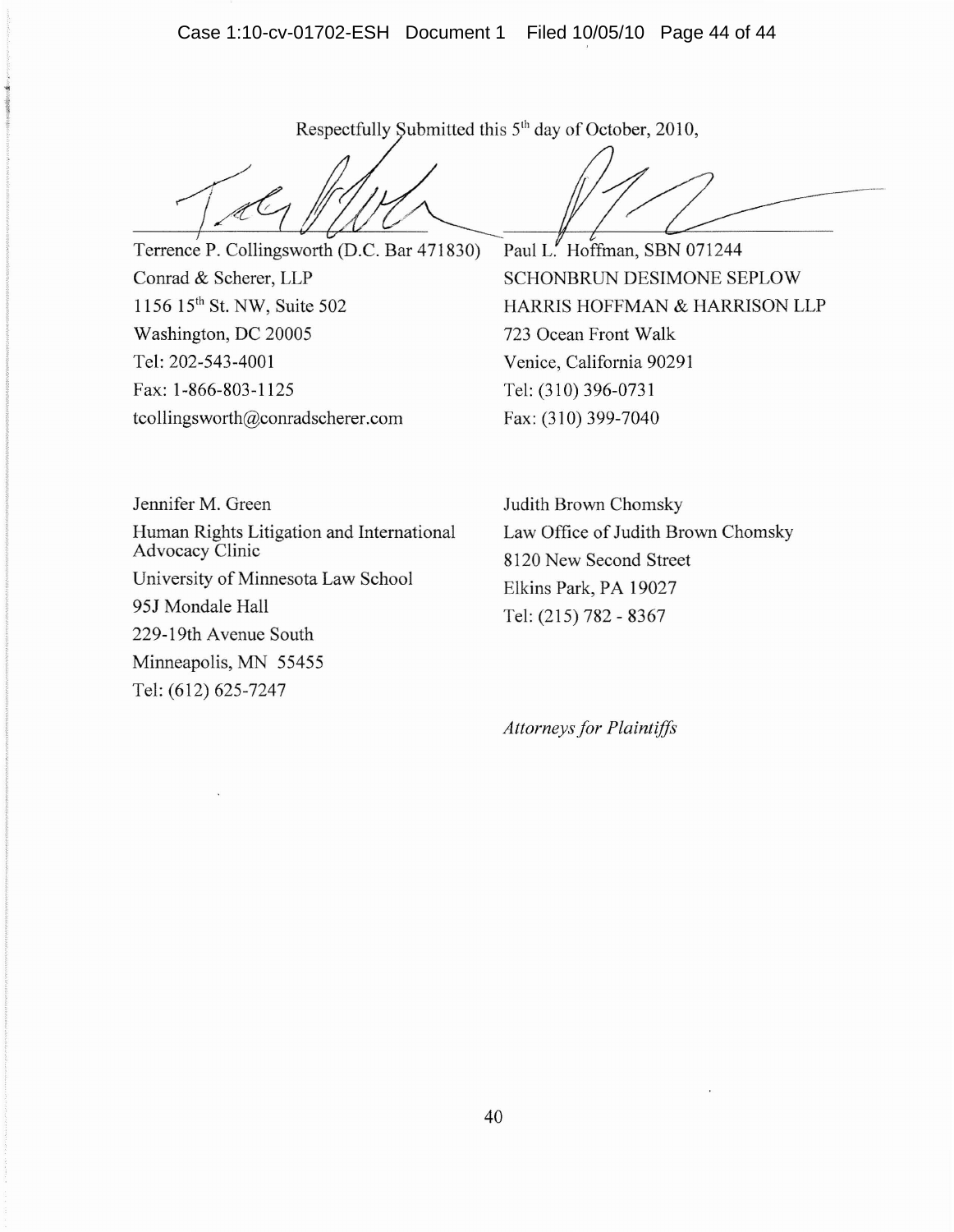**CIVIL COVER SHEET** 

| <b>JS-44</b><br>(Rev.1/05 DC)                                                                                         |                                                                                                                       |                                                    |                                                                                                                                   |                                                                                          |                                                    |                                                                                                       |                                                                                   |            |            |  |  |
|-----------------------------------------------------------------------------------------------------------------------|-----------------------------------------------------------------------------------------------------------------------|----------------------------------------------------|-----------------------------------------------------------------------------------------------------------------------------------|------------------------------------------------------------------------------------------|----------------------------------------------------|-------------------------------------------------------------------------------------------------------|-----------------------------------------------------------------------------------|------------|------------|--|--|
| I (a) PLAINTIFFS                                                                                                      | <b>DEFENDANTS</b>                                                                                                     |                                                    |                                                                                                                                   |                                                                                          |                                                    |                                                                                                       |                                                                                   |            |            |  |  |
| ABDUL RAHIM ABDUL RAZAK AL JANKO                                                                                      |                                                                                                                       |                                                    |                                                                                                                                   | ROBERT M. GATES, ET AL.                                                                  |                                                    |                                                                                                       |                                                                                   |            |            |  |  |
|                                                                                                                       |                                                                                                                       |                                                    |                                                                                                                                   |                                                                                          |                                                    |                                                                                                       |                                                                                   |            |            |  |  |
| (b) COUNTY OF RESIDENCE OF FIRST LISTED PLAINTIFF                                                                     |                                                                                                                       |                                                    |                                                                                                                                   | COUNTY OF RESIDENCE OF FIRST LISTED DEFENDANT<br>11001<br>(IN U.S. PLAINTIFF CASES ONLY) |                                                    |                                                                                                       |                                                                                   |            |            |  |  |
|                                                                                                                       | (EXCEPT IN U.S. PLAINTIFF CASES)                                                                                      |                                                    |                                                                                                                                   | NOTE IN LAND CONDEMNATION CASES, USE THE LOCATION OF<br><b>LAND INVOLVED</b>             |                                                    |                                                                                                       |                                                                                   |            |            |  |  |
| (c) ATTORNEYS (FIRM NAME, ADDRESS, AND TELEPHONE NUMBER)                                                              |                                                                                                                       |                                                    |                                                                                                                                   | AT                                                                                       |                                                    |                                                                                                       |                                                                                   |            |            |  |  |
| Terrence P. Collingsworth (D.C. Bar 471830)                                                                           |                                                                                                                       |                                                    |                                                                                                                                   | Case: 1:10-cv-01702                                                                      |                                                    |                                                                                                       |                                                                                   |            |            |  |  |
|                                                                                                                       | Conrad & Scherer, LLP<br>1156 15th Street NW, Suite 502                                                               |                                                    |                                                                                                                                   |                                                                                          |                                                    | Assigned To: Huvelle, Ellen S.                                                                        |                                                                                   |            |            |  |  |
| Washington, DC 20005                                                                                                  | Assign. Date: 10/5/2010<br>Description: Civil Rights-Non-Employ.                                                      |                                                    |                                                                                                                                   |                                                                                          |                                                    |                                                                                                       |                                                                                   |            |            |  |  |
| Tel. 202-543-4001 <sup>,</sup>                                                                                        |                                                                                                                       |                                                    |                                                                                                                                   |                                                                                          |                                                    |                                                                                                       |                                                                                   |            |            |  |  |
| <b>II. BASIS OF JURISDICTION</b>                                                                                      |                                                                                                                       |                                                    | III CITIZENSHIP OF PRINCIPAL PARTIES (PLACE AN x IN ONE BOX<br>FOR PLAINTIFF AND ONE BOX FOR DEFENDANT) FOR DIVERSITY CASES ONLY! |                                                                                          |                                                    |                                                                                                       |                                                                                   |            |            |  |  |
| (PLACE AN x IN ONE BOX ONLY)                                                                                          |                                                                                                                       |                                                    |                                                                                                                                   |                                                                                          |                                                    |                                                                                                       |                                                                                   |            |            |  |  |
| O                                                                                                                     | 1 U.S. Government<br>3 Federal Question                                                                               |                                                    |                                                                                                                                   | <b>PTF</b><br><b>DFT</b>                                                                 |                                                    |                                                                                                       |                                                                                   | <b>PTF</b> | <b>DFT</b> |  |  |
| Plaintiff                                                                                                             |                                                                                                                       | (U S Government Not a Party)                       | O <sub>1</sub><br>O.<br>$\mathbf{1}$<br>Citizen of this State                                                                     |                                                                                          |                                                    | $\mathbf{O}$ 4<br>O<br>Incorporated or Principal Place<br>$\overline{4}$<br>of Business in This State |                                                                                   |            |            |  |  |
| $\boldsymbol{\odot}$<br>2 U S. Government<br>4 Diversity<br>Defendant                                                 |                                                                                                                       | (Indicate Citizenship of                           | Citizen of Another State<br>2<br>O <sub>2</sub>                                                                                   |                                                                                          |                                                    | Incorporated and Principal Place<br>( ) 5<br>() 5<br>of Business in Another State                     |                                                                                   |            |            |  |  |
|                                                                                                                       |                                                                                                                       | Parties in item III)                               | Citizen or Subject of a                                                                                                           |                                                                                          | O <sub>3</sub><br>O <sub>3</sub>                   |                                                                                                       |                                                                                   | 6          |            |  |  |
|                                                                                                                       |                                                                                                                       |                                                    | Foreign Country                                                                                                                   |                                                                                          |                                                    |                                                                                                       | Foreign Nation                                                                    |            | O 6        |  |  |
| IV. CASE ASSIGNMENT AND NATURE OF SUIT                                                                                |                                                                                                                       |                                                    |                                                                                                                                   |                                                                                          |                                                    |                                                                                                       |                                                                                   |            |            |  |  |
|                                                                                                                       | (Place a X in one category, A-N, that best represents your cause of action and one in a corresponding Nature of Suit) |                                                    |                                                                                                                                   |                                                                                          |                                                    |                                                                                                       |                                                                                   |            |            |  |  |
| O A. Antitrust<br><b>O</b> B. Personal Injury/                                                                        |                                                                                                                       |                                                    |                                                                                                                                   |                                                                                          | <b>O</b> C. Administrative Agency                  |                                                                                                       | <b>O</b> D. Temporary Restraining                                                 |            |            |  |  |
|                                                                                                                       | <b>Malpractice</b>                                                                                                    |                                                    |                                                                                                                                   | Review                                                                                   |                                                    |                                                                                                       | Order/Preliminary                                                                 |            |            |  |  |
|                                                                                                                       |                                                                                                                       |                                                    |                                                                                                                                   | 151 Medicare Act                                                                         |                                                    |                                                                                                       | <b>Injunction</b>                                                                 |            |            |  |  |
| 410 Antitrust                                                                                                         | 310 Airplane<br>315 Airplane Product Liability                                                                        |                                                    | <b>Social Security:</b>                                                                                                           |                                                                                          |                                                    |                                                                                                       | Any nature of suit from any category may<br>be selected for this category of case |            |            |  |  |
|                                                                                                                       |                                                                                                                       | 320 Assault, Libel & Slander                       |                                                                                                                                   | 861 HIA ((1395ff)<br>862 Black Lung (923)                                                |                                                    |                                                                                                       | assignment.                                                                       |            |            |  |  |
|                                                                                                                       | 340 Marine                                                                                                            | 330 Federal Employers Liability                    | 863 DIWC/DIWW (405(g)<br>864 SSID Title XVI                                                                                       |                                                                                          |                                                    |                                                                                                       | *(If Antitrust, then A governs)*                                                  |            |            |  |  |
|                                                                                                                       | 350 Motor Vehicle                                                                                                     | 345 Marine Product Liability                       | 865 RSI (405(g)<br><b>Other Statutes</b><br>891 Agricultural Acts                                                                 |                                                                                          |                                                    |                                                                                                       |                                                                                   |            |            |  |  |
|                                                                                                                       |                                                                                                                       | <b>355 Motor Vehicle Product Liability</b>         |                                                                                                                                   |                                                                                          |                                                    |                                                                                                       |                                                                                   |            |            |  |  |
|                                                                                                                       | 360 Other Personal Injury<br>362 Medical Malpractice                                                                  |                                                    |                                                                                                                                   | 892 Economic Stabilization Act<br>893 Environmental Matters                              |                                                    |                                                                                                       |                                                                                   |            |            |  |  |
|                                                                                                                       | 365 Product Liability<br><b>368 Asbestos Product Liability</b>                                                        | 894 Energy Allocation Act                          |                                                                                                                                   |                                                                                          |                                                    |                                                                                                       |                                                                                   |            |            |  |  |
|                                                                                                                       |                                                                                                                       |                                                    |                                                                                                                                   | 890 Other Statutory Actions (If<br><b>Administrative Agency is Involved)</b>             |                                                    |                                                                                                       |                                                                                   |            |            |  |  |
| <b>OR</b><br>E. General Civil (Other)<br>O                                                                            |                                                                                                                       |                                                    |                                                                                                                                   | F. Pro Se General Civil<br>O                                                             |                                                    |                                                                                                       |                                                                                   |            |            |  |  |
| <b>Real Property</b>                                                                                                  |                                                                                                                       | <b>Bankruptcy</b>                                  |                                                                                                                                   | Forfeiture/Penalty                                                                       |                                                    |                                                                                                       |                                                                                   |            |            |  |  |
| <b>210 Land Condemnation</b><br>220 Foreclosure                                                                       |                                                                                                                       | 422 Appeal 28 USC 158<br>423 Withdrawal 28 USC 157 |                                                                                                                                   |                                                                                          | 610 Agriculture<br>620 Other Food & Drug           |                                                                                                       | 470 Racketeer Influenced &<br><b>Corrupt Organizations</b>                        |            |            |  |  |
| 230 Rent, Lease & Ejectment<br>240 Torts to Land<br><b>Prisoner Petitions</b>                                         |                                                                                                                       |                                                    |                                                                                                                                   |                                                                                          | 625 Drug Related Seizure<br>of Property 21 USC 881 |                                                                                                       | 480 Consumer Credit<br>490 Cable/Satellite TV                                     |            |            |  |  |
| 245 Tort Product Liability                                                                                            |                                                                                                                       | 535 Death Penalty                                  |                                                                                                                                   |                                                                                          | 630 Liquor Laws                                    |                                                                                                       | 810 Selective Service                                                             |            |            |  |  |
| 290 All Other Real Property                                                                                           |                                                                                                                       | 540 Mandamus & Other<br>550 Civil Rights           |                                                                                                                                   |                                                                                          | 640 RR & Truck<br>650 Airline Regs                 |                                                                                                       | 850 Securities/Commodities/<br>Exchange                                           |            |            |  |  |
| <b>Personal Property</b><br>370 Other Fraud                                                                           |                                                                                                                       |                                                    | 555 Prison Condition                                                                                                              |                                                                                          | 660 Occupational<br>Safety/Health                  |                                                                                                       | 875 Customer Challenge 12 USC<br>3410                                             |            |            |  |  |
| 371 Truth in Lending                                                                                                  |                                                                                                                       | <b>Property Rights</b>                             |                                                                                                                                   |                                                                                          | 690 Other                                          |                                                                                                       | 900 Appeal of fee determination                                                   |            |            |  |  |
| 380 Other Personal Property Damage<br>385 Property Damage Product Liability<br>830 Patent<br><b>Federal Tax Suits</b> |                                                                                                                       |                                                    | 820 Copyrights                                                                                                                    |                                                                                          |                                                    |                                                                                                       | under equal access to Justice<br>950 Constitutionality of State                   |            |            |  |  |
|                                                                                                                       |                                                                                                                       | 840 Trademark                                      |                                                                                                                                   | <b>Other Statutes</b>                                                                    |                                                    |                                                                                                       | <b>Statutes</b><br>890 Other Statutory Actions (if                                |            |            |  |  |
|                                                                                                                       |                                                                                                                       |                                                    | <b>400 State Reapportionment</b><br>430 Banks & Banking                                                                           |                                                                                          |                                                    | not administrative agency                                                                             |                                                                                   |            |            |  |  |
|                                                                                                                       | 870 Taxes (US plaintiff or<br>defendant<br>871 IRS-Third Party 26<br><b>USC 7609</b>                                  |                                                    |                                                                                                                                   | 450 Commerce/ICC<br>Rates/etc.                                                           |                                                    | review or Privacy Act                                                                                 |                                                                                   |            |            |  |  |
|                                                                                                                       |                                                                                                                       |                                                    |                                                                                                                                   | 460 Deportation                                                                          |                                                    | 28                                                                                                    |                                                                                   |            |            |  |  |
|                                                                                                                       |                                                                                                                       |                                                    |                                                                                                                                   |                                                                                          |                                                    |                                                                                                       |                                                                                   |            |            |  |  |